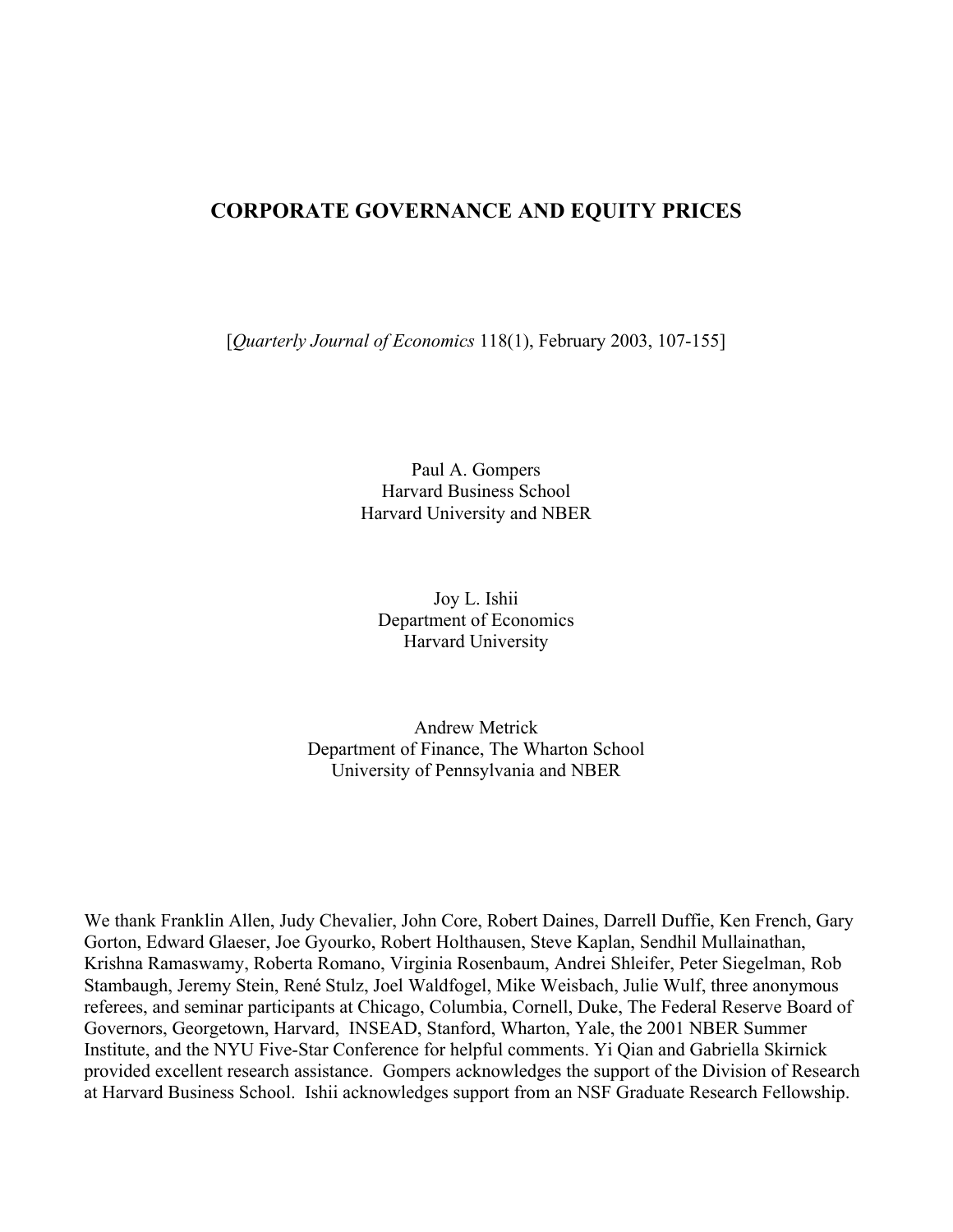# **CORPORATE GOVERNANCE AND EQUITY PRICES**

## ABSTRACT

Shareholder rights vary across firms. Using the incidence of 24 governance rules, we construct a "Governance Index" to proxy for the level of shareholder rights at about 1500 large firms during the 1990s. An investment strategy that bought firms in the lowest decile of the index (strongest rights) and sold firms in the highest decile of the index (weakest rights) would have earned abnormal returns of 8.5 percent per year during the sample period. We find that firms with stronger shareholder rights had higher firm value, higher profits, higher sales growth, lower capital expenditures, and made fewer corporate acquisitions.

Keywords: *Corporate governance, shareholder rights, investor protection, agency problems, entrenched management, hostile takeovers, poison pills, golden parachutes, greenmail.*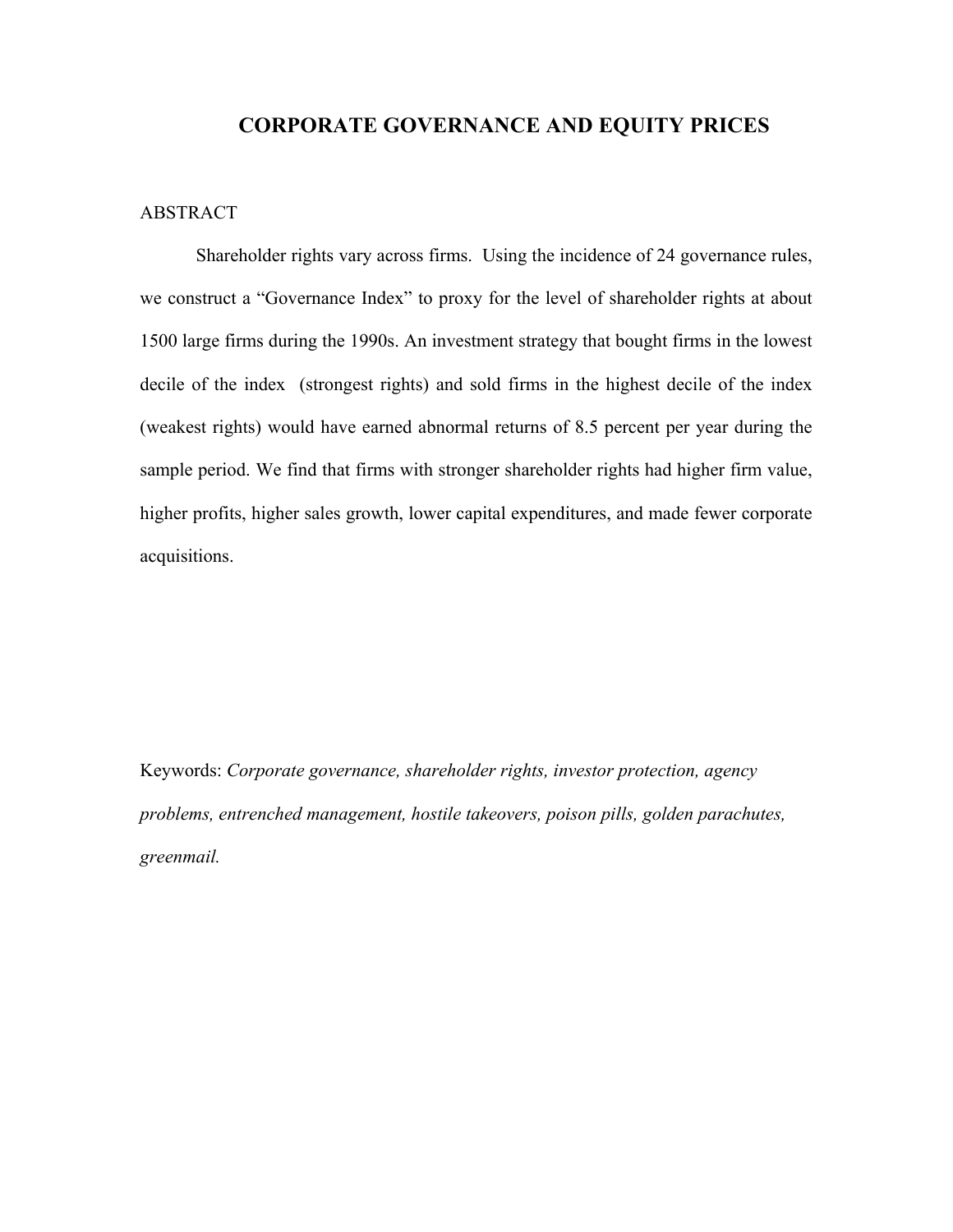#### I. Introduction

Corporations are republics. The ultimate authority rests with voters (shareholders). These voters elect representatives (directors) who delegate most decisions to bureaucrats (managers). As in any republic, the actual power-sharing relationship depends upon the specific rules of governance. One extreme, which tilts toward a democracy, reserves little power for management and allows shareholders to quickly and easily replace directors. The other extreme, which tilts toward a dictatorship, reserves extensive power for management and places strong restrictions on shareholders' ability to replace directors. Presumably, shareholders accept restrictions of their rights in hopes of maximizing their wealth, but little is known about the ideal balance of power. From a theoretical perspective, there is no obvious answer. In this paper, we ask an empirical question -- is there a relationship between shareholder rights and corporate performance?

Twenty years ago, large corporations had little reason to restrict shareholder rights. Proxy fights and hostile takeovers were rare, and investor activism was in its infancy. By rule, most firms were shareholder democracies, but in practice management had much more of a free hand than they do today. The rise of the junk bond market in the 1980s disturbed this equilibrium by enabling hostile-takeover offers for even the largest public firms. In response, many firms added takeover defenses and other restrictions of shareholder rights. Among the most popular were those that stagger the terms of directors, provide severance packages for managers, and limit shareholders' ability to meet or act. During the same time period, many states passed antitakeover laws giving firms further defenses against hostile bids. By 1990, there was considerable variation across firms in the strength of shareholder rights. The takeover market subsided in the early 1990s, but this variation remained in place throughout the decade.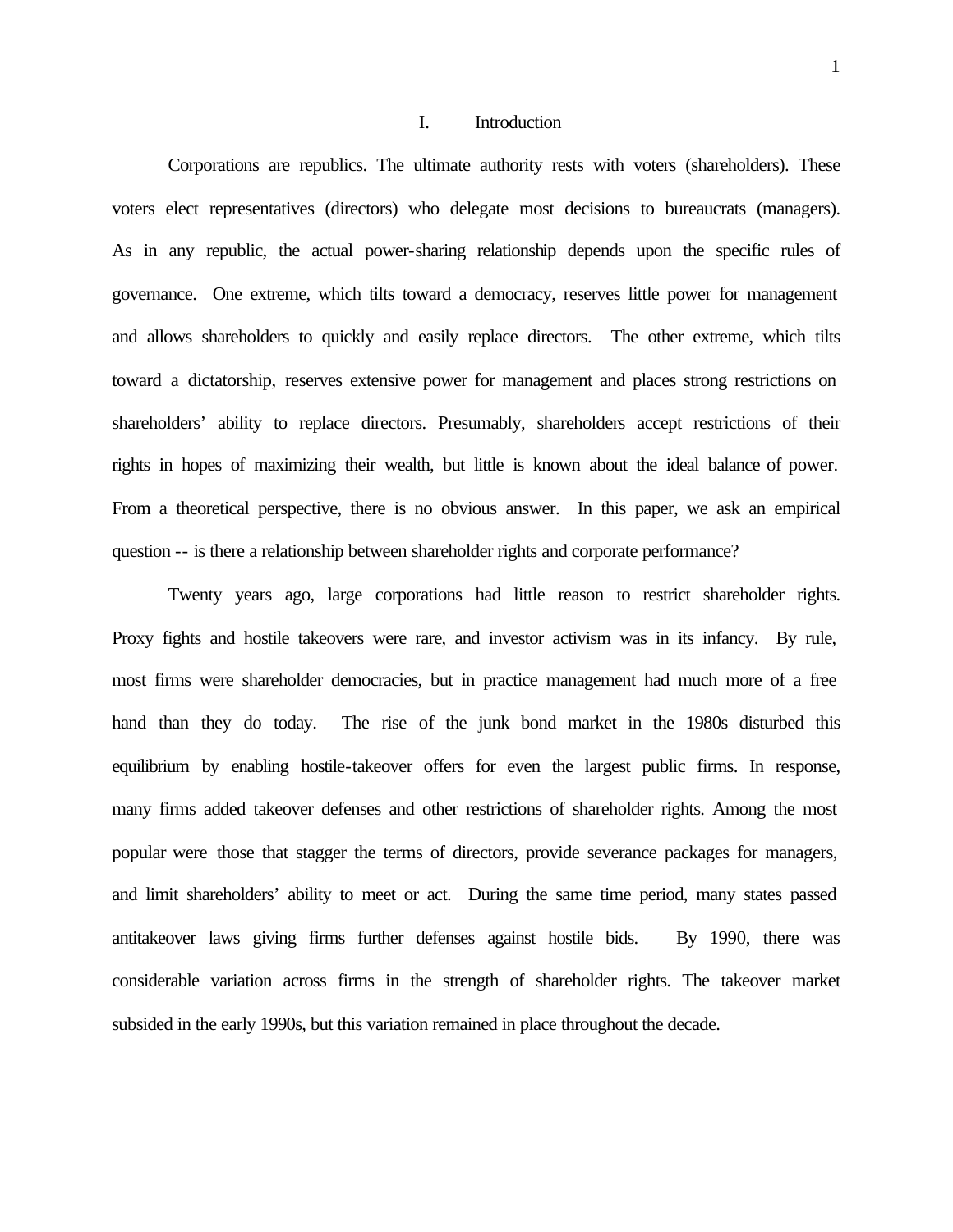Most research on the wealth impact of takeover defenses uses event-study methodology, where firms' stock returns are analyzed following the announcement of a new defense.<sup>1</sup> Such studies face the difficulty that new defenses may be driven by contemporaneous conditions at the firm, i.e., adoption of a defense may both change the governance structure and provide a signal of managers' private information about impending takeover bids. Event studies of changes in state takeover laws are mostly immune from this problem, but it is difficult to identify a single date for an event that is preceded by legislative negotiation and followed by judicial uncertainty. For these and other reasons, some authors argue that event-study methodology cannot identify the impact of governance provisions.<sup>2</sup>

We avoid these difficulties by taking a long-horizon approach. We combine a large set of governance provisions into an index which proxies for the strength of shareholder rights, and then study the empirical relationship between this index and corporate performance. Our analysis should be thought of as a "long-run event study": we have democracies and dictatorships, the rules stayed mostly the same for a decade -- how did each type do? Our main results are to demonstrate that, in the 1990s, democracies earned significantly higher returns, were valued higher, and had better operating performance. Our analysis is not a test of market efficiency. Because theory provides no clear prediction, there is no reason that investors in 1990 should have foreseen the outcome of this novel experiment. Also, because this "experiment" did not use random assignment, we cannot make strong claims about causality, but we do explore the implications and assess the supportive evidence for several causal hypotheses.<sup>3</sup>

<sup>&</sup>lt;sup>1</sup> Surveys of this literature can be found in Bhagat and Romano [2001], Bittlingmayer [2000], Comment and Schwert [1995], and Karpoff and Malatesta [1989].

 $2^2$  See Coates [2000] for a detailed review of these arguments.

 $3$  Other papers that analyze relationships between governance and either firm value or performance have generally focused on board composition, executive compensation, or insider ownership [Baysinger and Butler 1985, Bhagat and Black 1998, Core, Holthausen, and Larcker 1999, Hermalin and Weisbach 1991, Morck, Shleifer, and Vishny 1988, Yermack 1996]. See Shleifer and Vishny [1997] for a survey.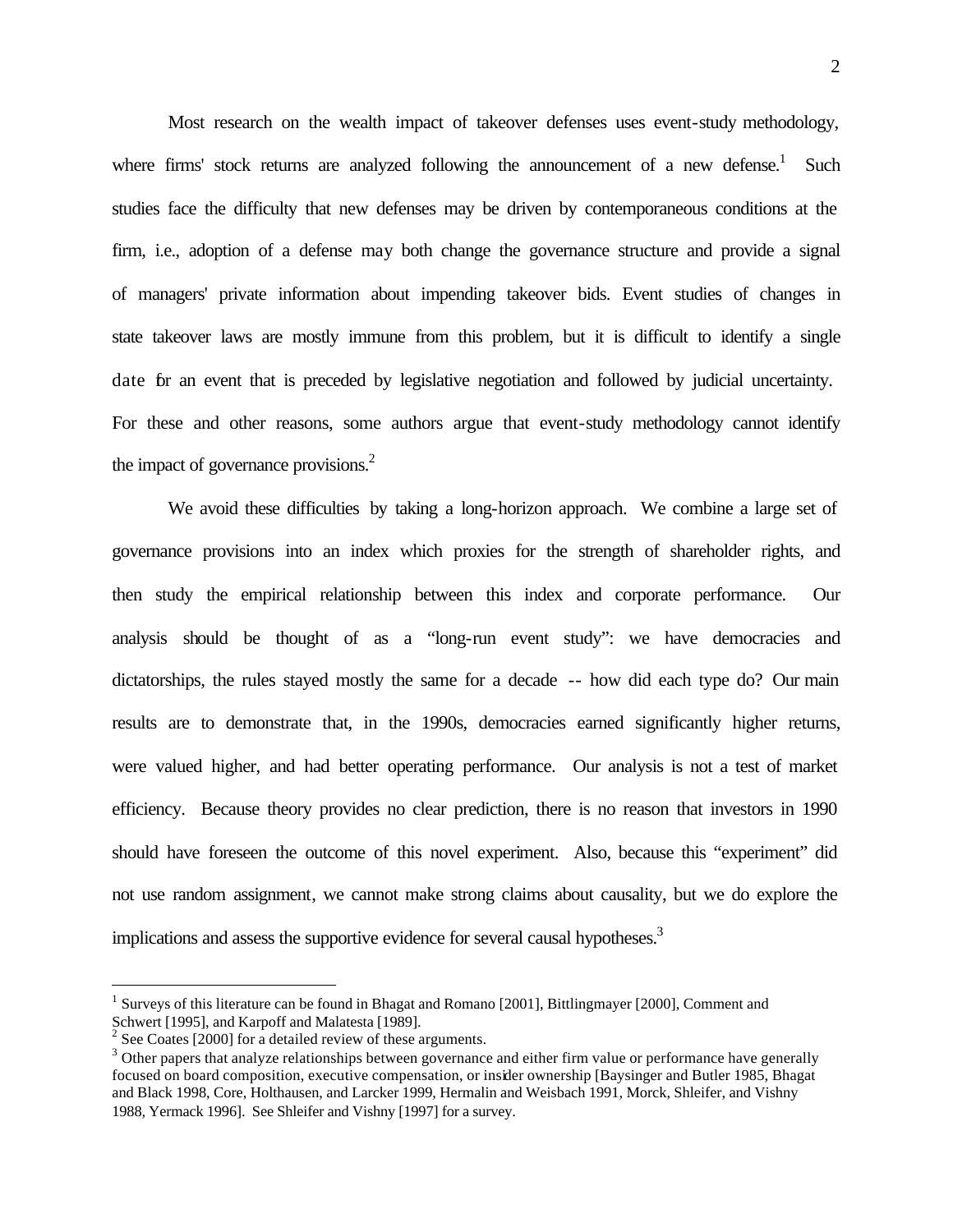Our data are derived from publications of the Investor Responsibility Research Center. These publications provide 24 distinct corporate-governance provisions for approximately 1,500 firms since  $1990<sup>4</sup>$  In Section II, we describe these provisions and data sources in more detail. We divide the rules into five thematic groups and then construct a "Governance Index" as a proxy for the balance of power between shareholders and managers. Our index construction is straightforward: for every firm, we add one point for every provision that reduces shareholder rights. This reduction of rights is obvious in most cases; the few ambiguous cases are discussed. Firms in the highest decile of the index are placed in the "Dictatorship Portfolio" and are referred to as having the "highest management power" or the "weakest shareholder rights"; firms in the lowest decile of the index are placed in the "Democracy Portfolio" and are described as having the "lowest management power" or the "strongest shareholder rights".

In Section III, we document the main empirical relationships between governance and corporate performance. Using performance-attribution time-series regressions from September 1990 to December 1999, we find that the Democracy Portfolio outperformed the Dictatorship Portfolio by a statistically significant 8.5 percent per year. These return differences induced large changes in firm value over the sample period. By 1999, a one-point difference in the index was negatively associated with an 11.4 percentage-point difference in Tobin's *Q*. After partially controlling for differences in market expectations by using the book-to-market ratio, we also find evidence that firms with weak shareholder rights were less profitable and had lower sales growth than other firms in their industry.

<sup>&</sup>lt;sup>4</sup> These 24 provisions include 22 firm-level provisions and six state laws (four of the laws are analogous to four of the firm-level provisions). For the remainder of the paper, we refer interchangeably to corporate governance "laws", "rules", and "provisions". We also refer interchangeably to "shareholders" and "investors" and refer to "management" as comprising both managers and directors.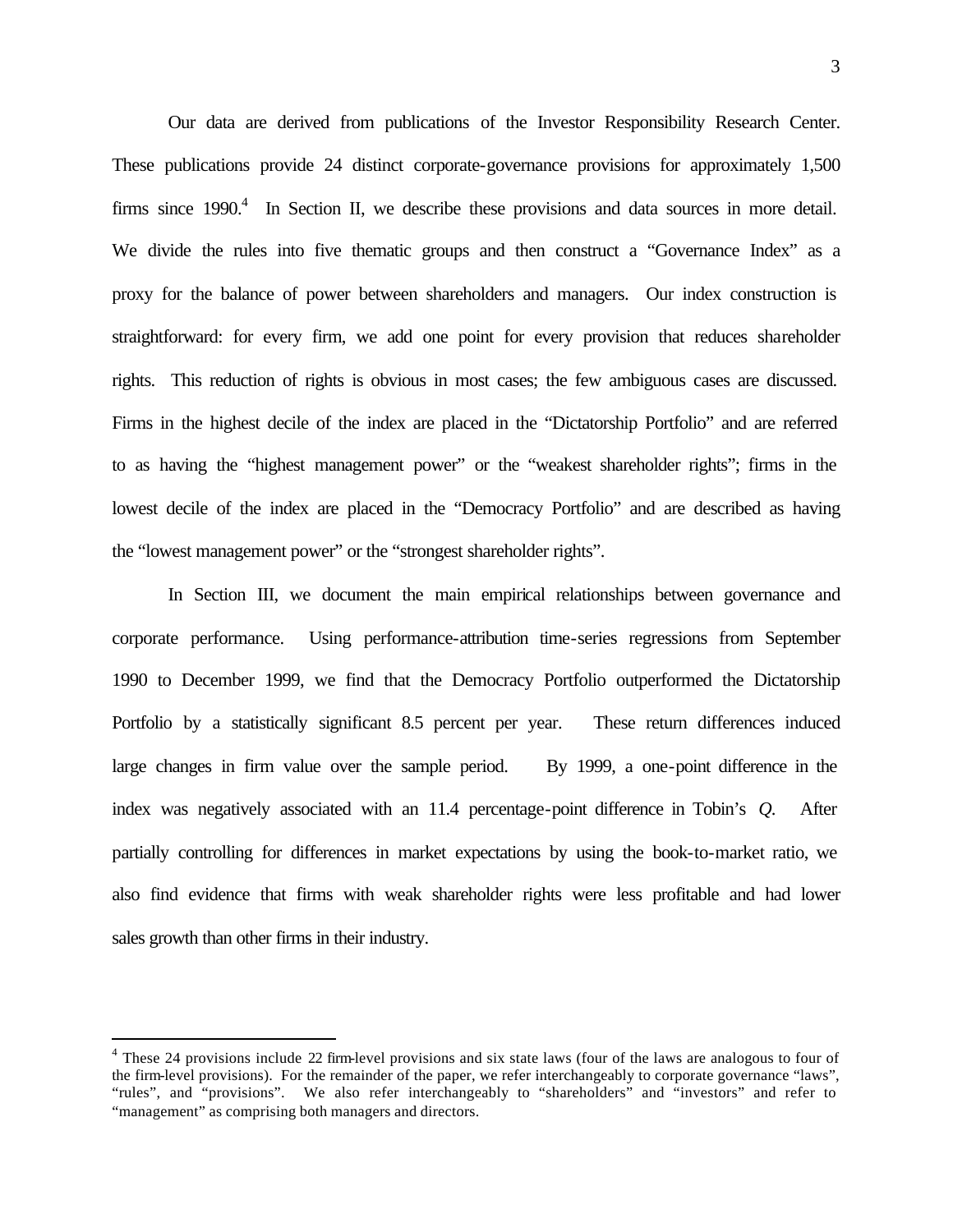The correlation of the Governance Index with returns, firm value, and operating performance could be explained in several ways. Section IV sets out three hypotheses to explain the results. Hypothesis I is that weak shareholder rights caused additional agency costs. If the market underestimated these additional costs, then a firm's stock returns and operating performance would have been worse than expected, and the firm's value at the beginning of the period would have been too high. Hypothesis II is that managers in the 1980s predicted poor performance in the 1990s, but investors did not. In this case, the managers could have put governance provisions in place to protect their jobs. While the provisions might have real protective power, they would not have caused the poor performance. Hypothesis III is that governance provisions did not cause poor performance (and need not have any protective power) but rather were correlated with other characteristics that were associated with abnormal returns in the 1990s. While we cannot identify any instrument or natural experiment to cleanly distinguish among these hypotheses, we do assess some supportive evidence for each one in Section V. For Hypothesis I, we find some evidence of higher agency costs in a positive relationship between the index and both capital expenditures and acquisition activity. In support of Hypothesis III, we find several observable characteristics that can explain up to one-third of the performance differences. We find no evidence in support of Hypothesis II. Section VI concludes the paper.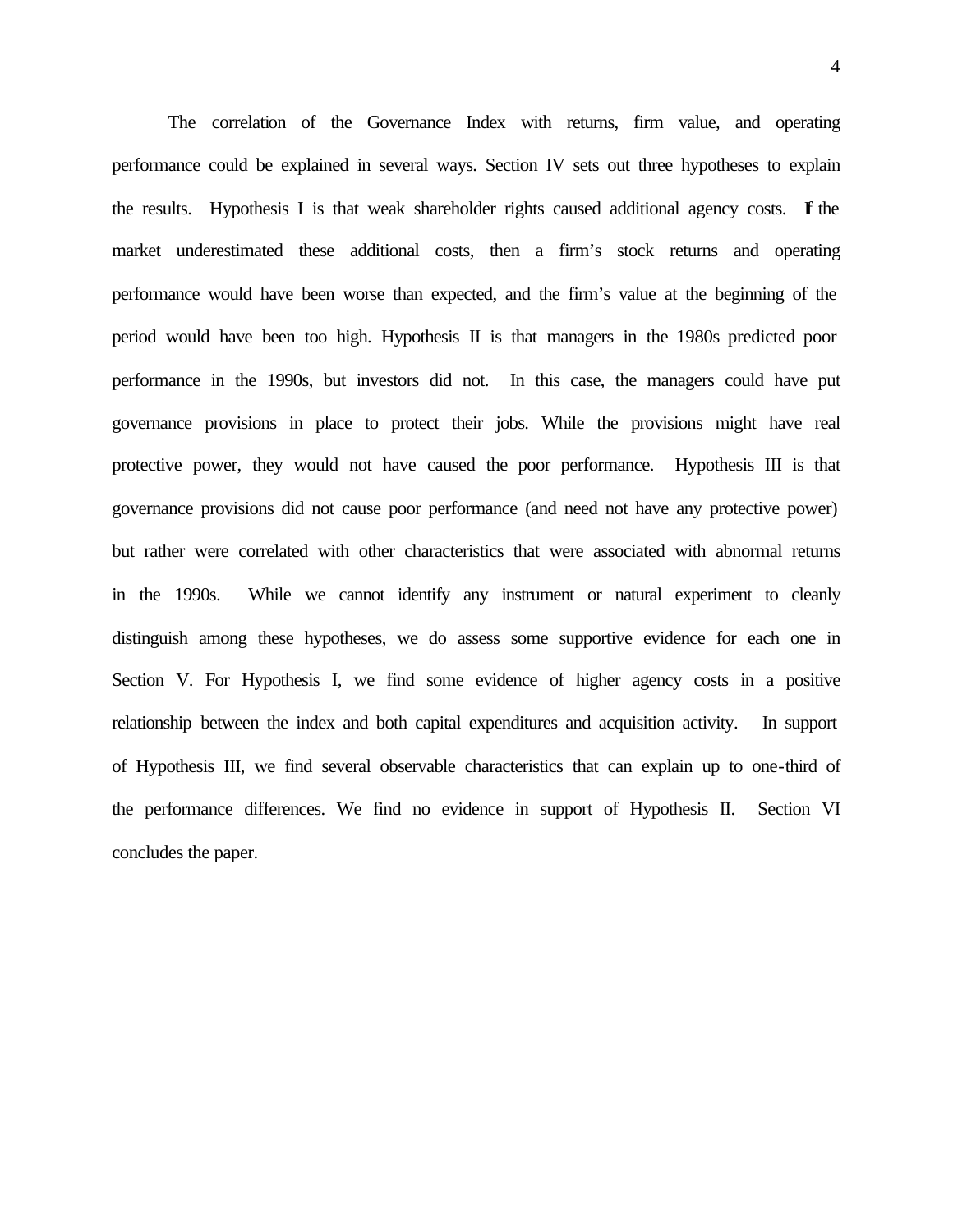#### II. Data

## A. Corporate-Governance Provisions

 $\overline{a}$ 

Our main data source is the Investor Responsibility Research Center (IRRC), which publishes detailed listings of corporate-governance provisions for individual firms in *Corporate Takeover Defenses* [Rosenbaum 1990, 1993, 1995, and 1998]. These data are derived from a variety of public sources including corporate bylaws and charters, proxy statements, annual reports, as well as 10-K and 10-Q documents filed with the SEC. The IRRC's universe is drawn from the Standard & Poor's (S&P) 500 as well as the annual lists of the largest corporations in the publications of *Fortune*, *Forbes,* and *Businessweek*. The IRRC's sample expanded by several hundred firms in 1998 through additions of some smaller firms and firms with high institutional-ownership levels. Our analysis uses all firms in the IRRC universe except those with dual-class common stock (less than 10 percent of the total).<sup>5</sup> The IRRC universe covers most of the value-weighted market: even in 1990, the IRRC tracked more than 93 percent of the total capitalization of the combined New York Stock Exchange (NYSE), American Stock Exchange (AMEX), and Nasdaq markets.

The IRRC tracks 22 charter provisions, bylaw provisions, and other firm-level rules plus coverage under six state takeover laws; duplication between firm-level provisions and state laws yields 24 unique provisions. Table I lists all of these provisions and Appendix A discusses each one in detail. We divide them into five groups: tactics for delaying hostile bidders (*Delay*); voting rights (*Voting*); director/officer protection (*Protection*); other takeover defenses (*Other*); and state laws (*State*).

<sup>&</sup>lt;sup>5</sup> We omit firms with dual-class common stock because the wide variety of voting and ownership differences across these firms makes it difficult to compare their governance structures with those of single-class firms.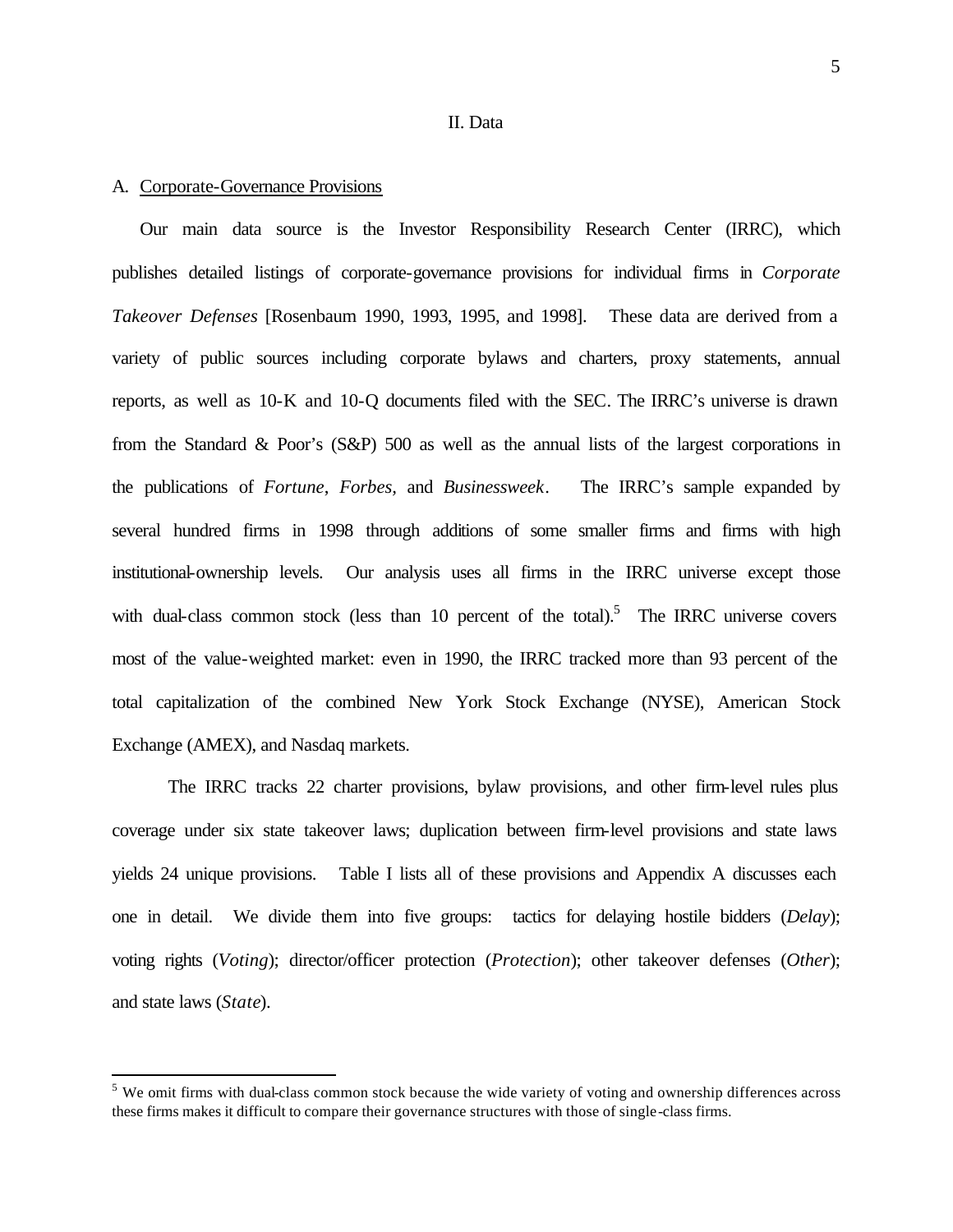The *Delay* group includes four provisions designed to slow down a hostile bidder. For takeover battles that require a proxy fight to either replace a board or dismantle a takeover defense, these provisions are the most crucial. Indeed, some legal scholars argue that the dynamics of modern takeover battles have rendered all other defenses superfluous [Daines and Klausner 2001, Coates 2000]. The *Voting* group contains six provisions, all related to shareholders' rights in elections or charter/bylaw amendments. The *Protection* group contains six provisions designed to insure officers and directors against job-related liability or to compensate them following a termination. The *Other* group includes the six remaining firmlevel provisions.

These provisions tend to cluster within firms. Out of  $(22 * 21)/2 = 231$  total pairwise correlations for the 22 firm-level provisions, 169 are positive, and 111 of these positive correlations are significant.<sup>6</sup> In contrast, only nine of the 62 negative correlations are significant. This clustering suggests that firms may differ significantly in the balance of power between investors and management.

The IRRC firm-level data do not include provisions that apply automatically under state law. Thus, we supplement this data with state-level data on takeover laws as given by Pinnell [2000], another IRRC publication. From this publication, we code the presence of six types of so-called "second-generation" state takeover laws and place them in the *State* group.<sup>7</sup> Few states

 $6$  Unless otherwise noted, all statements about statistical significance refer to significance at the five-percent level.

 $<sup>7</sup>$  These laws are classified as "second-generation" in the literature to distinguish them from the "first-generation"</sup> laws passed by many states in the 60s and 70s and held to be unconstitutional in 1982. See Comment and Schwert [1995] and Bittlingmayer [2000] for a discussion of the evolution and legal status of state takeover laws and firmspecific takeover defenses. The constitutionality of almost all of the second-generation laws and the firm-specific takeover defenses was clearly established by 1990. All of the state takeover laws cover firms incorporated in their home state. A few states have laws that also cover firms incorporated outside of the state that have significant business within the state. The rules for "significant" vary from case to case, but usually cover only a few very large firms. We do not attempt to code for this out-of-state coverage.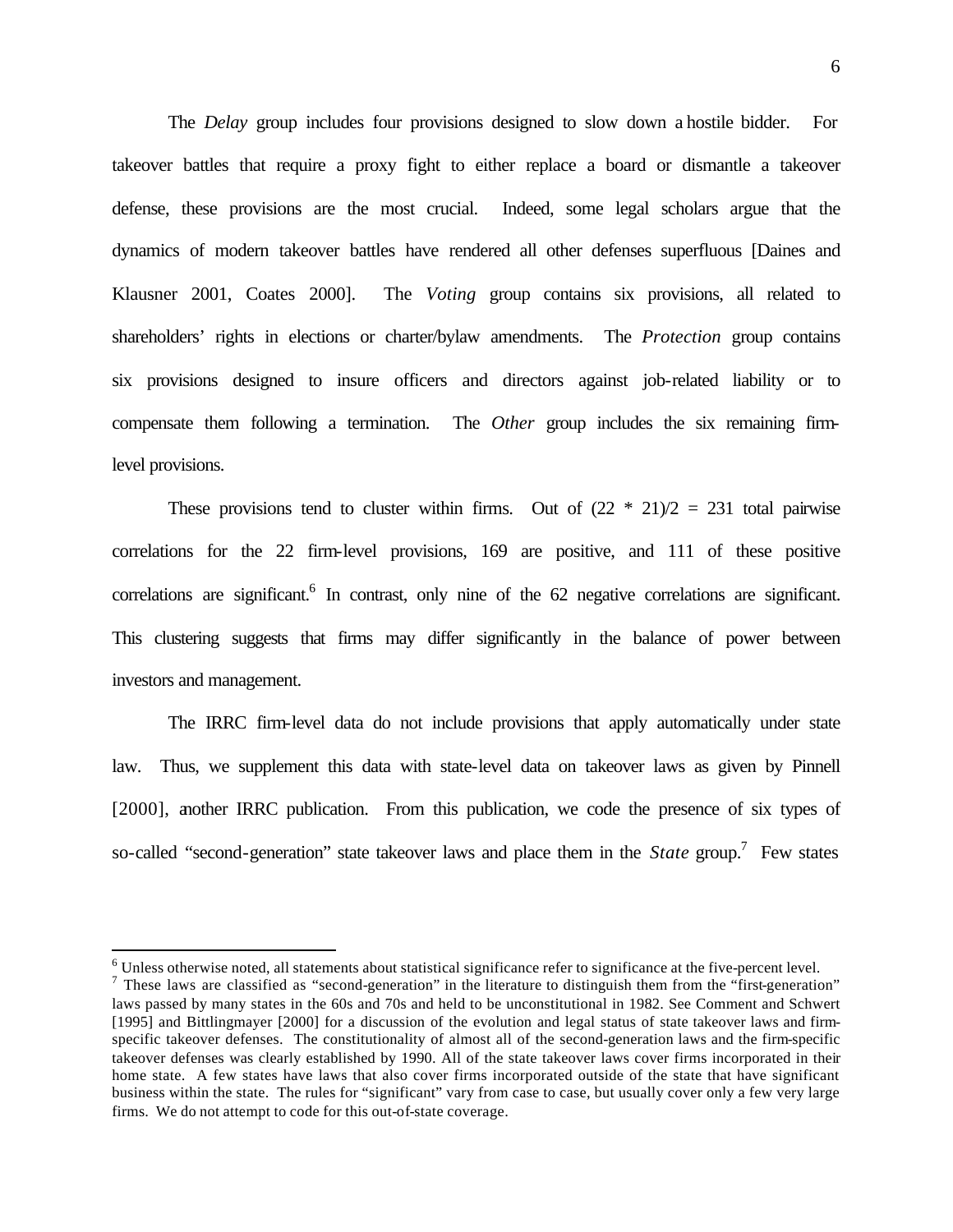have more than three of these laws, and only Pennsylvania has all six.<sup>8</sup> Some of these laws are analogues of firm-level provisions given in other groups. We discuss these analogues in Section II.B.

The IRRC dataset is not an exhaustive listing of all provisions. Although firms can review their listing and point out mistakes before publication, the IRRC does not update every company in each new edition of the book, so some changes may be missed. Also the charter and bylaws are not available for all companies and thus the IRRC must infer some provisions from proxy statements and other filings. Overall, the IRRC intends its listings as a starting point for institutional investors to review governance provisions. Thus, these listings are a noisy measure of a firm's governance provisions, but there is no reason to suspect any systematic bias. Also, all of our analysis uses data available at time  $t$  to forecast performance at time  $t+1$  and beyond, so there is no possibility of look-ahead bias induced by our statistical procedures.

To build the dataset, we coded the data from the individual firm profiles in the IRRC books. For each firm, we recorded the identifying information (ticker symbol, state of incorporation) and the presence of each provision. Although many of the provisions can be made stronger or weaker (e.g., supermajority thresholds can vary between 51 and 100 percent), we made no strength distinctions and coded all provisions as simply "present" or "not present". This methodology sacrifices precision for the simplicity necessary to build an index.

For most of the analysis of this paper, we match the IRRC data to the Center for Research in Security Prices (CRSP) and, where necessary, to Standard and Poor's Compustat database. CSRP matching was done by ticker symbol and was supplemented by handchecking names, exchanges, and states of incorporation. These procedures enable us to match 100 percent of the

 $8$  The statistics of Table I reflect exactly the frequency of coverage under the default law in each state. A small minority of firms elect to "opt-out" of some laws and "opt-in" to others. We code these options separately and use them in the creation of our index.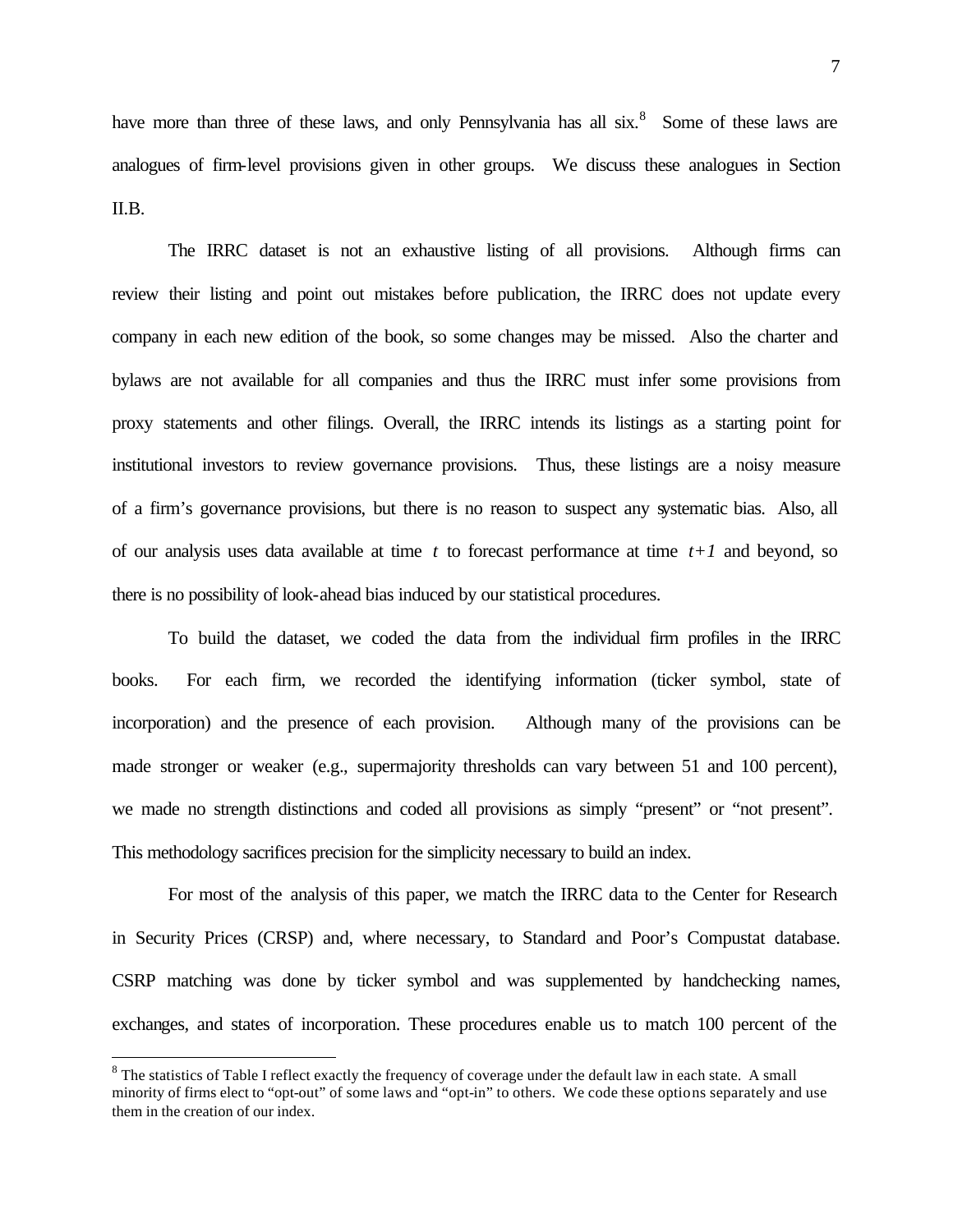IRRC sample to CRSP, with about 90 percent of these matches having complete annual data in Compustat.

#### B. The Governance Index

The index construction is straightforward: for every firm, we add one point for every provision that restricts shareholder rights (increases managerial power). This power distinction is straightforward in most cases, as is discussed below. While this simple index does not accurately reflect the relative impacts of different provisions, it has the advantage of being transparent and easily reproducible. The index does not require any judgments about the efficacy or wealth effects of any of these provisions; we only consider the impact on the balance of power.

For example, consider Classified Boards, a provision that staggers the terms and elections of directors and hence can be used to slow down a hostile takeover. If management uses this power judiciously, it could possibly lead to an increase in overall shareholder wealth; if management uses this power to maintain private benefits of control, then this provision would decrease shareholder wealth. In either case, it is clear that Classified Boards increase the power of managers and weaken the control rights of large shareholders, which is all that matters for constructing the index.

Most of the provisions can be viewed in a similar way. Almost every provision gives management a tool to resist different types of shareholder activism, such as calling special meetings, changing the firm's charter or bylaws, suing the directors, or just replacing them all at once. There are two exceptions: Secret Ballots and Cumulative Voting. A Secret Ballot, also called "confidential voting" by some firms, designates a third-party to count proxy votes and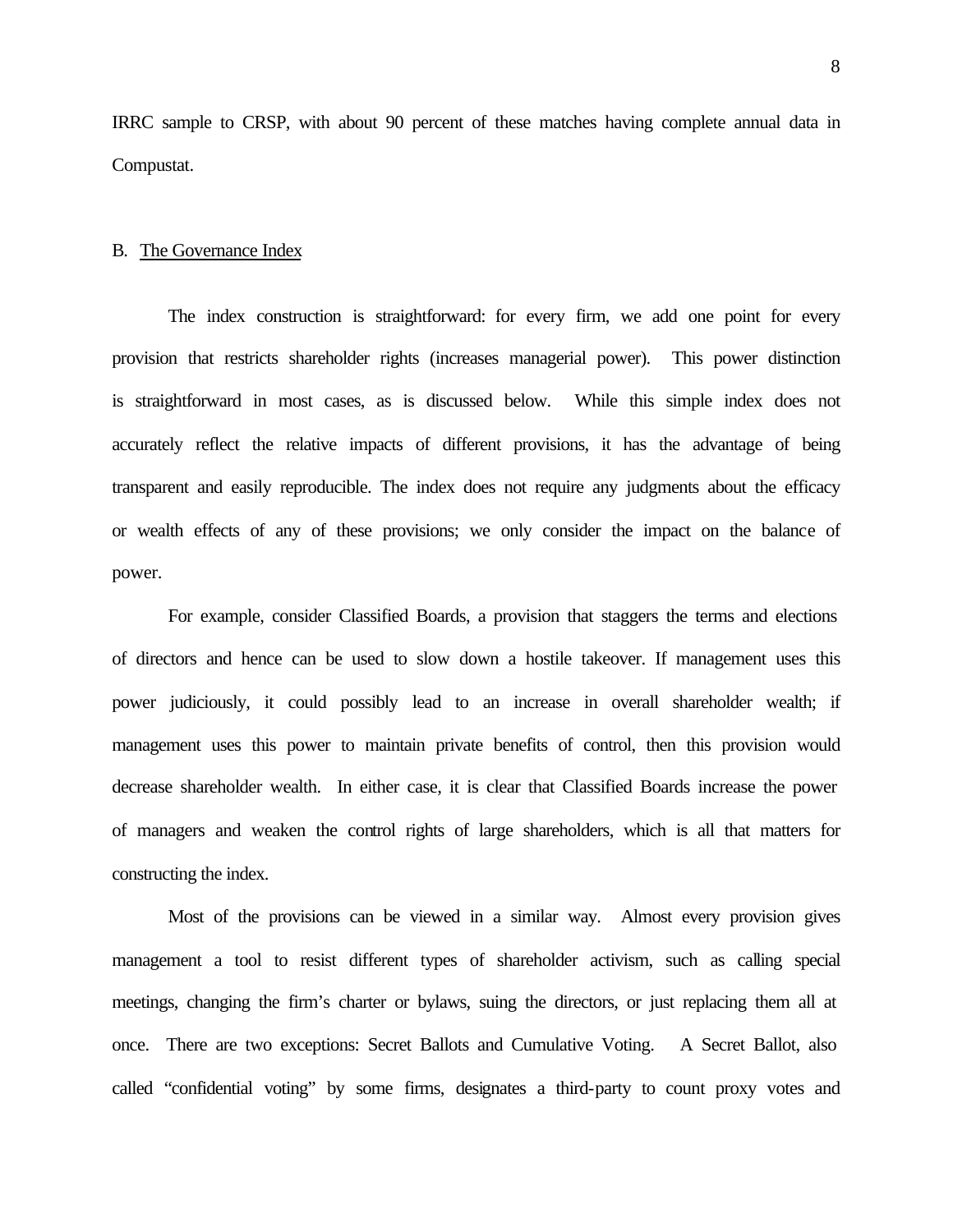prevents management from observing how specific shareholders vote. Cumulative Voting allows shareholders to concentrate their directors' votes so that a large minority holder can ensure some board representation. (See Appendix A for fuller descriptions.) These two provisions are usually proposed by shareholders and opposed by management.<sup>9</sup> In contrast, none of the other provisions enjoy consistent shareholder support or management opposition; in fact, many of these provisions receive significant numbers of shareholder proposals for their repeal [Ishii 2000]. Also, both Cumulative Voting and Secret Ballots tend to be negatively correlated with the presence of other firm-level provisions (19 negative out of 21 for Cumulative Voting; 11 out of 21 for Secret Ballot). Thus, we consider the presence of Secret Ballots and Cumulative Voting to be *increases* in shareholder rights. For each one, we add one point to the Governance Index when firms do *not* have it. For all other provisions, we add one point when firms do have  $it.<sup>10</sup>$ 

Thus, the Governance Index ("*G"*) is just the sum of one point for the existence (or absence) of each provision. We also construct subindices for each of the five categories: *Delay, Protection, Voting, Other,* and *State*. Recall that there are 28 total provisions listed in the five categories, of which 24 are unique. For the state laws with a firm-level analogue, we add one point to the index if the firm is covered under the firm-level provision, the state law, or both.<sup>11</sup> For example, a firm that has an Antigreenmail provision and is also covered by the

 $9<sup>9</sup>$  In the case of Secret Ballots, shareholder fiduciaries argue that it enables voting without threat of retribution, such as the loss of investment-banking business by brokerage-house fiduciaries. See Gillan and Bethel [2001] and McGurn [1989].

<sup>&</sup>lt;sup>10</sup> Only two other provisions – Antigreenmail and Golden Parachutes – seem at all ambiguous. Since both are positively correlated with the vast majority of other firm-level provisions and can logically be viewed as takeover defenses, we code them like other defenses and add one point to the index for each. See their respective entries in Appendix A for a discussion.

<sup>&</sup>lt;sup>11</sup> Firms usually have the option to opt out of state law coverage. Also, a few state laws require firms to opt in to be covered. The firms that exercise these options are listed in the IRRC data. When we constructed the *State* subindex, we ignored these options and used the default state coverage. When we constructed the *G* index, we included the options and used actual coverage.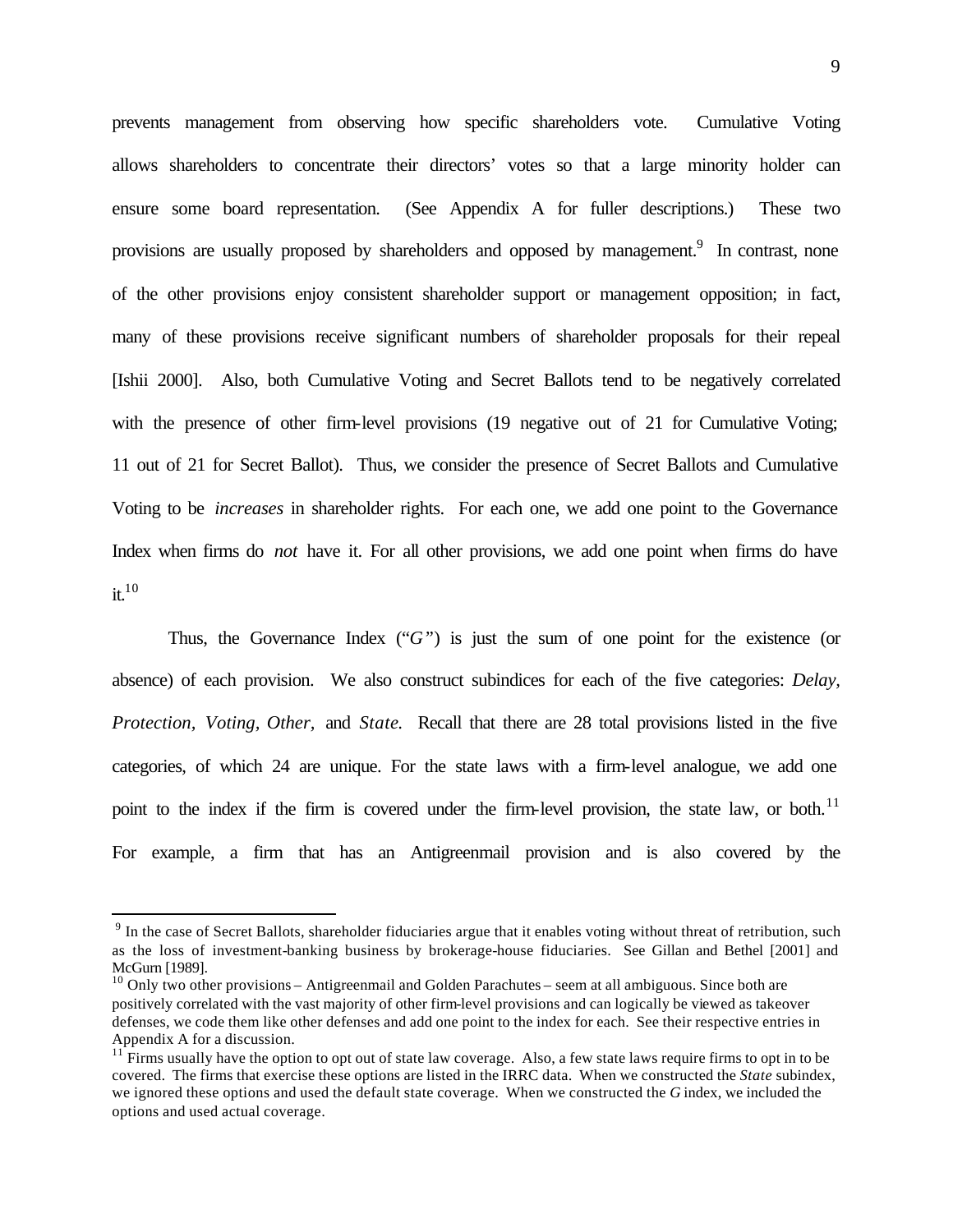10

Antigreenmail state law would get one point added to both its *State* subindex and its *Other* subindex, but only one point (not two) would be added to its overall *G* index. Thus, *G* has a possible range from 1 to 24 and is not just the sum of the five subindices.

Table II gives summary statistics for *G* and the subindices in 1990, 1993, 1995, and 1998. Table II also shows the frequency of *G* by year, broken up into groups beginning with  $G \leq 5$ , then each value of *G* from  $G = 6$  through  $G = 13$ , and finishing with  $G \ge 14$ . These ten "deciles" are similar but not identical in size, with relative sizes that are fairly stable from 1990 to 1995. In the remainder of the paper, we pay special attention to the two extreme portfolios: the "Dictatorship Portfolio" of the firms with the weakest shareholder rights  $(G \geq 14)$ , and the "Democracy Portfolio" of the firms with the strongest shareholder rights  $(G \leq 5)$ . These portfolios are updated at the same frequency as *G.*

Most of the changes in the distribution of *G* come from changes in the sample due to mergers, bankruptcies, and additions of new firms by the IRRC. In 1998, the sample size increased by about 25 percent, and these new firms tilted toward lower values of *G*. At the firm level, *G* is relatively stable. For individual firms, the mean (absolute) change in *G* between publication dates (1990, 1993, 1995, 1998) is 0.60, and the median (absolute) change between publication dates is zero. $12$ 

Table III shows the correlations between pairs of subindices. The *Delay*, *Protection*, *Voting*, and *Other* subindices all have positive and significant pairwise correlations with each other. *State*, however, has negative correlations with *Delay*, *Protection*, and *Voting*. It could be that firms view some of the state laws as substitutes for the firm-level provisions, but then it

 $12$  The IRRC gives dates for some of the provision changes – where available, this data suggests that the majority of the provisions were adopted in the 1980s. Danielson and Karpoff [1998] perform a detailed study on a similar set of provisions and demonstrate a rapid pace of change between 1984 and 1989.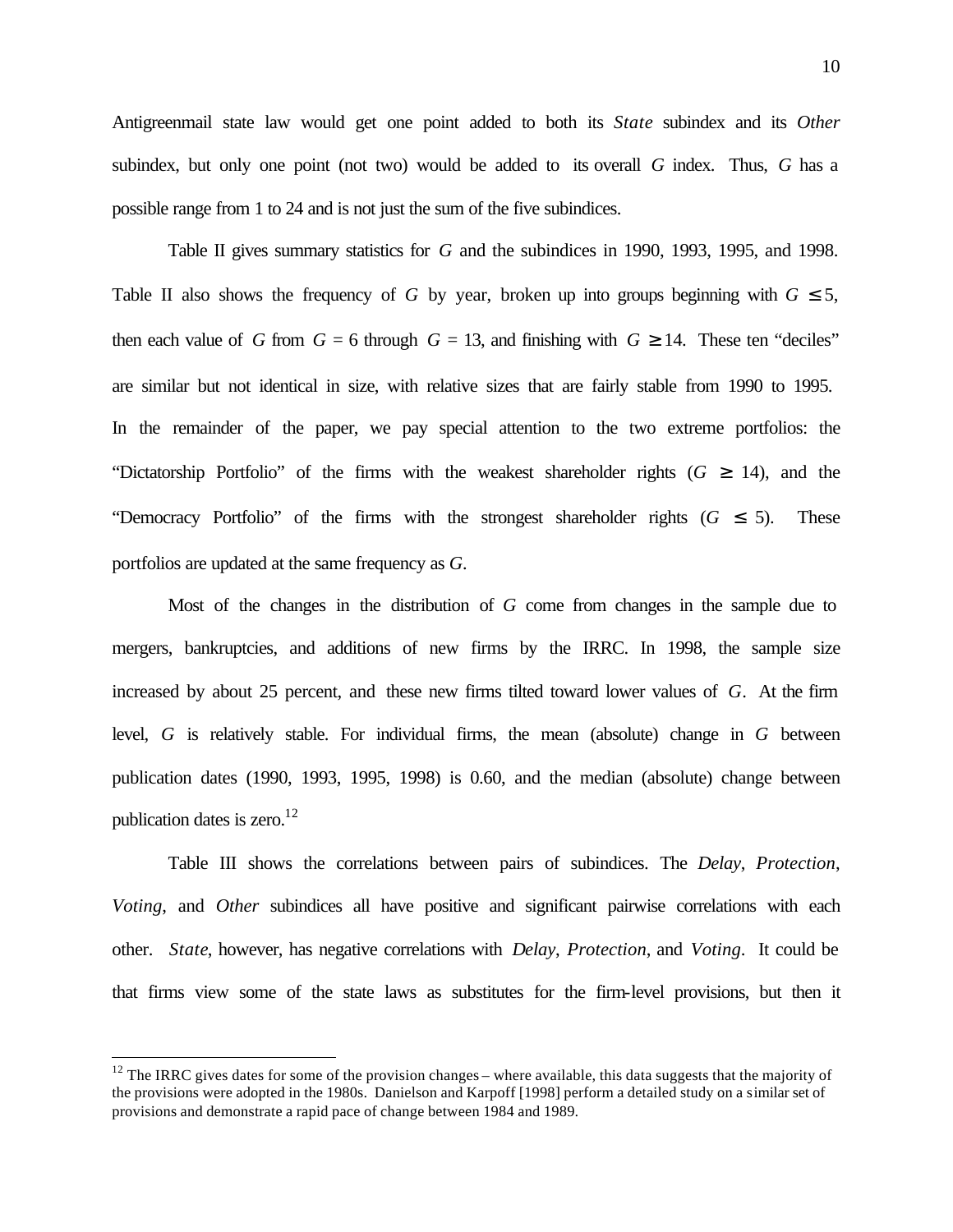would be surprising that *Other*, which contains three provisions that are direct substitutes for state laws, is the only subindex that is positively correlated with *State*. Overall, it appears that coverage under state laws is not highly correlated with the adoption of firm-level provisions. This fact has implications for the analysis of causality, as is discussed in Section IV.

Table IV lists the ten largest firms (by market capitalization) in the Democracy and Dictatorship Portfolios in 1990 and gives the value of *G* for these firms in 1990 and 1998. Of the ten largest firms in the Democracy Portfolio in 1990, six of them are still in the Democracy Portfolio in 1998, three have dropped out of the portfolio and have  $G = 6$ , and one (Berkshire Hathaway) disappeared from the sample.<sup>13</sup> The Dictatorship Portfolio has a bit more activity, with only two of the top ten firms remaining in the portfolio, four firms dropping out with  $G =$ 13, and three firms leaving the sample though mergers or the addition of another class of stock.<sup>14</sup> Thus, 40 percent (eight out of 20) of the largest firms in the extreme portfolios in 1990 were also in these portfolios in 1998. This is roughly comparable to the full set of firms: among all firms in the Democracy and Dictatorship Portfolios in 1990, 31 percent were still in the same portfolios in 1998.

There is no obvious industry concentration among these top firms; the whole portfolios are similarly dispersed. Classifying firms into 48 industries as in Fama and French [1997], the portfolios appear to be broadly similar to each other in all years, with a mix of old-economy and new-economy industries.<sup>15</sup> Each portfolio has an important technology component. "Computers" is the largest industry by market value in the Democracy Portfolio in 1990, with

<sup>&</sup>lt;sup>13</sup> Berkshire Hathaway disappeared because it added a second class of stock before 1998. Firms with multiple classes of common stock are not included in our analysis.

 $14$ NCR disappeared after a merger. It reappeared in the sample in 1998 as a spin-out, but since it received a new permanent number from CRSP, we treat the new NCR as a different company.

 $15$  The industry names are from Fama and French [1997], but use a slightly updated version of the SIC classification of these industries that is given on Ken French's website (June 2001). In Sections III and V, we use both this updated classification and the corresponding industry returns (also from the French website).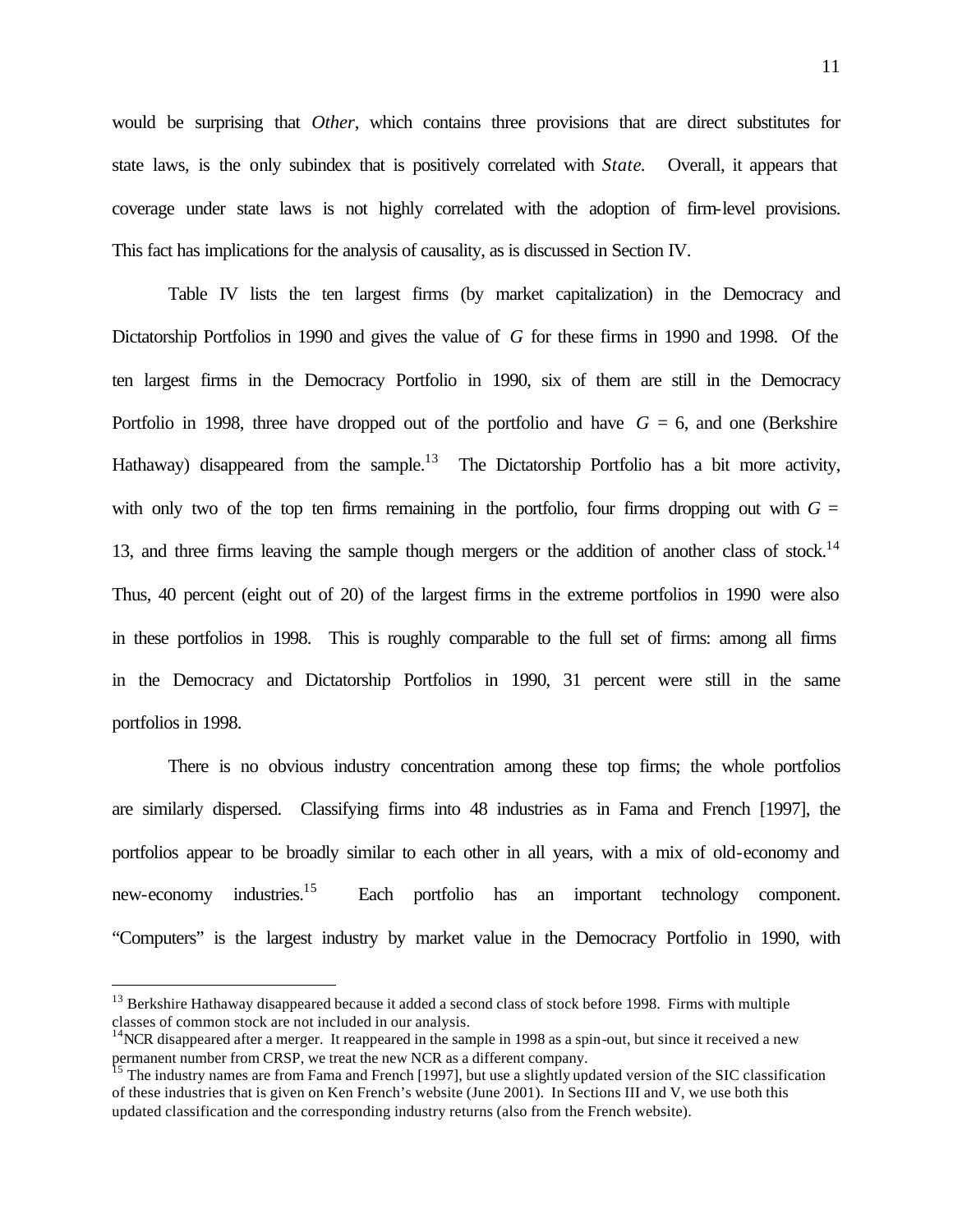22.4 percent of the portfolio, falling to third place with 12.3 percent of the value in 1998. "Communications" does not make the top five in market value for the Dictatorship Portfolio in 1990, but rises to first place with 25.3 percent of the portfolio in 1998.

## III. Governance: Empirical Relationships

#### A. Summary Statistics

Table V gives summary statistics and correlations for *G* (and subindices) with a set of firm characteristics as of September 1990: book-to-market ratio, firm size, share price, monthly trading volume, Tobin's *Q,* dividend yield, S&P 500 inclusion, past five-year stock return, past five-year sales growth, and percentage of institutional ownership. The first four of these characteristics are in logs. The construction of each characteristic is described in Appendix B. The first column of Table V gives the correlation of each of these characteristics with *G*, the next two columns give the mean value in the Democracy and Dictatorship Portfolios, and the final column gives the difference between these means. These results are descriptive and are intended to provide some background for the analyses in the following sections.

The strongest relation is between *G* and S&P 500 inclusion. The correlation between these variables is positive and significant -- about half of the Dictatorship Portfolio is drawn from S&P 500 firms compared to 15 percent of the Democracy Portfolio. Given this finding, it is not surprising that *G* is also positively correlated with size, share price, trading volume, and institutional ownership. S&P firms tend to have relatively high levels of all of these characteristics. In addition, the correlation of *G* with five-year sales growth is negative and significant, suggesting that high-*G* firms had relatively lower sales growth over the second half of the 1980s, the period when many of the provisions were first adopted.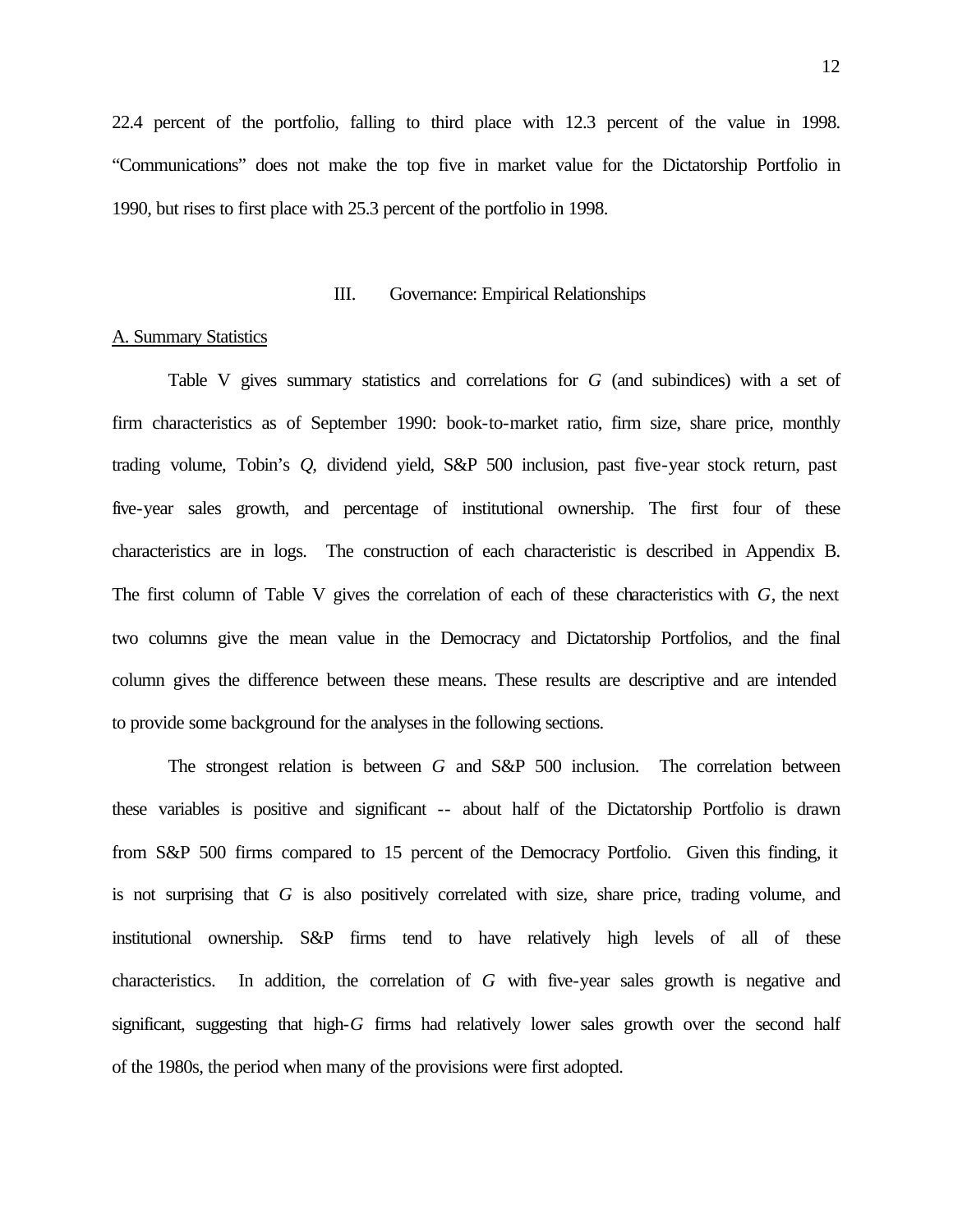Correlations at other times in the sample period (not shown in the table) are similar. Overall, it appears that firms with weaker shareholder rights tend to be large S&P firms with relatively high share prices, institutional ownership and trading volume, relatively poor sales growth, and poor stock-market performance. The 1990s were a time of rising activism by institutional investors and more attention to governance provisions; thus, we might expect to see some reduction in the institutional ownership of high-*G* firms. In untabulated tests, we find no evidence of such a reduction, with both pairwise correlations and multivariate analysis suggesting no robust relationship between *G* and changes in institutional ownership.

## B. Governance and Returns

If corporate governance matters for firm performance *and* this relationship is fully incorporated by the market, then a stock price should quickly adjust to any relevant change in the firm's governance. This is the logic behind the use of event studies to analyze the impact of takeover defenses. If such a reaction occurs, then expected returns on the stock would be unaffected beyond the event window. If, however, governance matters but is not incorporated immediately into stock prices, then realized returns on the stock would differ systematically from equivalent securities.

In this section, we examine the relationship between *G* and subsequent returns. An investment of \$1 in the (value-weighted) Dictatorship Portfolio on September 1, 1990, when our data begin, would have grown to \$3.39 by December 31, 1999. In contrast, a \$1 investment in the Democracy Portfolio would have grown to \$7.07 over the same period. This is equivalent to annualized returns of 14.0 percent for the Dictatorship Portfolio and 23.3 percent for the Democracy Portfolio, a difference of more than nine percent per year.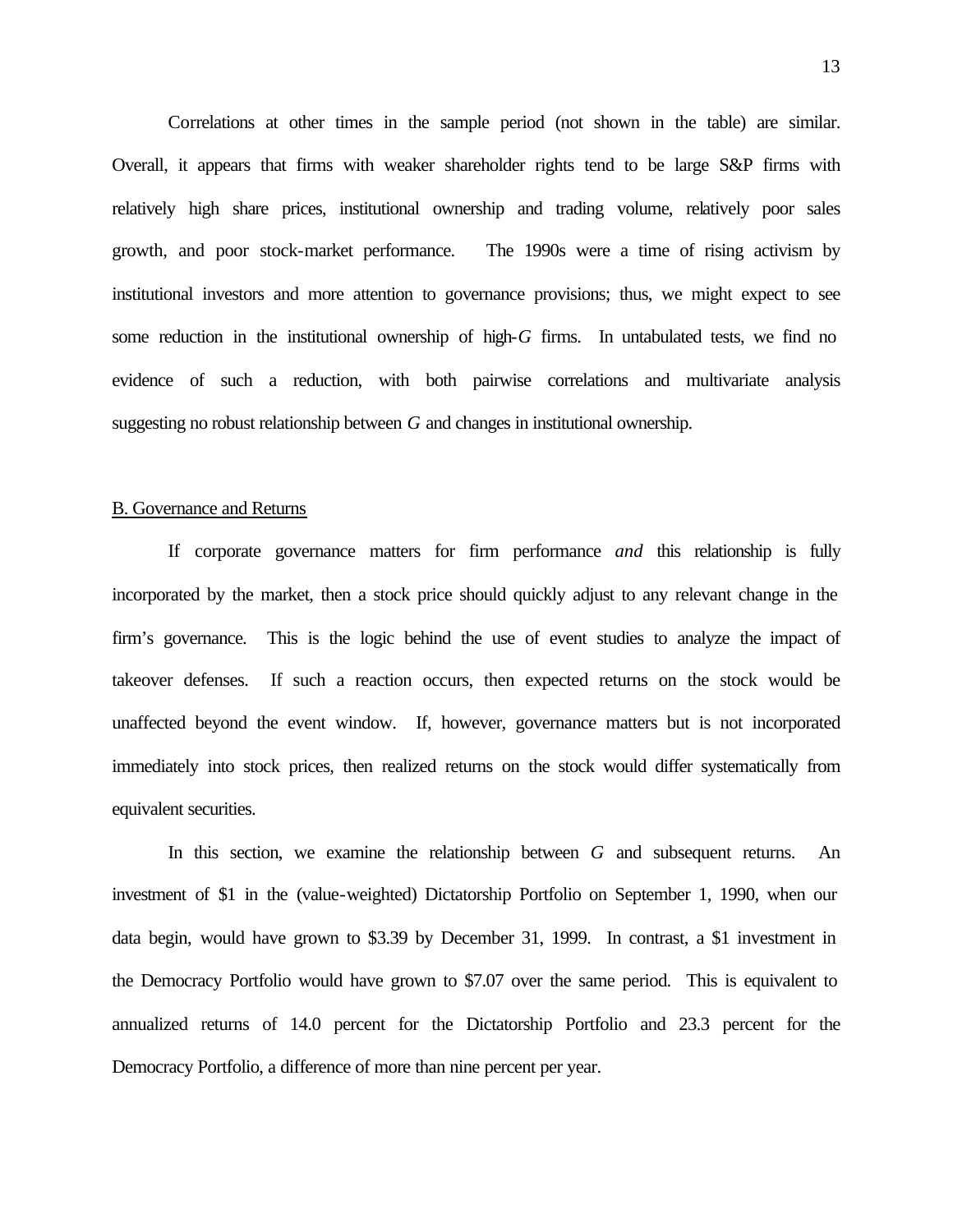What can explain this disparity? One possible explanation is that the performance differences are driven by differences in the riskiness or "style" of the two portfolios. Researchers have identified several equity characteristics that explain differences in realized returns. In addition to differences in exposure to the market factor ("beta"), a firm's market capitalization (or "size"), book-to-market ratio (or other "value" characteristics), and immediate past returns ("momentum") have all been shown to significantly forecast future returns.<sup>16</sup> If the Dictatorship Portfolio differs significantly from the Democracy Portfolio in these characteristics, then style differences may explain at least part of the difference in annualized raw returns.

Several methods have been developed to account for these style differences in a system of performance attribution. We employ one method here and use another in Section V. The fourfactor model of Carhart [1997] is estimated by:

(1) 
$$
R_t = \alpha + \beta_1 * RMRF_t + \beta_2 * SMB_t + \beta_3 * HML_t + \beta_4 * Momentum_t + \varepsilon_t
$$

where  $R_t$  is the excess return to some asset in month *t*,  $RMRF_t$  is the month *t* value-weighted market return minus the risk-free rate, and the terms  $SMB_t$  (small minus big),  $HML_t$  (high minus low), and *Momentum*<sup>t</sup> are the month *t* returns on zero-investment factor-mimicking portfolios designed to capture size, book-to-market, and momentum effects, respectively.<sup>17</sup> Although there is ongoing debate about whether these factors are proxies for risk, we take no position on this issue and simply view the four-factor model as a method of performance attribution. Thus, we

<sup>&</sup>lt;sup>16</sup> See Basu [1977] (price-to-earnings ratio), Banz [1981] (size), Fama and French [1993] (size and book-to-market),

Lakonishok, Shleifer and Vishny [1994] (several value measures), and Jegadeesh and Titman [1993] (momentum).

 $17$  This model extends the Fama-French [1993] three-factor model with the addition of a momentum factor. For details on the construction of the factors, see Fama and French [1993] and Carhart [1997]. We are grateful to Ken French for providing the factor returns for *SMB* and *HML*. *Momentum* returns were calculated by the authors using the procedures of Carhart [1997].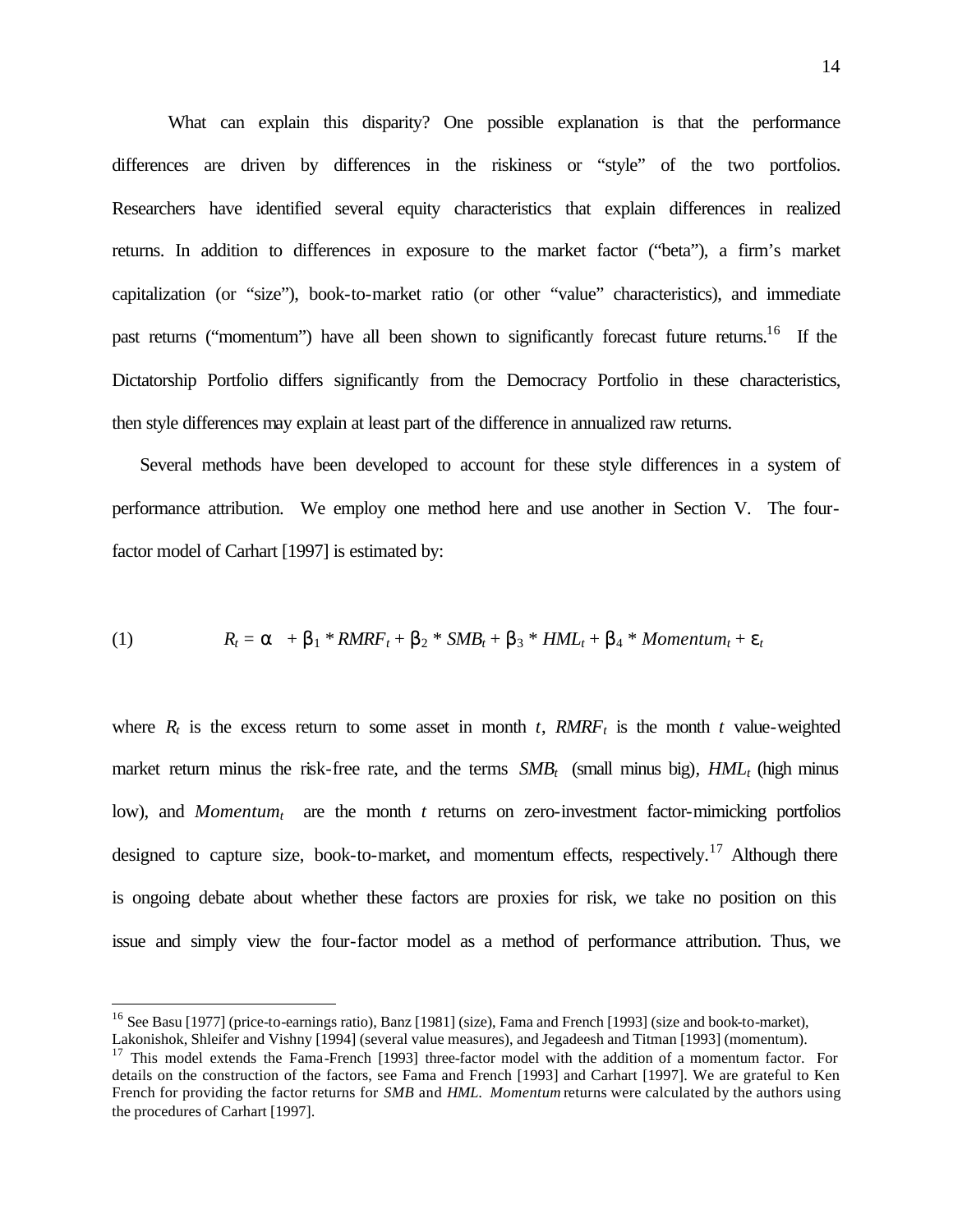interpret the estimated intercept coefficient, "alpha", as the abnormal return in excess of what could have been achieved by passive investments in the factors.

The first row of Table VI shows the results of estimating (1) where the dependent variable,  $R_t$ , is the monthly return difference between the Democracy and Dictatorship Portfolios. Thus, the alpha in this estimation is the abnormal return on a zero-investment strategy that buys the Democracy Portfolio and sells short the Dictatorship Portfolio. For this specification, the alpha is 71 basis points (bp) per month, or about 8.5 percent per year. This point estimate is statistically significant at the one-percent level. Thus, very little of the difference in raw returns can be attributed to style differences in the two portfolios.

The remaining rows of Table VI summarize the results of estimating (1) for all ten "deciles" of *G*, including the extreme deciles comprising the Democracy  $(G \leq 5)$  and Dictatorship  $(G \geq 14)$  Portfolios. As the table shows, the significant performance difference between the Democracy and Dictatorship Portfolios is driven both by overperformance (for the Democracy Portfolio) and underperformance (by the Dictatorship Portfolio). The Democracy Portfolio earns a positive and significant alpha of 29 bp per month, while the Dictatorship Portfolio earns a negative and significant alpha of –42 bp per month.

 The results also show that alpha decreases as *G* increases. The Democracy Portfolio earns the highest alpha of all the deciles, and the next two highest alphas, 24 and 22 bp, are earned by the third  $(G = 7)$  and second  $(G = 6)$  deciles, respectively. The Dictatorship Portfolio earns the lowest alpha, and the second lowest alpha is earned by the eighth  $(G = 12)$  decile. Furthermore, the four lowest *G* deciles earn positive alphas, while the three highest *G* deciles earn negative alphas. More formally, a Spearman rank-correlation test of the null hypothesis of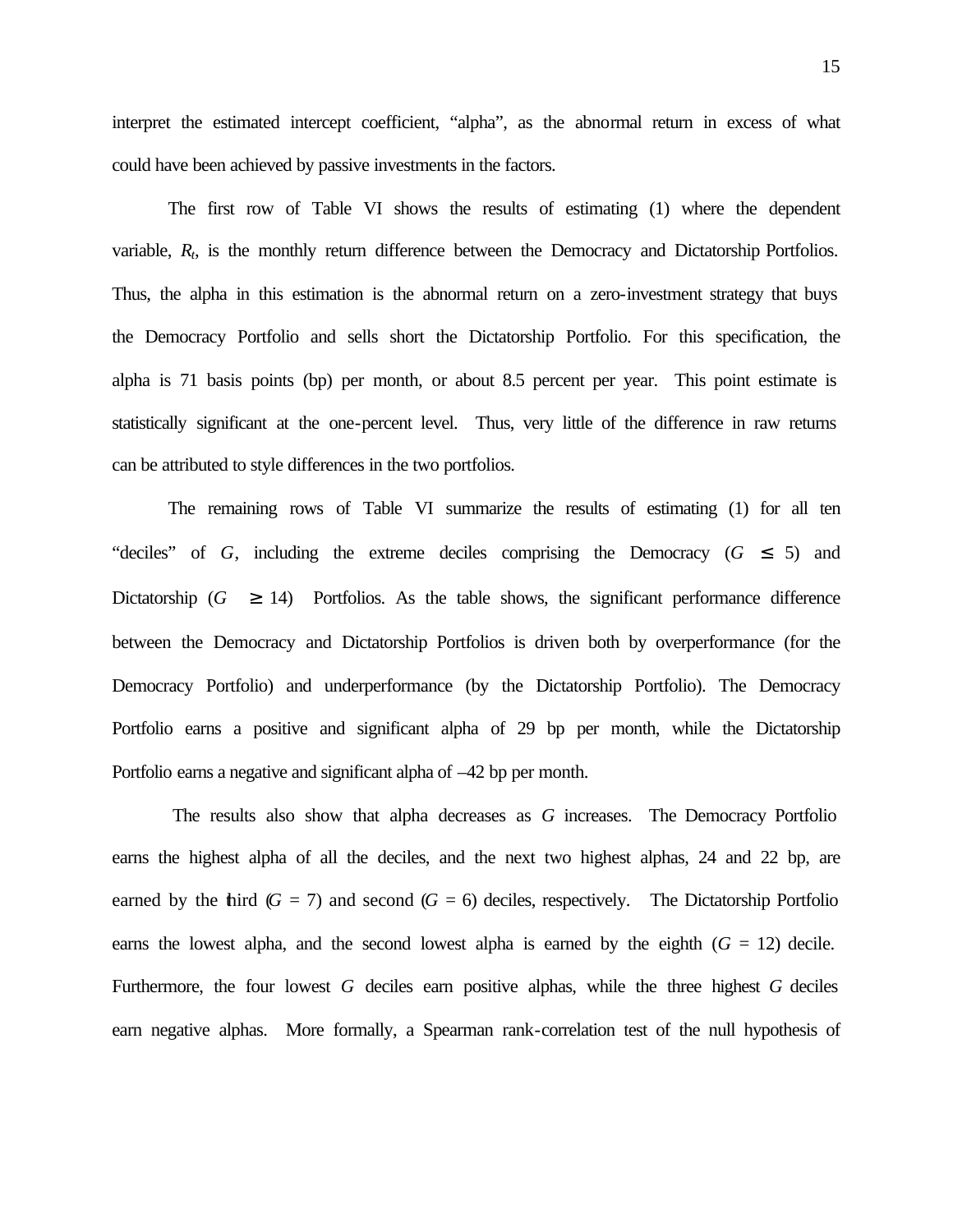no correlation between *G*-decile rankings and alpha rankings yields a test statistic of 0.842, and is rejected at the one-percent level.

Table VII reports several variations of the abnormal-return results. In each variation, we estimate the performance-attribution regression in equation (1) on the return difference between the Democracy and Dictatorship Portfolios, while changing some aspect of the portfolio construction or return calculation. We perform all of these tests using both value-weighted (VW) and equal-weighted (EW) portfolios. These tests allow us to estimate the fraction of the benchmark abnormal returns that can be attributed to industry composition, choice of cutoffs for the extreme portfolios, new provisions during the decade, legal variation across states, and different time periods.

The first row of Table VII replicates the baseline portfolio construction used above. The remaining rows of the table summarize tests using industry-adjusted returns (Row 2), two alternative constructions of the extreme portfolios (Rows 3 and 4), fixed portfolios built with 1990 levels of *G* (Row 5), a subsample that includes only Delaware firms (Row 6), and subsamples split between the first half and the second half of the sample period (Rows 7 and 8). Details of each of these constructions are given in the table note. The main themes of these results are, first, that the VW returns (Democracy minus Dictatorship) are economically large in all cases and, second, the EW abnormal returns are usually about two-thirds of the VW abnormal returns. Most of the return differential can be attributed to within-state variation already in place in 1990, and this return differential is apparent in both halves of the sample period.

Overall, we find significant evidence that the Democracy Portfolio outperformed the Dictatorship Portfolio in the 1990s. We also find some evidence of a monotonic relationship between *G* and returns. It would be useful to know which subindices and provisions drive these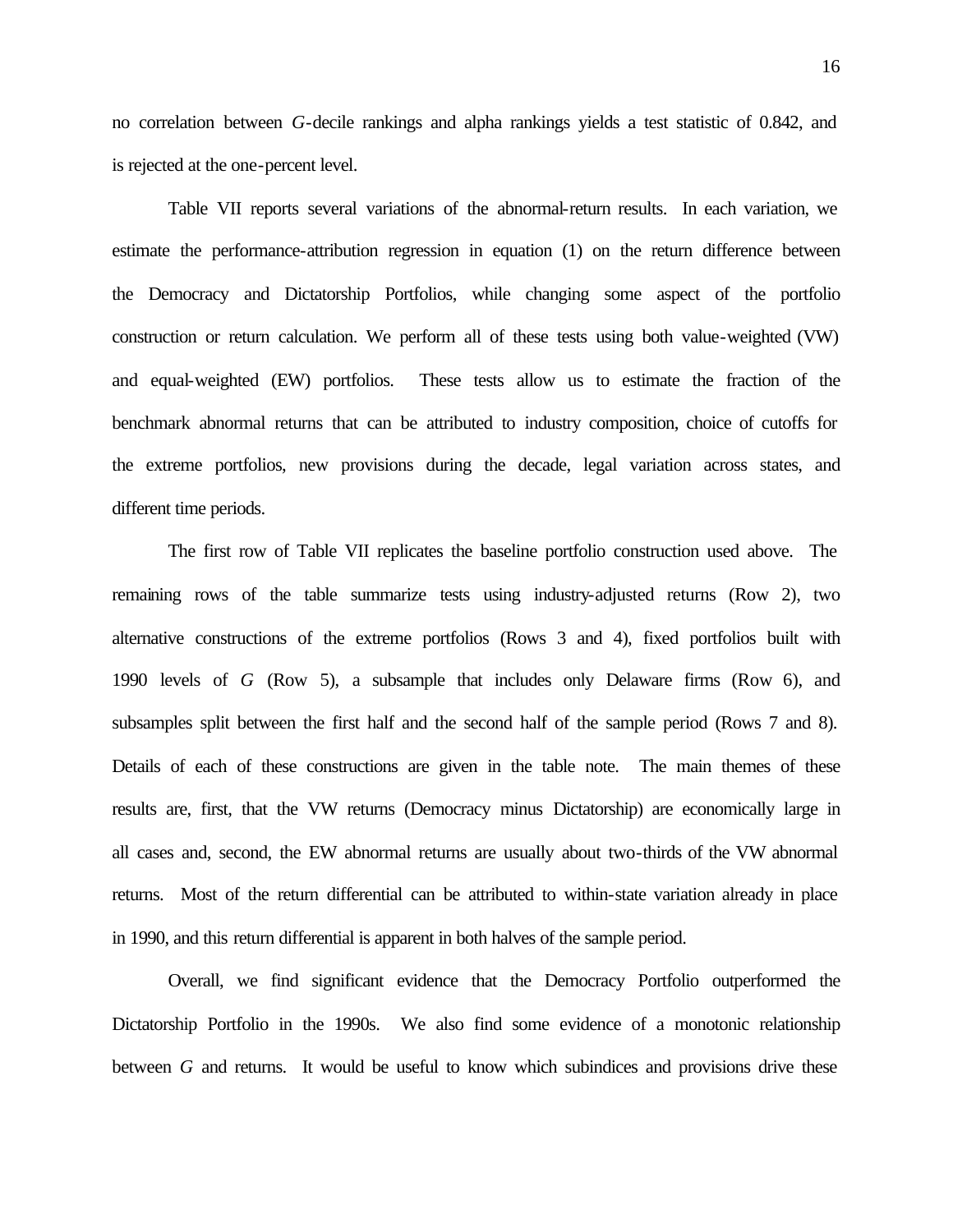results. We address this issue in depth within the broader analysis of causality and omittedvariable bias in Section V, so we defer a detailed analysis until then.

## C. Governance and the Value of the Firm

 It is well established that state and national laws of corporate governance affect firm value. La Porta et al. [2001] show that firm value is positively associated with the rights of minority shareholders. Daines [2001] finds that firms incorporated in Delaware have higher valuations than other U.S. firms. In this section, we study whether variation in firm-specific governance is associated with differences in firm value. More importantly, we analyze whether there was a change in the governance/value relationship during the 1990s. Since there is evidence of differential stock returns as a function of *G*, we would expect to find relative "mispricing" between 1990 and 1999 as a function of *G*.

Our valuation measure is Tobin's *Q*, which has been used for this purpose in corporategovernance studies since the work of Demsetz and Lehn [1985] and Morck, Shleifer, and Vishny [1988]. We follow Kaplan and Zingales' [1997] method for the computation of *Q* (details are listed in Appendix B) and also compute the median *Q* in each year in each of the 48 industries classified by Fama and French [1997]. We then regress

$$
Q'_{it} = a_t + b_t X_{it} + c_t W_{it} + e_{it},
$$

where  $Q'_{it}$  is industry-adjusted  $Q$  (firm  $Q$  minus industry-median  $Q$ ),  $X_{it}$  is a vector of governance variables (*G*, its components, or inclusion in one of the extreme portfolios) and *Wit* is a vector of firm characteristics. As elements of *W,* we follow Shin and Stulz [2000] and include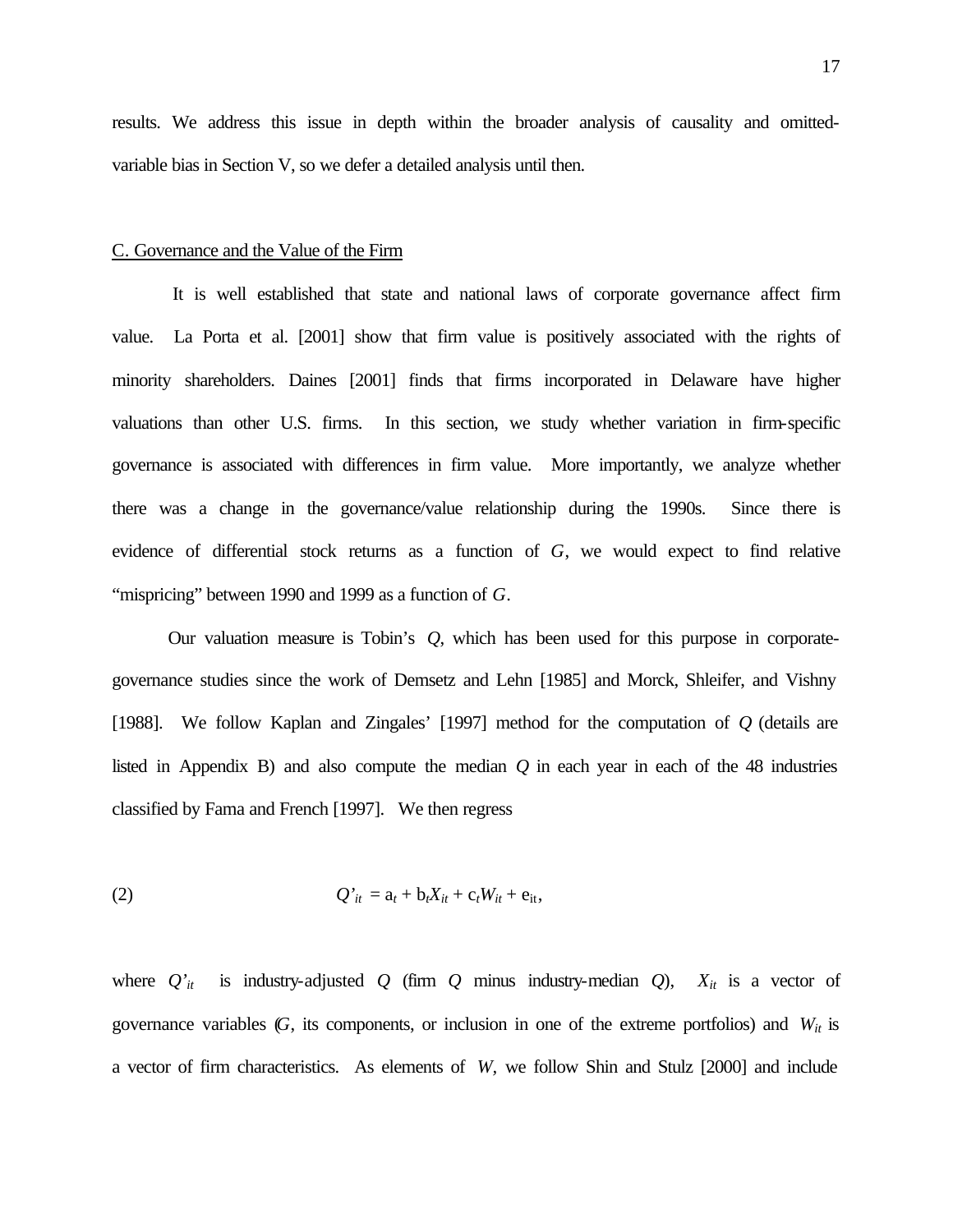the log of the book value of assets and the log of firm age as of December of year  $t$ .<sup>18</sup> Daines [2001] found that *Q* is different for Delaware and non-Delaware firms, so we also include a Delaware dummy in *W*. Morck and Yang [2001] show that S&P 500 inclusion has a positive impact on *Q*, and that this impact increased during the 1990s; thus, we also include a dummy variable for S&P 500 inclusion in *W*.

Using a variant of the methods of Fama and MacBeth [1973], we estimate annual crosssections of (2) with statistical significance assessed within each year (by cross-sectional standard errors) and across all years (with the time-series standard error of the mean coefficient). This method of assessing statistical significance deserves some explanation. In particular, one logical alternative would be a pooled setup with firm fixed effects and time-varying coefficients. We rejected this alternative mainly because there are few changes over time in the Governance Index, and the inclusion of fixed effects would force identification of the *G* coefficient from only these changes. In effect, our chosen method imposes a structure on the fixed effects: they must be a linear function of *G* or its components.

Table VIII summarizes the results. The first column gives the results with *G* as the key regressor. Each row gives the coefficients and standard errors for a different year of the sample; the last row gives the average coefficient and time-series standard error of these coefficients. The coefficients on *G* are negative in every year and significantly negative in nine of the ten years. The largest absolute value point estimate occurs in 1999, and the second largest is in 1998. The point estimate in 1999 is economically large; a one-point increase in *G*, equivalent to adding a single governance provision, is associated with an 11.4 percentage point lower value for

 $18$  Unlike Shin and Stulz [2000], we do not trim the sample of observations that have extreme independent variables. Results with a trimmed sample are nearly identical and are available from the authors.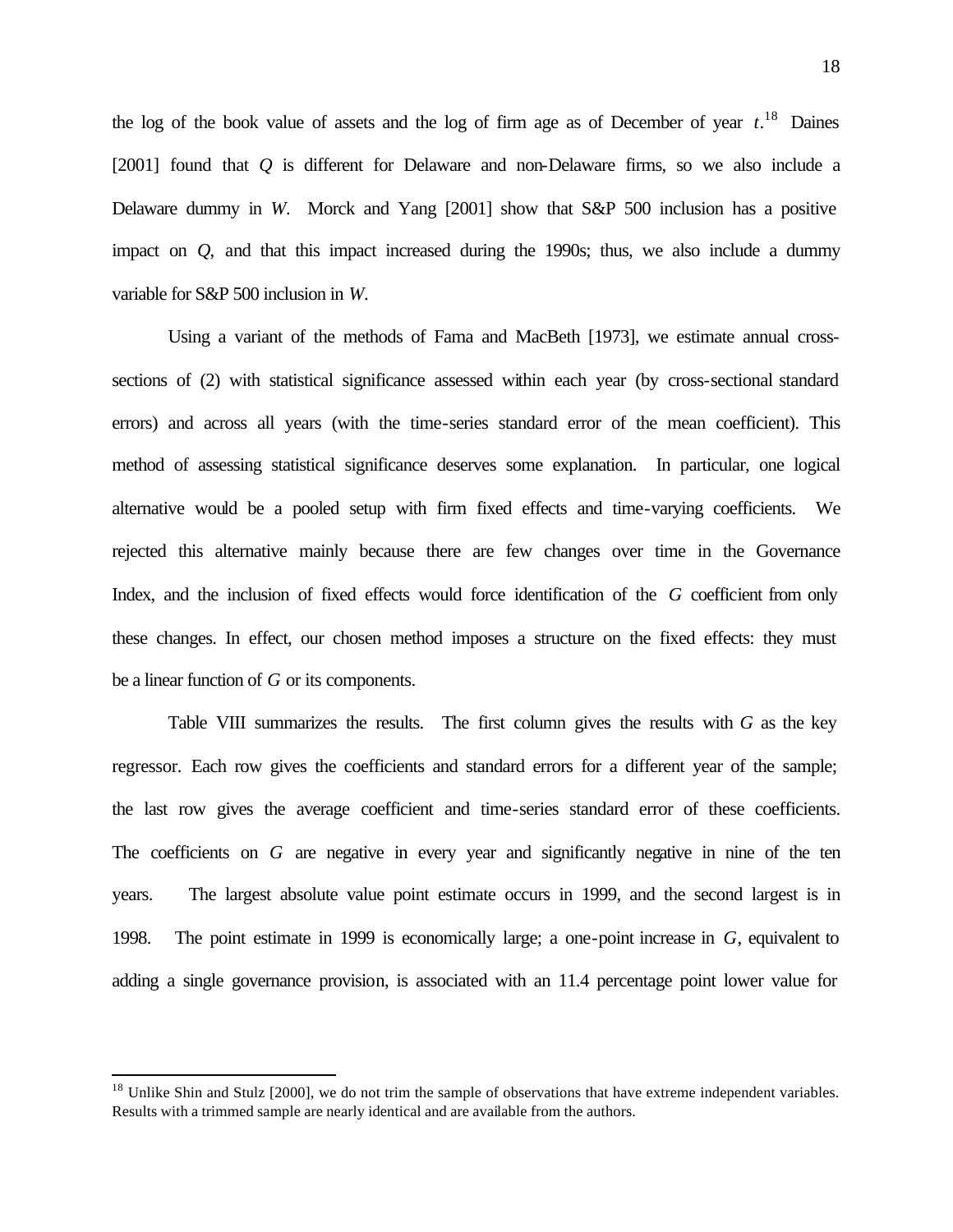*Q*. If we assume that the point estimates in 1990 and 1999 are independent, then the difference between these two estimates  $(11.4 – 2.2 = 9.2)$  is statistically significant.

In the second column of Table VIII, we restrict the sample to include only firms in the Democracy and Dictatorship Portfolios. We then estimate (2) using a dummy variable for the Democracy Portfolio. The results are consistent with the previous regressions on *G*. The point estimate for 1999 is the largest in the decade, implying that firms in the Democracy Portfolio have a *Q* that is 56 percentage points higher, other things being equal, than do firms in the Dictatorship Portfolio. This compares to an estimated difference of 19 percentage points in 1990. While the difference in coefficients between 1990 and 1999 is not statistically significant, it is similar to the total EW difference in abnormal returns estimated in Table VII.<sup>19</sup> There is no real pattern for the rest of the decade, however, and large standard errors toward the end of the sample period prevent any strong inference across years.

The final columns of Table VIII give results using the five governance subindices: *Delay, Voting, Protection, Other,* and *State*. The table shows that all subindices except *Voting* have average coefficients that are negative and significant (assuming independence across years). Over the full sample period, *Delay* and *Protection* have the most consistent impact, while the largest absolute coefficients are for *Voting* at the end of the sample period. The subindices are highly collinear, however, and the resulting large standard errors and covariances make it difficult to draw strong conclusions. For example, even in 1999 we cannot reject the null hypothesis that the coefficient on *Voting* is equal to the coefficient on *Delay*.

<sup>&</sup>lt;sup>19</sup> Table VII, first row, second column, shows an alpha of 45 bp per month for the EW difference between the Democracy and Dictatorship portfolios. Over 112 months this produces a difference of approximately 50 percent, as compared to the 56 – 19 = 37 percent difference estimated for the *Q* regressions. We use the EW alpha as a comparison because the *Q* regressions are also equal-weighted.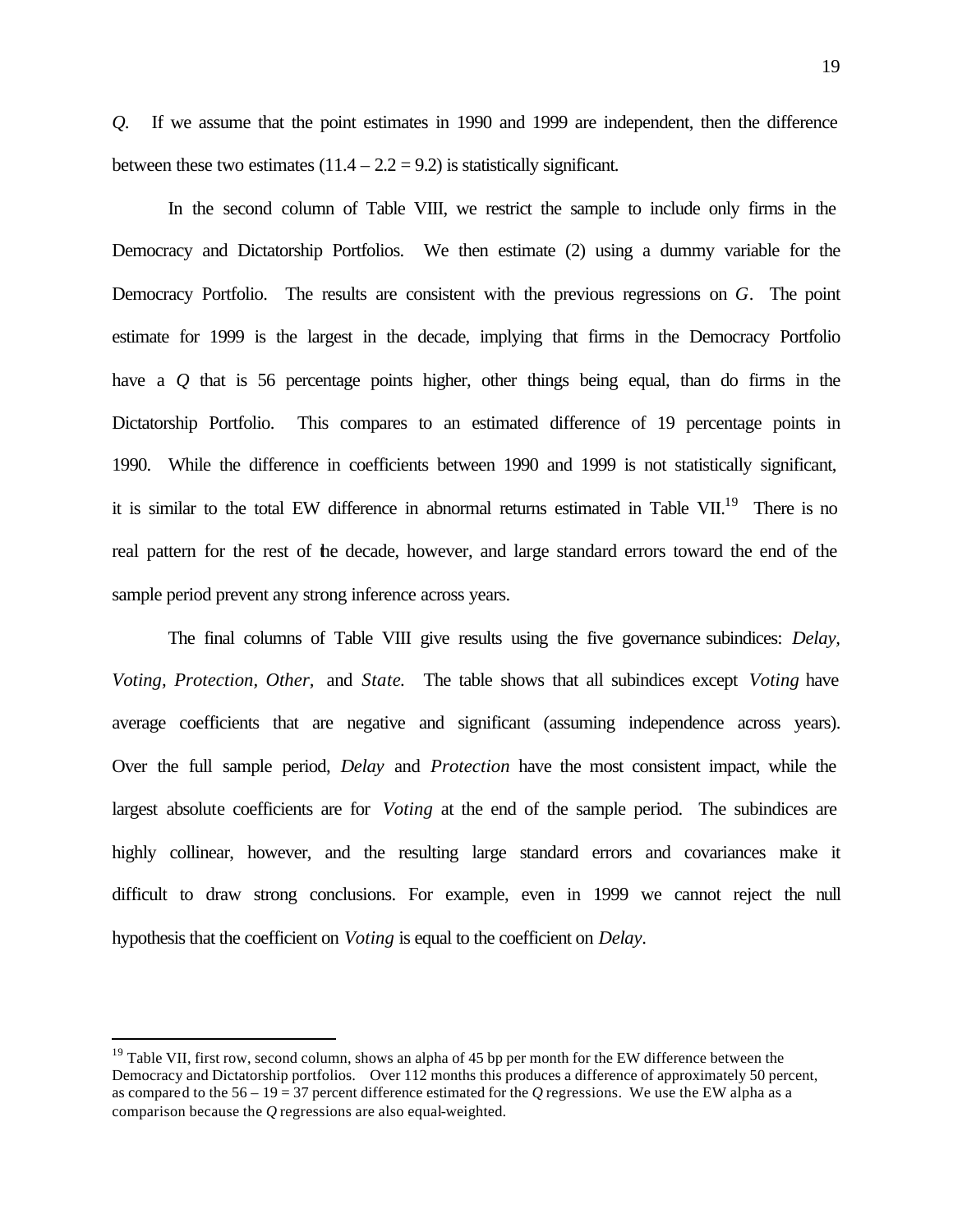Overall, the results for returns and prices tell a consistent story. Firms with the weakest shareholder rights (high values of *G*) significantly underperformed firms with the strongest shareholder rights (low values of *G*) during the 1990s. Over the course of the 1990s, these differences have been at least partially reflected in prices. While high-*G* firms already sold at a significant discount in 1990, this discount became much larger by 1999.

## D. Governance and Operating Performance

Table IX shows the results of annual regressions for three operational measures on *G* (or a Democracy dummy). The three operational measures are the net profit margin (income divided by sales), the return on equity (income divided by book equity), and one-year sales growth. All of these measures are industry-adjusted by subtracting the median for this measure in the corresponding Fama-French [1997] industry. This adjustment uses all available Compustat firms. To reduce the influence of large outliers – a common occurrence for all of these measures -- we estimate median (least-absolute-deviation) regressions in each case. While our sample does not include a natural experiment to identify *G* as the cause of operational differences, we attempt to control for "expected" cross-sectional differences by using the log book-to-market ratio (*BM*) as an additional explanatory variable.

The odd-numbered columns give the results when *G* is the key regressor. We find that the average coefficient on *G* is negative and significant for both the net-profit-margin and salesgrowth regressions, and is negative but not significant for the return-on-equity regressions. The even-numbered columns give the results for the subsample of firms from the extreme deciles, with a dummy variable for the Democracy Portfolio as the key regressor. For all three operating measures, the average coefficient on this dummy variable was positive but insignificant. Thus,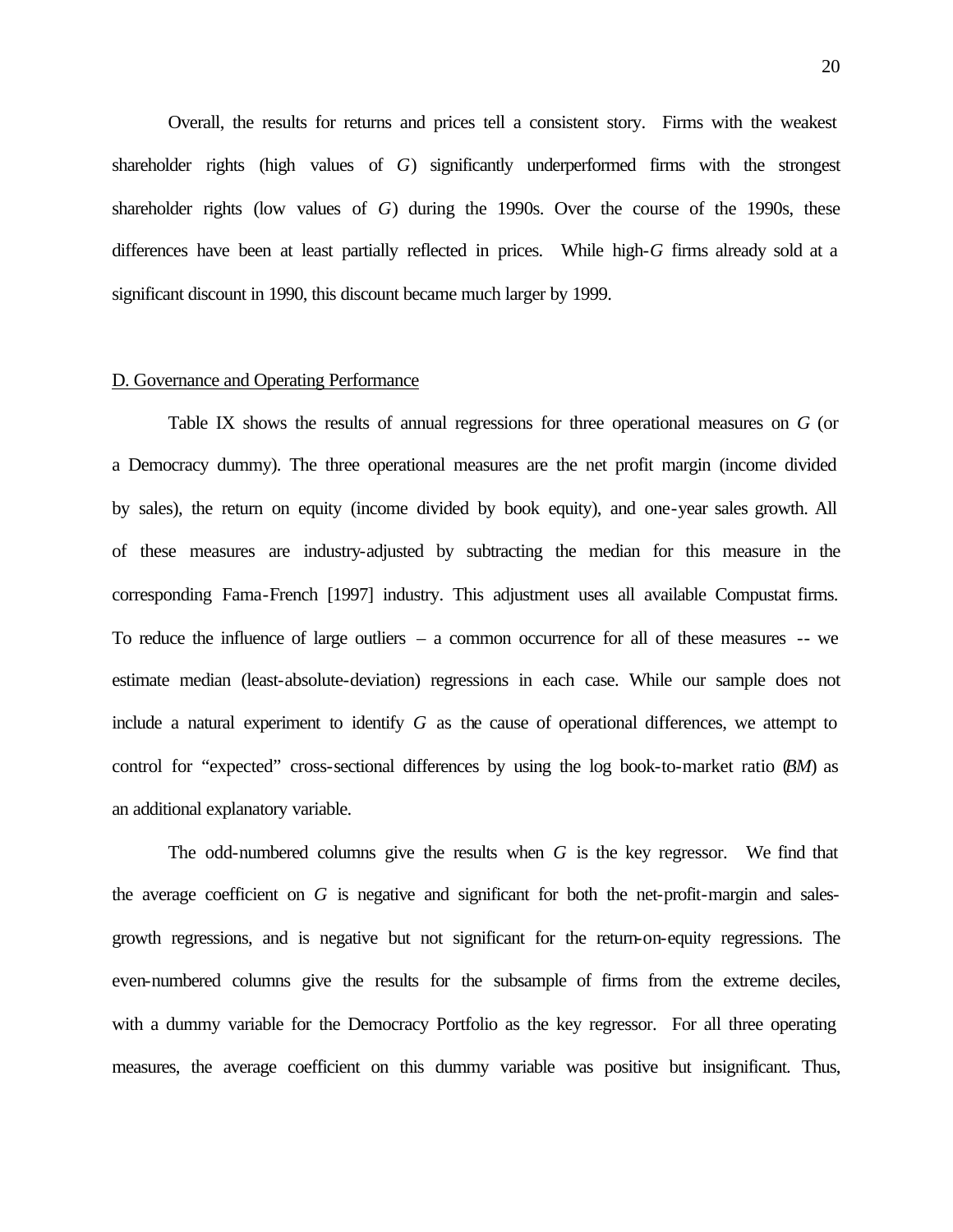these results are consistent with the evidence for the full sample but not significant on their own. In untabulated results, we also regressed these same measures on the five subindices. The results show no clear pattern of differential influence for any particular subindex, with most coefficients having the same sign as *G*. Overall, we find some significant evidence that more democratic firms have better operating performance and no evidence that they do not.

## IV. Governance: Three Hypotheses

Section III established an empirical relationship of *G* with returns, firm value, and operating performance. Since firms did not adopt governance provisions randomly, this evidence does not itself imply a causal role by governance provisions. Indeed, there are several plausible explanations for our results:

Hypothesis I) Governance provisions cause higher agency costs. These higher costs were underestimated by investors in 1990.

Hypothesis II) Governance provisions do not cause higher agency costs, but rather were put in place by 1980s managers who forecasted poor performance for their firms in the 1990s.

Hypothesis III) Governance provisions do not cause higher agency costs, but their presence is correlated with other characteristics that earned abnormal returns in the 1990s.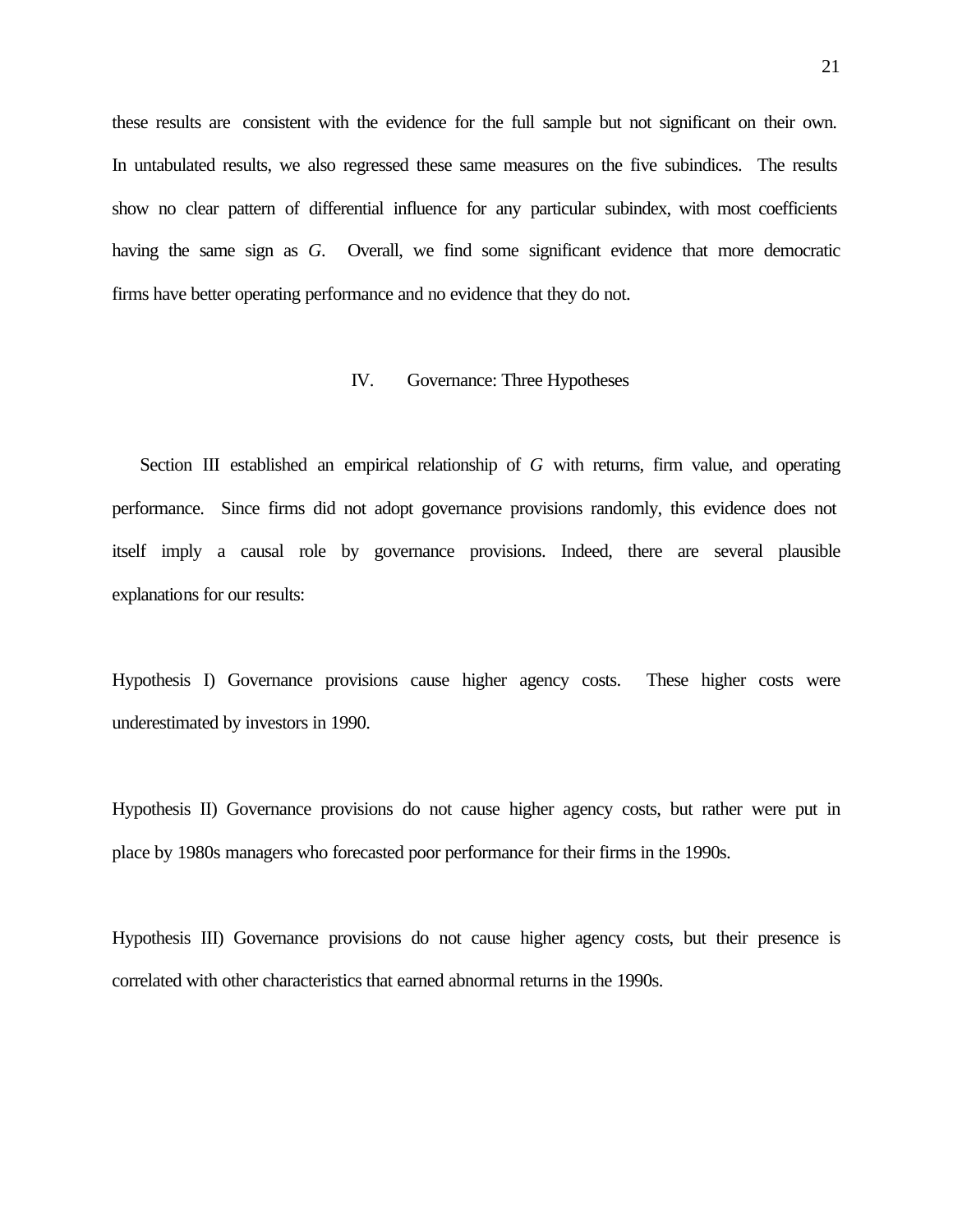Most explanations of the Section III results can be fit within these three hypotheses. Under Hypothesis I, a reduction in shareholder rights causes an unexpectedly large increase in agency costs through some combination of inefficient investment, reduced operational efficiency, or self-dealing. If shareholders find it difficult or costly to replace managers, then managers may be more willing and able to extract private benefits. This is the standard justification for takeover threats as the strongest form of managerial discipline [Jensen 1986]. For Hypothesis I to be correct, these additional agency costs must have been underestimated in 1990.

Under Hypothesis II, governance does not affect performance, but there must be a perception that governance provisions are protective for management. In this case, the stock in these companies would have been relatively overvalued in 1990, even though objective measures (e.g., *Q* regressions) would suggest that it was undervalued relative to observable characteristics. When the poor operating performance occurs, the market is surprised but the managers are not. The protective provisions then supply a shield, real or imagined, for managerial jobs and compensation.

Under Hypothesis III, all of the results in the previous section would be driven by omitted-variable bias. Since governance provisions were certainly not adopted randomly, it is plausible that differences in industry, S&P 500 inclusion, institutional ownership, or other firm characteristics could be correlated both with *G* and with abnormal returns. Under this hypothesis, governance provisions could be completely innocuous, with no influence either on managerial power or on agency costs.

Ideally, we would distinguish among these three hypotheses by using random variation in some characteristic that was causal for *G.* Unfortunately, we have not been able to identify such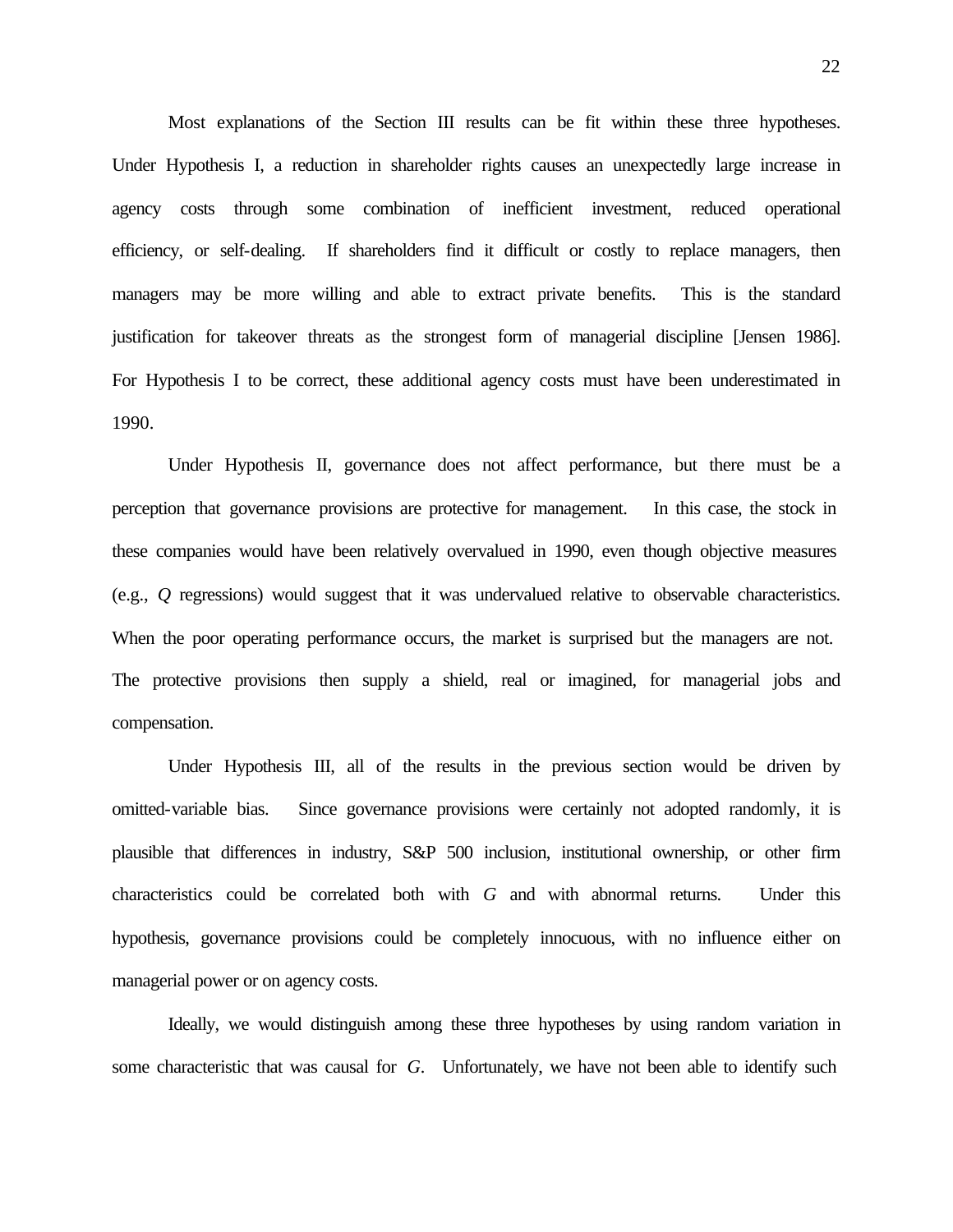an instrument. One candidate would be the subset of state laws, with the *State* subindex as a proxy. Though in some states these laws were passed at the urging of large corporations, it seems reasonable to assume that their passage was exogenous to most firms. But the *State* subindex has three flaws as an instrument. First, firms can choose to reincorporate into different states; enough firms have done so that exposure to state laws is not truly exogenous [Subramanian 2001]. Second, many firms have opted out of the protections of some of the most stringent of these laws, so that a firm's state of incorporation is only a noisy measure for its actual legal exposure. Third, as shown in Table III, the *State* subindex is not positively or consistently correlated with the other components of *G*. Other potential instruments have different problems. For example, if takeover protections were adopted during industry-specific takeover waves, then we might be able to use industry as an instrument for *G*. Unfortunately, this would render it impossible to distinguish between *G* or industry as the cause of poor returns in the 1990s.

In Section V, our tests consist of a search for evidence supportive of each hypothesis, while acknowledging the impossibility of a perfect test to distinguish among them. First, if Hypothesis I is correct, then we should observe some "unexpected" differences in agency costs across firms. We discuss several previous studies on this topic and look for such differences in our sample by analyzing capital expenditure and acquisition behavior. Second, for Hypothesis II, we analyze insider-trading activity as a function of *G*. If governance provisions were put in place by prescient managers, these same managers might be net sellers of the stock in their firms. Finally, for Hypothesis III, we test whether a large set of observable firm characteristics can explain the empirical relationship between returns and *G*.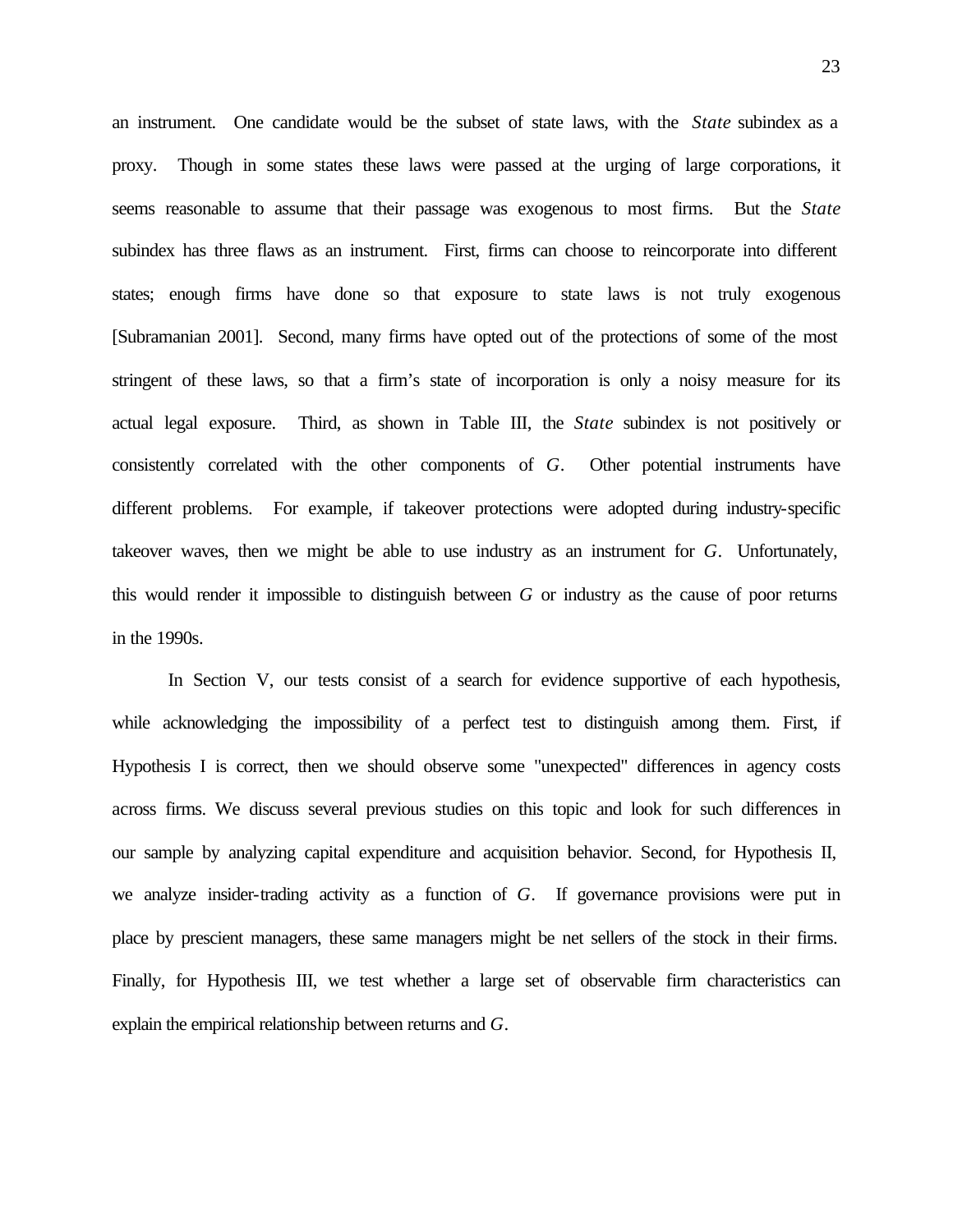## V. Governance: Tests

In this section we examine the evidence for each of the hypotheses described in Section IV. Section V.A covers Hypothesis I, Section V.B covers Hypothesis II, and Section V.C covers Hypothesis III. Section V.D summarizes and discusses the evidence.

## A. Evidence on Hypothesis I

Increased agency costs at high-*G* firms can directly affect firm performance in several ways. In the specific case of state takeover laws, where causality is easier to establish, researchers have found evidence of increased agency costs through a variety of mechanisms. Borokhovich, Brunarski and Parrino [1997] show that compensation rises for CEOs of firms adopting takeover defenses. Bertrand and Mullainathan [1999a, 1999b, and 2000] find a similar result for CEOs and other employees in firms newly covered by state takeover laws. They also find that these laws cause a decrease in plant-level efficiency, measured either by total factor productivity or return on capital. Garvey and Hanka [1999] show that state takeover laws led to changes in leverage consistent with increased corporate slack. These studies provide the cleanest evidence in support of Hypothesis I, but, of course, do not make use of the full variation embodied in the *G* index. We supplement these findings by examining the empirical relationship of *G* with two other possible sources of agency costs: capital expenditure and acquisition behavior.

A substantial literature, dating back at least to Baumol [1959], Marris [1964], and Williamson [1964], holds that managers may undertake inefficient projects in order to extract private benefits. This problem is particularly severe when managers are entrenched and can resist hostile takeovers [Jensen and Ruback 1983, Shleifer and Vishny 1989]. Under this view, if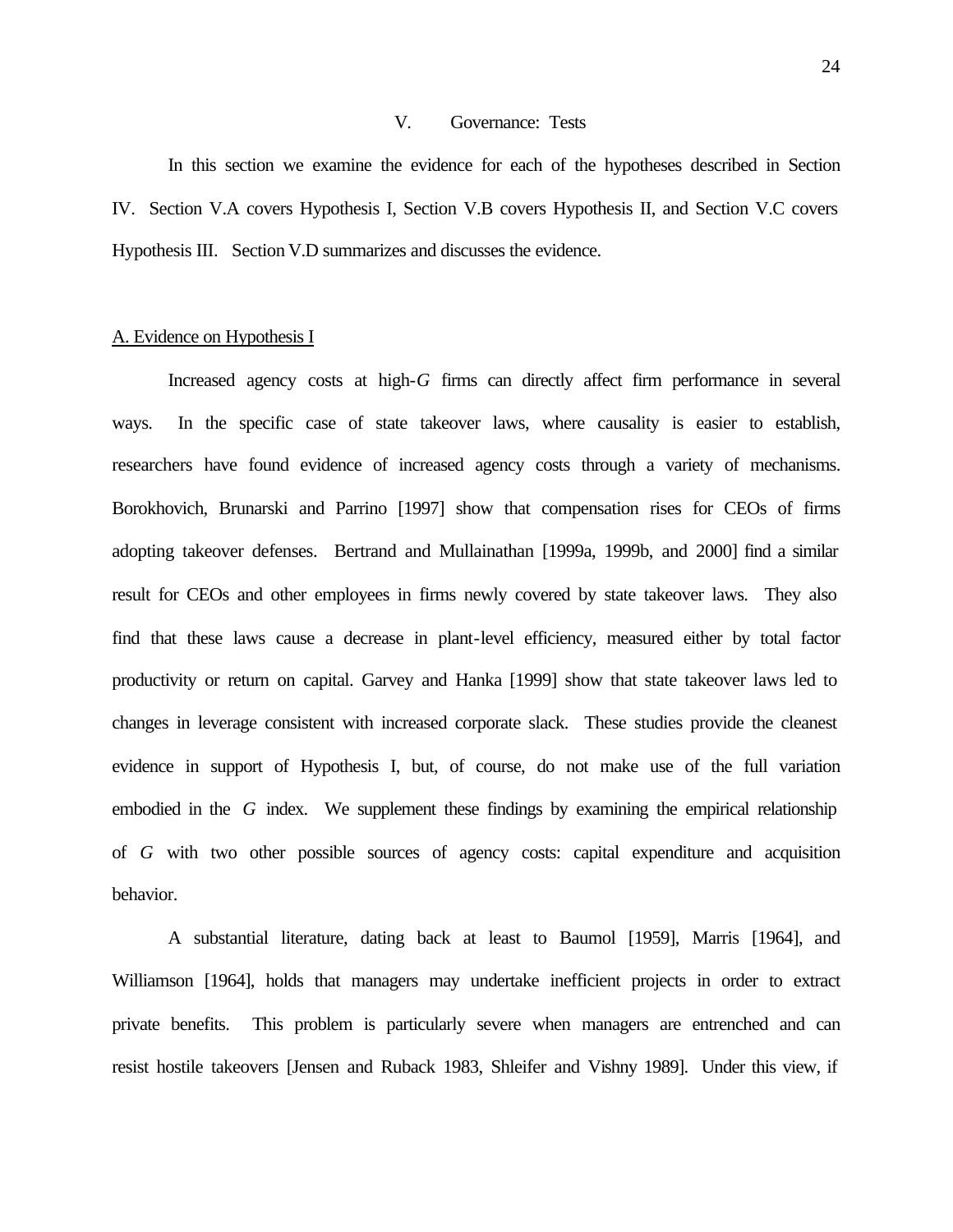capital expenditure increases following the adoption of new takeover defenses, this increase would be a net negative for firm value.<sup>20</sup>

To examine the empirical relationship between capital expenditure and governance, we estimate annual median regressions for capital expenditure (CAPEX), scaled by either sales or assets, and net of the industry median. To control for the different investment opportunities available at value and growth firms, we include the log book-to-market ratio (BM) as a control variable in all specifications. Table X summarizes the results, with BM coefficients omitted. Columns  $(1)$  and  $(3)$  give results for the full sample, with *G* as the key regressor; columns  $(2)$ and (4) give results for the sample restricted to firms in the Democracy and Dictatorship Portfolios, with a Democracy dummy as the key regressor. The average coefficient on *G* is positive and significant in both sets of regressions. Consistent with these results, we find that the average coefficient on the Democracy dummy is negative and significant in both sets of regressions. We conclude that, other things equal, high-*G* firms have higher CAPEX than do low-*G* firms.

Another outlet for capital expenditure is for firms to acquire other firms. Some of the strongest evidence for the importance of agency costs comes from the negative returns to acquirer stocks after a bid is announced. Considerable evidence shows that these negative returns are correlated with other agency problems, including low managerial ownership [Lewellen, Loderer, and Rosenfeld 1985], high free-cash flow [Lang, Stulz, and Walkling 1991], and diversifying transactions [Morck, Shleifer, and Vishny 1990]. In addition to negative announcement returns, there is also long-run evidence of negative abnormal performance by

 $^{20}$  For an alternative view, see Stein [1988 and 1989]. Empirical evidence on this issue is given by Daines and Klausner [2001], Johnson and Rao [1997], Meulbroek et al. [1990], Pugh, Page, and Jahera [1992], and Titman, Wei, and Xie [2001].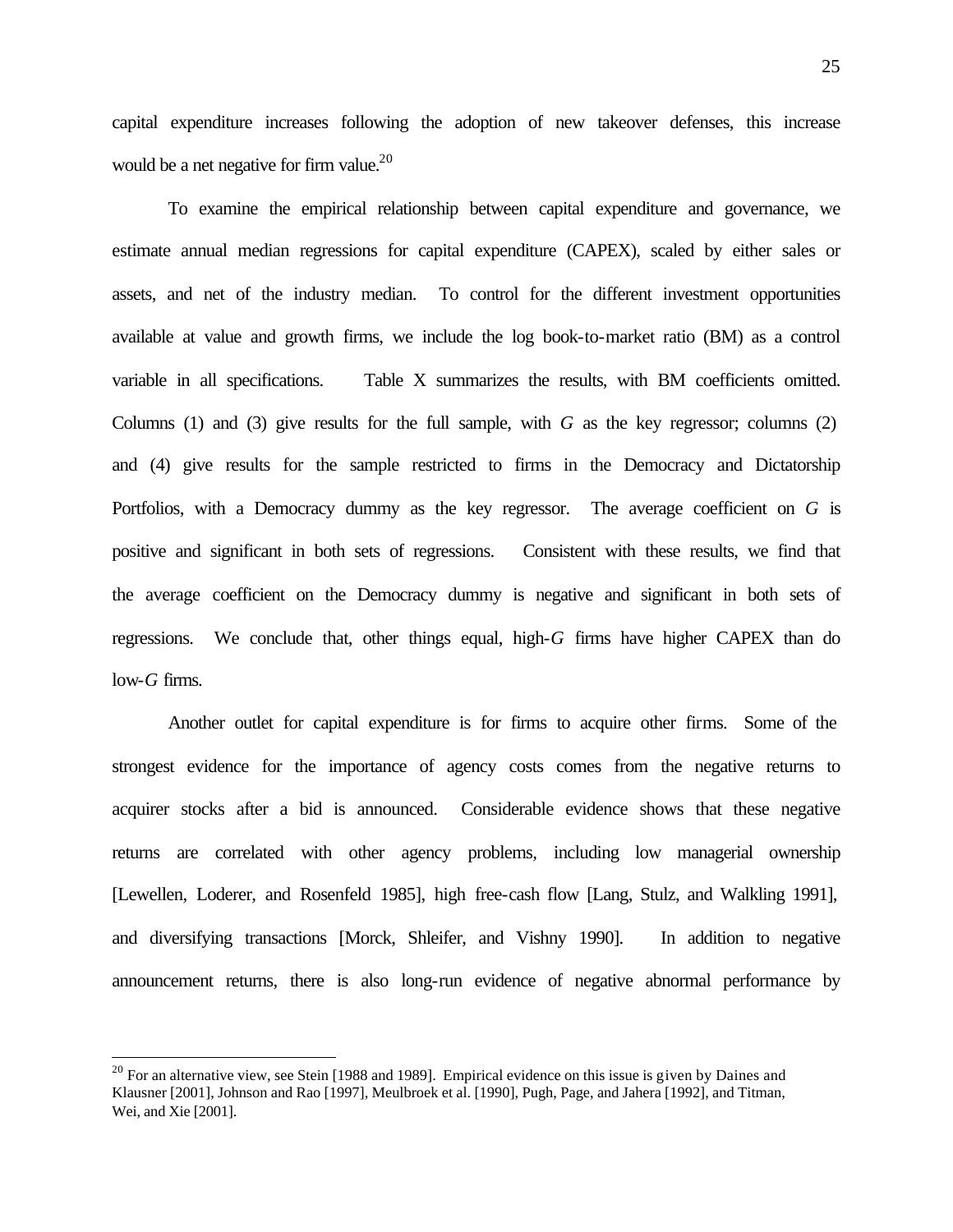acquirer firms [Loughran and Vijh 1997, Rao and Vermaelen  $1998$ ]<sup>21</sup> Taken together, these studies suggest acquisitions as another pathway through which governance affects performance.

To analyze the relation between acquisition activity and *G*, we use the SDC database to identify all transactions in which a sample firm acted as either the acquirer or the seller during the sample period. From January 1991 through December 1999, there are 12,694 acquisitions made by sample firms; SDC gives the acquisition price for just under half of these. For each firm, we count the number of acquisitions ("Acquisition Count"). We also calculate the sum of the price of all acquisitions in each calendar year and divide this sum by the firm's average market capitalization for the first day and last day of the year ("Acquisition Ratio").

Table XI summarizes the results of annual regressions for both Acquisition Count and the Acquisition Ratio in year *t* on *G* (or a Democracy dummy), the log of size, the log of the bookto-market ratio, and 48 industry dummies, all measured at year-end *t-1*. Coefficients on all control variables are omitted from the table. Since many firms make no acquisitions in a year, the dependent variables are effectively left-censored at zero. To account for this censoring, we estimate Poisson regressions for Acquisition Count and Tobit regressions for the Acquisition Ratio. Columns (1) and (3) give results for the full sample, with *G* as the key regressor; columns (2) and (4) give results for the sample restricted to firms in the Democracy and Dictatorship portfolios, with a Democracy dummy as the key regressor. For both sets of regressions, the coefficients on *G* are positive in every year, and the average coefficient on *G* is positive and significant. Consistent with this result, the average coefficient on the Democracy dummy is negative for both sets of regressions and is significant for Acquisition Count.

<sup>&</sup>lt;sup>21</sup> Mitchell and Stafford [2000] have challenged the magnitude of this long-run evidence, but still allow for some underperformance for acquisitions financed by stock. A related debate on whether diversifying acquisitions destroy value has grown too large to survey here. The seminal works are Lang and Stulz [1994] and Berger and Ofek [1995]. Recent work is summarized in Holmstrom and Kaplan [2001] and Stein [2001].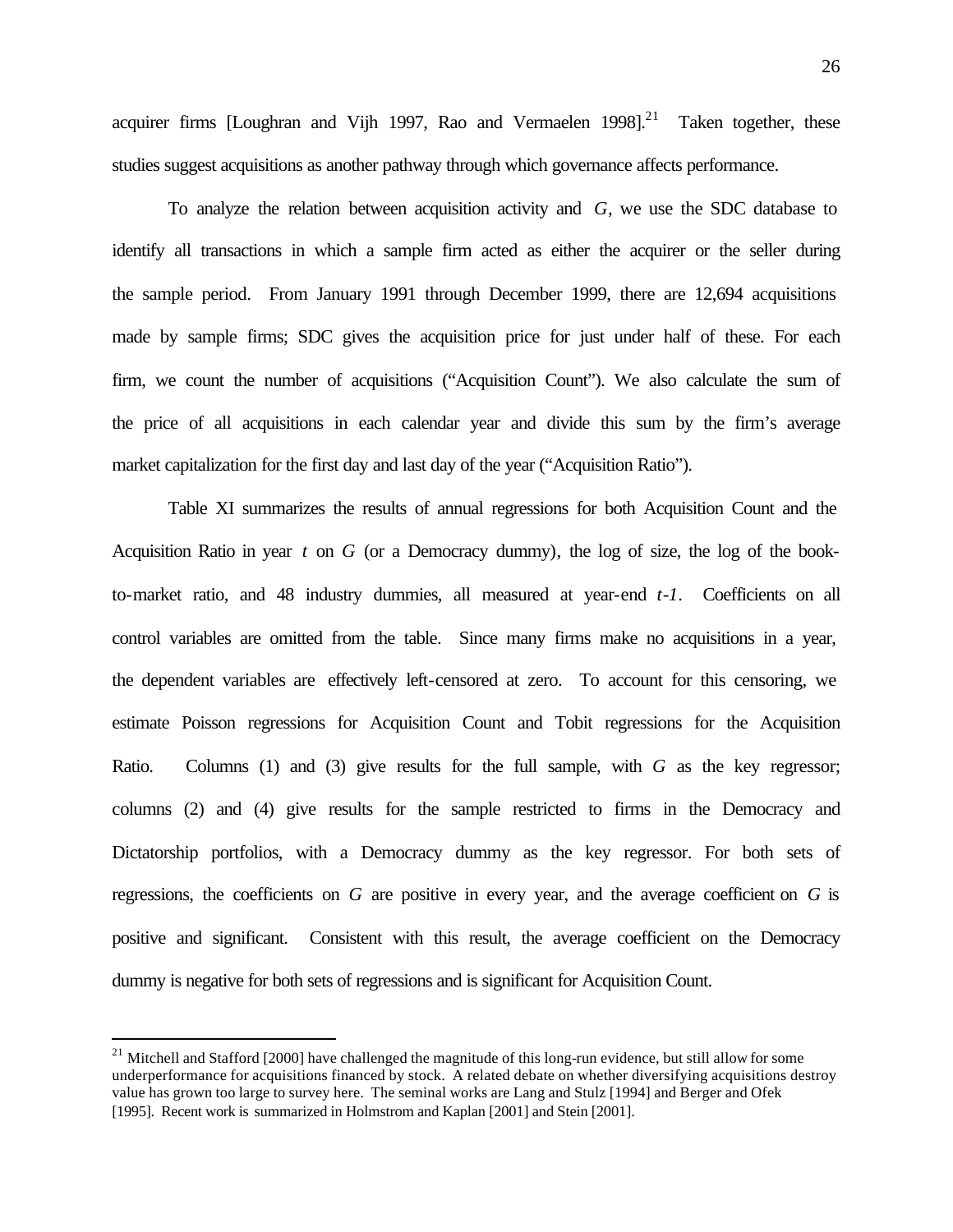One interpretation of these results is that high-*G* firms engaged in an unexpectedly large amount of inefficient investment during the 1990s. This interpretation is consistent with contemporaneous unexpected differences in profitability, stock returns, and firm value. This inefficient investment does not necessarily mean that firms are attempting to maximize their size in a form of empire building. Indeed, empire building would be inconsistent with the negative relationship between sales growth and *G* found in Table IX. Instead, managers may be attempting to stave off "empire collapse" with high expenditure and acquisition activity. In that case, the results of this section are consistent with the evidence of Table IX.

#### B. Evidence on Hypothesis II

 $\overline{a}$ 

It is well established that insider trading can forecast returns. Firms whose shares have been intensively sold (bought) by insiders tend to underperform (overperform) benchmarks in subsequent periods.<sup>22</sup> If some 1980s insiders forecasted poor performance for their firms, we might expect them to have looked for ways to keep the shareholders from firing them, either through voting or takeovers. In this case, weak shareholder rights would be a symptom of insiders' superior information, but would not necessarily be the cause of the poor performance in the subsequent decade.

To study this possibility, we use data collected by Thomson Financial from the required SEC insider-trading filings. For each firm in our sample, we sum all (split-adjusted) openmarket transactions for all insiders in each year, with purchases entering positively and sales entering negatively. We then normalize this sum by shares outstanding at the beginning of the year to arrive at a "Net Purchases" measure for each firm in each year. If insiders put new

 $22$  See Seyhun [1998] for a comprehensive review of this literature and a discussion of SEC rules, filing requirements, and available data.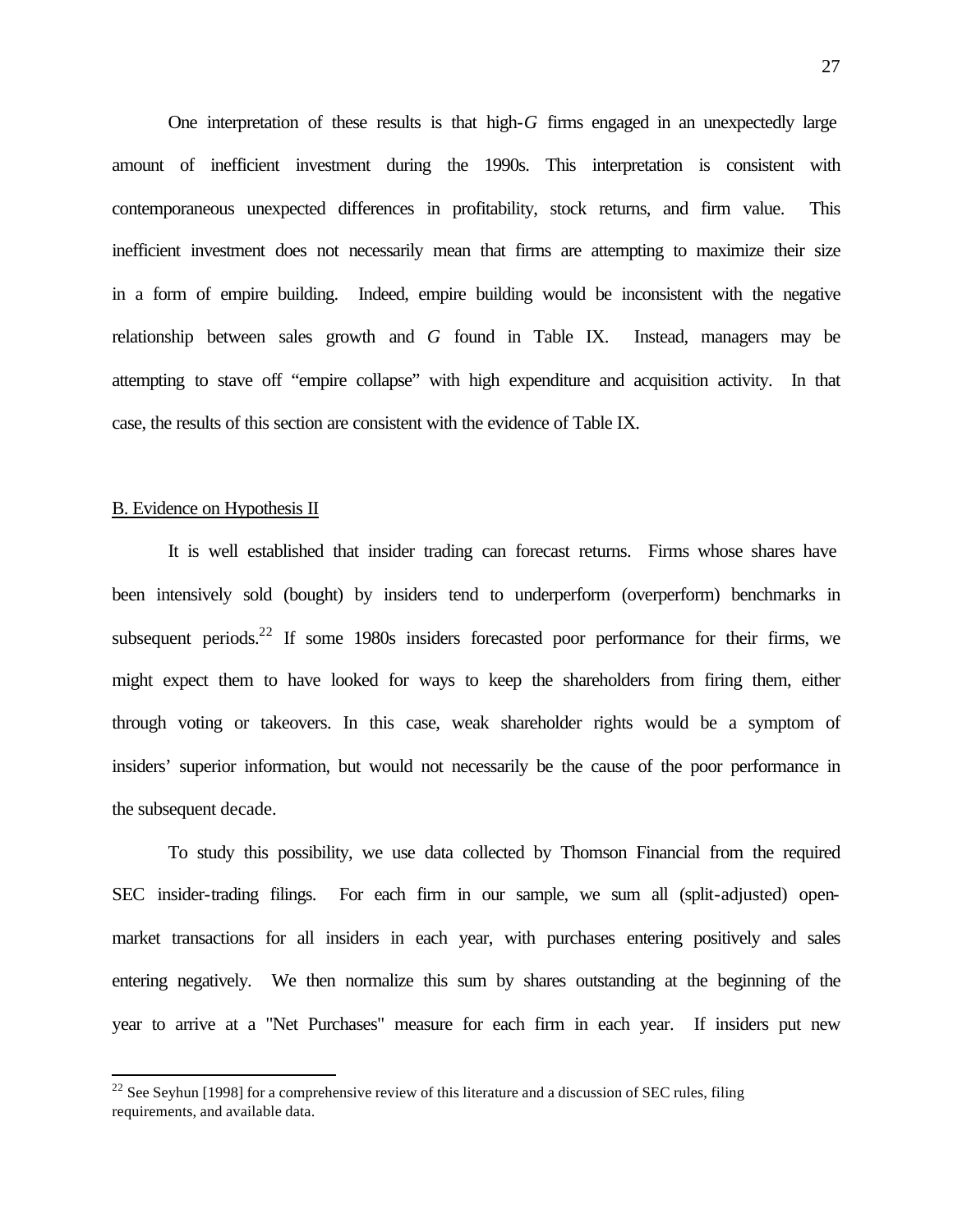provisions in place when they forecast poor performance, then we would expect Net Purchases to be negatively correlated with *G*.

We employ two regression specifications. First, we estimate OLS regressions of Net Purchases on *G* (or a Democracy dummy), BM, and log of size. For some firm-years, the Net Purchase measure is dominated by one large transaction. While large transactions might have information content, they might also reflect liquidity or rebalancing needs. In an OLS regression, firms with large outliers will dominate. Thus, we also estimate ordered logit regressions on the same OLS regressors, in which the dependent variable is equal to one if Net Purchases is positive, zero if Net Purchases is zero, and negative one if Net Purchases is negative.

 Table XII summarizes the results of these regressions. Columns (1) and (3) give results for the full sample, with *G* as the key regressor; columns (2) and (4) give results for the sample restricted to firms in the Democracy and Dictatorship Portfolios with a Democracy dummy as the key regressor. Coefficients on all control variables are omitted from the table. We find no significant relationships between governance and insider trading. Two of four sets of regressions have positive average coefficients, two have negative average coefficients, and none of these average coefficients are significant. In untabulated results, we also estimated median regressions, replicated all of the above results using all transactions (the main difference is the inclusion of option-exercise transactions), and estimated long-horizon regressions using all years of data for each firm. In none of these cases did we find a robust relationship between governance and insider trading. Overall, we find no support for Hypothesis II in the insidertrading data.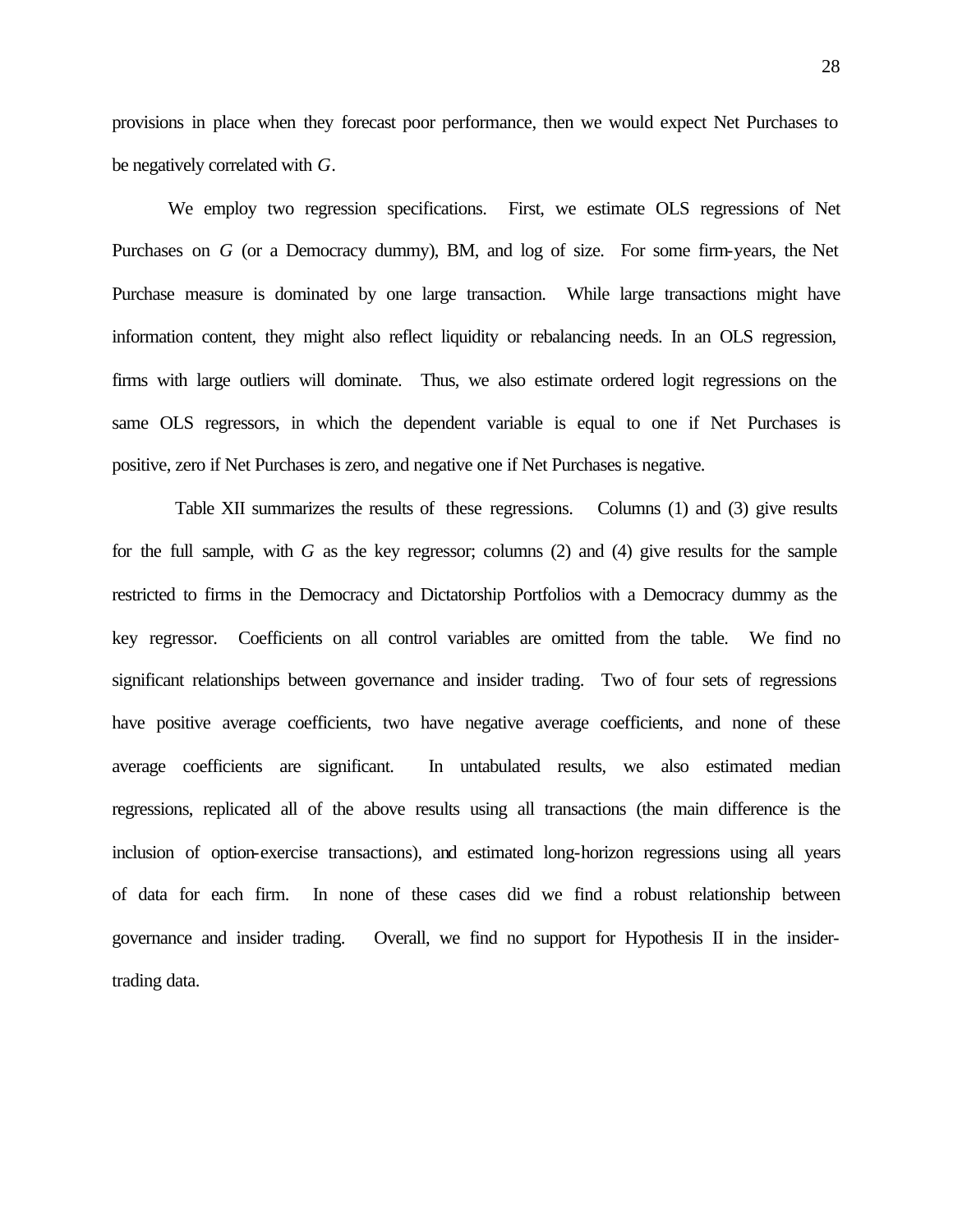### C. Evidence on Hypothesis III

 $\overline{a}$ 

What other factors might be driving the return difference between the Democracy and Dictatorship portfolios? We saw in Table II that *G* is correlated with several firm characteristics, including S&P 500 membership, institutional ownership, trading volume, and past sales growth. If returns to stocks with these characteristics differed in the 1990s in a way not captured by the model in equation (1), then a type of omitted variable bias may drive the abnormal-return results. In this section, we explore this possibility using a cross-sectional regression approach. In addition to providing evidence on Hypothesis III, this method also supplements the analysis of Section III.B by allowing a separate regressor for each component of *G*.

For each month in the sample period, September 1990 to December 1999, we estimate

(3) 
$$
r_{it} = a_t + b_t X_{it} + c_t Z_{it} + e_{it},
$$

where, for firm *i* in month *t*,  $r_{it}$  are the returns (either raw or industry-adjusted),  $X_{it}$  is a vector of governance variables (either *G*, its components, or inclusion in one of the extreme portfolios), and  $Z_{it}$  is a vector of firm characteristics. As elements of  $Z$ , we include the full set of regressors used by Brennan, Chordia, and Subrahmanyam [1998], plus five-year sales growth, S&P 500 inclusion, and institutional ownership.<sup>23</sup> Variable definitions are given in Appendix B.

We estimate (3) separately for each month and then calculate the mean and time-series standard deviation of the 112 monthly estimates of the coefficients. Table XIII summarizes the results. The first two columns give the results, raw and industry-adjusted, for the full sample of firms in each month with *G* as the key independent variable. In both regressions, the average

<sup>&</sup>lt;sup>23</sup> All of these additional variables are correlated with  $G$  (see Table III) and, in prior studies, with either firm value or abnormal returns. See Lakonishok, Shleifer, and Vishny [1994] (sales growth), Gompers and Metrick [2001] (institutional ownership), and Morck and Yang [2001] (*Q*).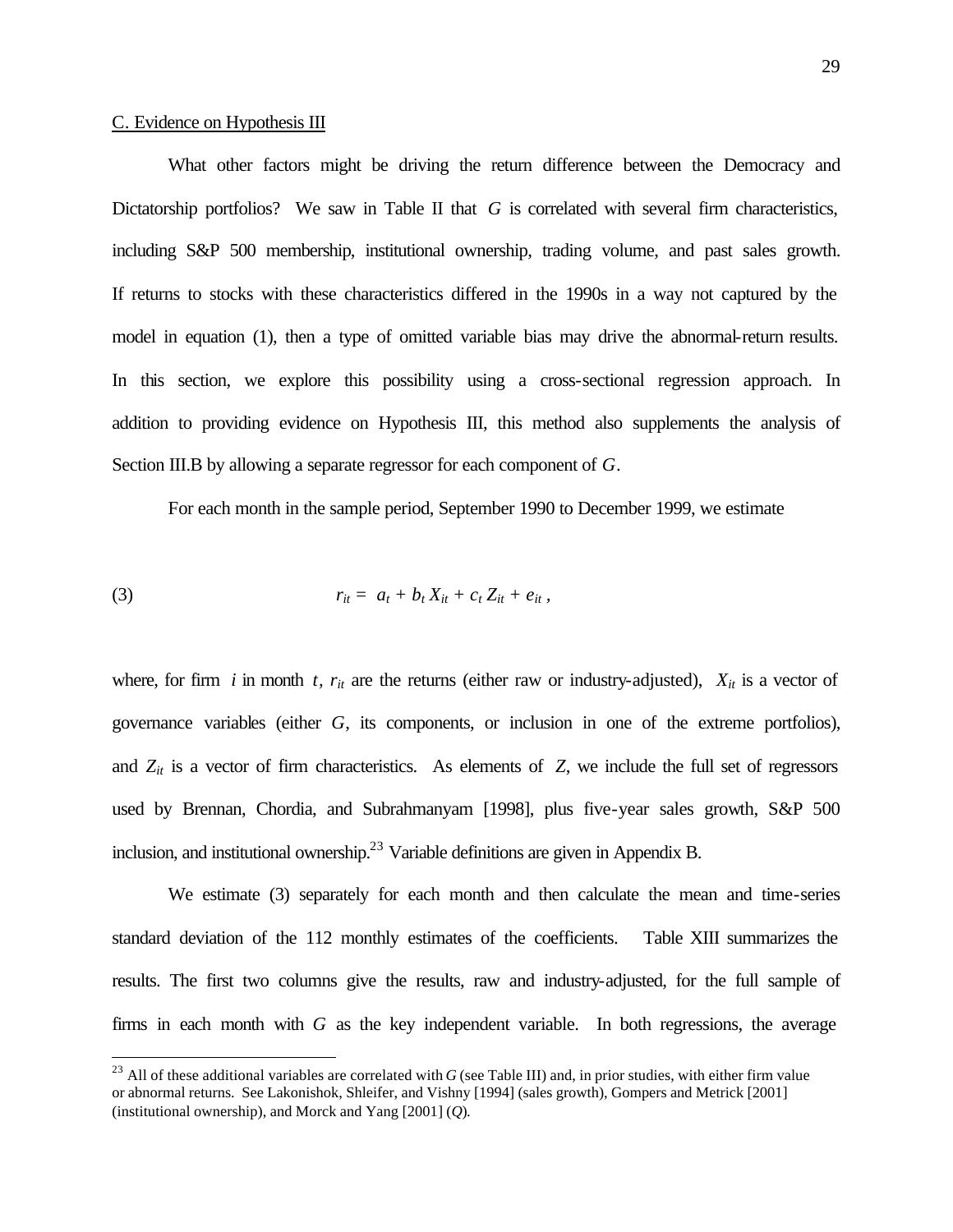coefficient on *G* is negative but not significant. The point estimates are not small. For example, the point estimate for the coefficient on *G* in column 3 implies a lower return of approximately four bp per month (= 48 bp per year) for each additional point of *G*, but it would require estimates nearly twice as large before statistical significance would be reached.

The next two columns give the results when the sample is restricted to stocks in either the Democracy  $(G \le 5)$  or Dictatorship  $(G \ge 14)$  portfolios. In the first column, the dependent variable is the raw monthly return for each stock. In the second column, the dependent variable is the industry-adjusted return for each stock, where industry adjustments are relative to the Fama and French [1997] 48 industries. The key independent variable in these regressions is the Democracy dummy, set equal to one if the stock is in the Democracy Portfolio and zero if the stock is in the Dictatorship Portfolio. For both the raw and industry-adjusted returns, the coefficient on this dummy variable is positive and significant at the one-percent level. The average point estimate can be interpreted as a monthly abnormal return. These point estimates, 76 bp per month raw and 63 bp per month industry-adjusted, are similar to those found in the factor models, and provide a further robustness check to the benchmark result. Here, industry adjustments explain about one-sixth of the raw result. In the factor-model results of Table VII, the industry adjustment explained about one-third of the raw result.

Columns (5) and (6) of Table XIII give the results for the full sample of firms when the five subindices are used as the components of *X*. In principle, these regressions could help us distinguish between Hypotheses I and III. If governance provisions cause poor performance, then we might expect certain provisions to play a stronger role. In the absence of such a finding, we should wonder if the results are driven by some other characteristic. For example, some legal scholars argue that the *Delay* provisions are the only defenses with deterrent value [Coates 2000,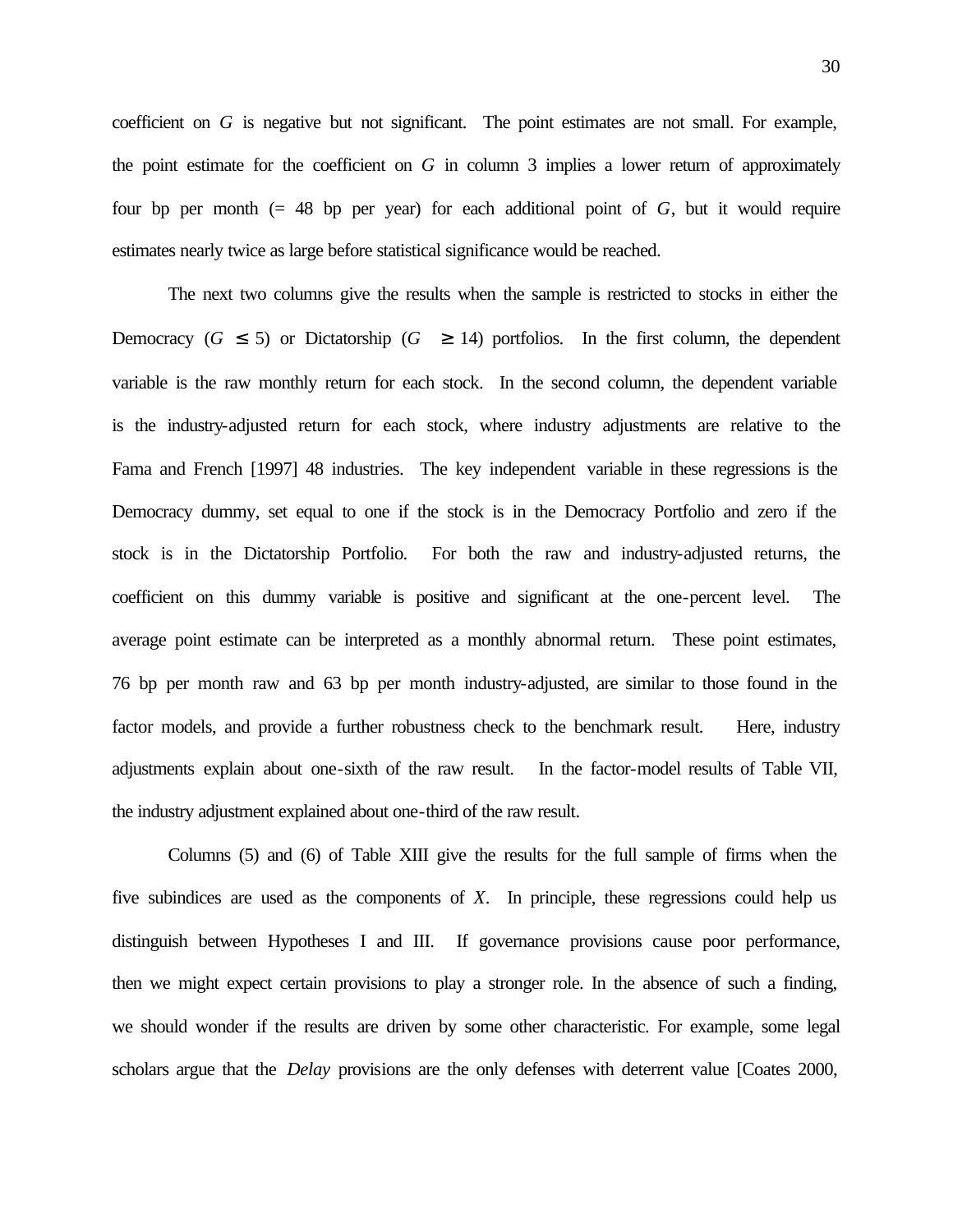Daines and Klausner 2001]. If managers also believe this, then the *Delay* subindex should also be the most important driver of the results.

Unfortunately, large standard errors, due in part to the substantial multicollinearity between the regressors, makes it difficult to construct a powerful test. None of the subindex coefficients are statistically significant in either specification, but many of the point estimates are economically large. In the end, we cannot precisely measure the relative importance of *Delay* or any other subindex. This is similar to the problem that occurred in the *Q* regressions of Table VIII. For example, in both Tables VIII and XIII, the coefficients on *Voting* suggest potentially enormous economic significance, but large standard errors prevent any meaningful statistical inference.

In untabulated tests, we also included all 28 provisions from Table I as separate regressors in (3). Regressing raw returns on these 28 provisions plus the same controls as in Table XIII, we find that 16 of the coefficients are negative, and only one (Unequal Voting) is significant. (With this many regressors, we would expect one to appear "significant" just by chance.) Results for industry-adjusted returns are similar. These results highlight and magnify the lack of power in the subindex regressions. Indeed, many of the point estimates imply return effects above 20 basis points per month (2.4 percent per year), but are still far from being statistically significant. This result also suggests that the Democracy-minus-Dictatorship return differences are not driven by the presence or absence of any one provision.

#### D. Discussion

The evidence in sections V.A, V.B, and V.C must be interpreted with caution. Since this is an experiment without random assignment, no analysis of causality can be conclusive. The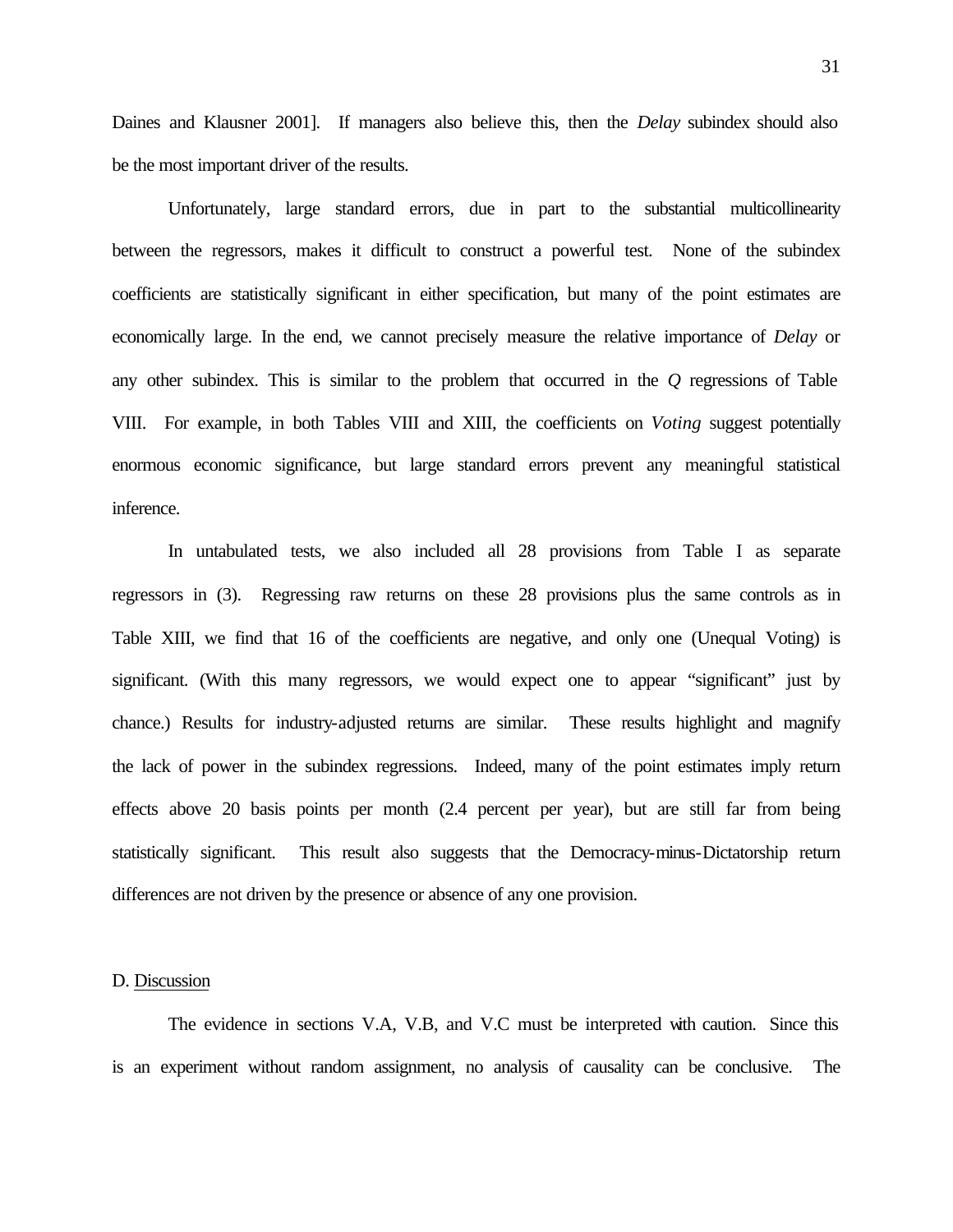main problem is the possibility that some unobserved characteristic is correlated with *G* and is also the main cause of abnormal returns. This type of omitted-variable bias could be something prosaic, such as imperfect industry adjustments or model misspecification, or something more difficult to quantify, such as a partially unobservable or immeasurable "corporate culture". Under the latter explanation, management behavior would be constrained by cultural norms within the firm, and democracy and dictatorship would be a persistent feature of a corporate culture; *G* would be a symptom, but not a cause, of this culture. In this case, all the results of the paper could be explained if investors mispriced culture in 1990, just as they appear to have mispriced its proxy, *G*. The policy impact of reducing *G* would be nonexistent unless it affected the culture of managerial power that was the true driver of poor performance.

In addition to the three hypotheses considered above, other explanations fall into the general class of "Type I" error. For example, one could argue that investors in 1990 had rational expectations about the expected costs and benefits of takeover defenses, where the expected costs are more severe agency problems and the expected benefits are higher takeover premia. Then, when the hostile takeover market largely evaporated in the early 1990s – perhaps because of macroeconomic conditions unrelated to takeover defenses – Dictatorship firms were left with the costs but none of the benefits of their defenses. Over the subsequent decade, the expected takeover premia eroded as investors gradually learned about the weak takeover market. Simple calculations suggest that this explanation cannot be that important. Suppose that in 1990 the expected takeover probability for Dictatorship firms was 30 percent, and the expected takeover premium conditional on takeover was also 30 percent. Further suppose that both of these numbers were zero for Democracy firms. Then, the unconditional expected takeover premium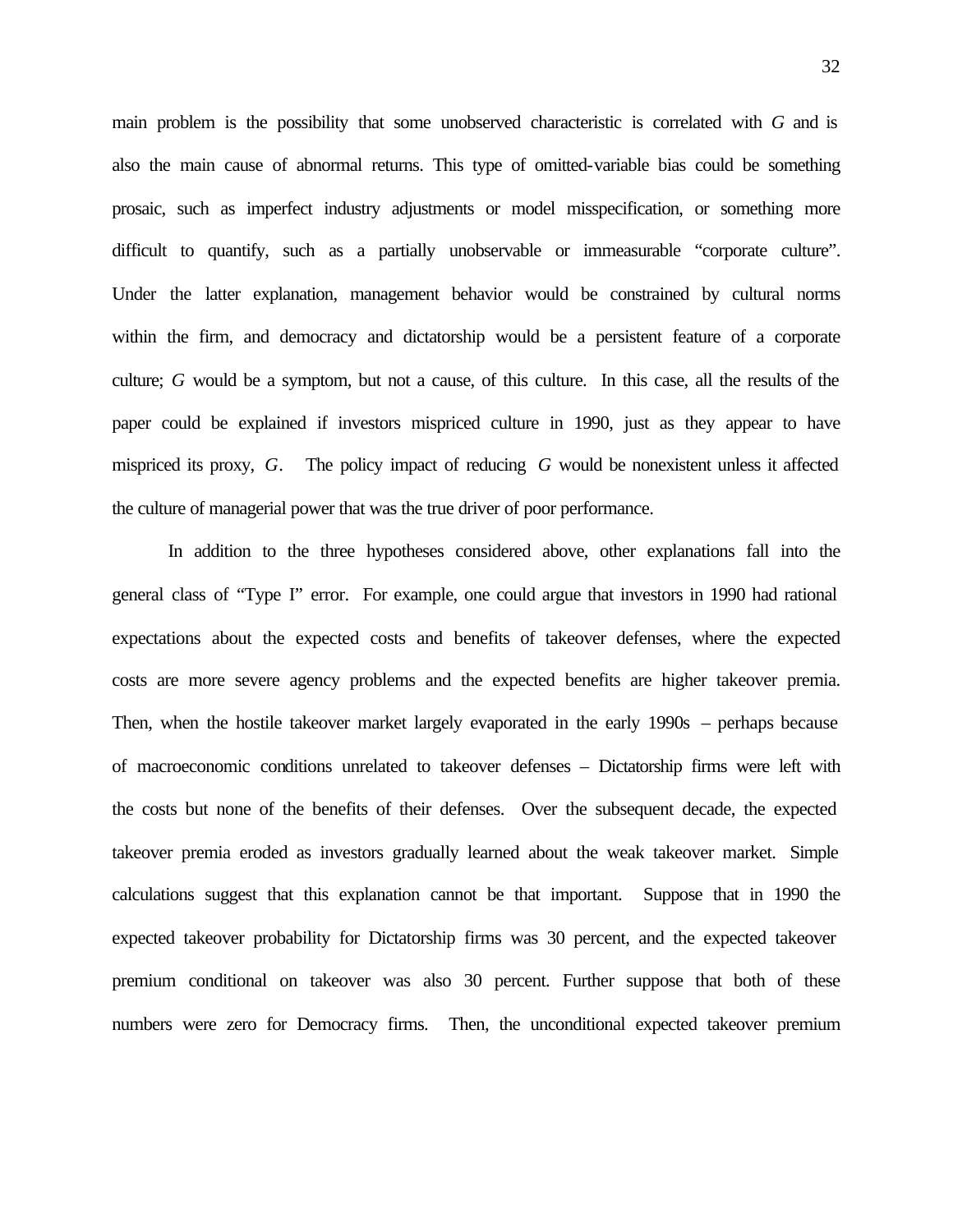for Dictatorship firms would have been only nine percent, which is approximately the relative underperformance of these firms for only a single year.

In sum, we find some evidence in support of Hypothesis I and no evidence in support of Hypothesis II. For Hypothesis III, we find that industry classification can explain somewhere between one-sixth and one-third of the benchmark abnormal returns, but we do not find any other observable characteristic that explains the remaining abnormal return. The subindex regressions, which might be helpful in distinguishing between Hypotheses I and III, are not powerful enough for strong inference. We conclude that the remaining performance differences, which are economically large, were either directly caused by governance provisions (Hypothesis I), or were related to unobservable or difficult-to-measure characteristics correlated with governance provisions (Hypothesis III).

What do these hypotheses imply about abnormal returns in the future? None suggests any obvious pattern for the relationship between *G* and returns. Under Hypothesis I, if we interpret our test as a long-run event study, then there is no reason to expect any relationship once the market has fully priced the underlying "event" of corporate governance. The fact that this price adjustment is taking such a long time does not seem so surprising in light of the lengthy intervals necessary for much more tangible information to be incorporated into prices.  $24$ Thus, to the extent that end-of-sample price adjustment is incomplete, complete, or has overreacted, the future relationship between *G* and returns could be negative, zero, or positive. Under Hypothesis II, there is a similar dependence on whether past insider information has been fully incorporated into prices. Under Hypothesis III, future return differences would be driven the relevant omitted characteristic; clearly, this hypothesis yields no clear prediction.

 $24$  For example, there is evidence that earnings surprises [Bernard and Thomas 1989], dividend omissions [Michaely, Thaler, and Womack 1995], and stock repurchases [Ikenberry, Lakonishok, and Vermaelen 1995] have long-term drift following the event, and all seem to be relatively simp le events compared to changes in governance structure.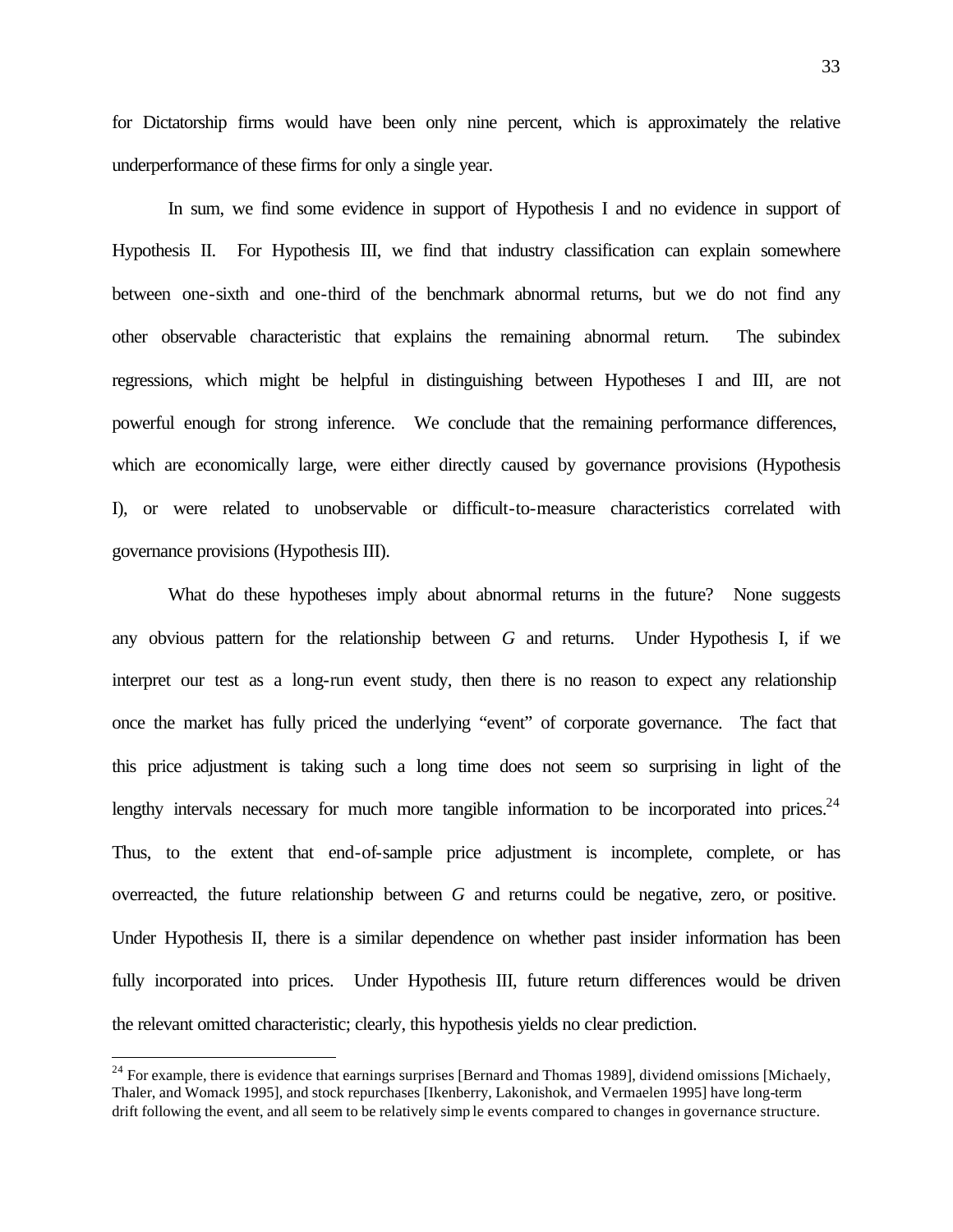## VI. Conclusion

The power-sharing relationship between investors and managers is defined by the rules of corporate governance. Beginning in the late 1980s, there is significant and stable variation in these rules across different firms. Using 24 distinct corporate-governance provisions for a sample of about 1,500 firms per year during the 1990s, we build a Governance Index, denoted as *G*, as a proxy for the balance of power between managers and shareholders in each firm. We then analyze the empirical relationship of this index with corporate performance.

We find that corporate governance is strongly correlated with stock returns during the 1990s. An investment strategy that purchased shares in the lowest-*G* firms ("Democracy" firms with strong shareholder rights), and sold shares in the the highest-*G* firms ("Dictatorship" firms with weak shareholder rights), earned abnormal returns of 8.5 percent per year. At the beginning of the sample, there is already a significant relationship between valuation and governance: each one-point increase in *G* is associated with a decrease in Tobin's *Q* of 2.2 percentage points. By the end of the decade, this difference has increased significantly, with a one-point increase in *G* associated with a decrease in Tobin's *Q* of 11.4 percentage points. The results for both stock returns and firm value are economically large and are robust to many controls and other firm characteristics.

We consider several explanations for the results, but the data do not allow strong conclusions about causality. There is some evidence, both in our sample and from other authors, that weak shareholder rights caused poor performance in the 1990s. It is also possible that the results are driven by some unobservable firm characteristic. These multiple causal explanations have starkly different policy implications and stand as a challenge for future research. The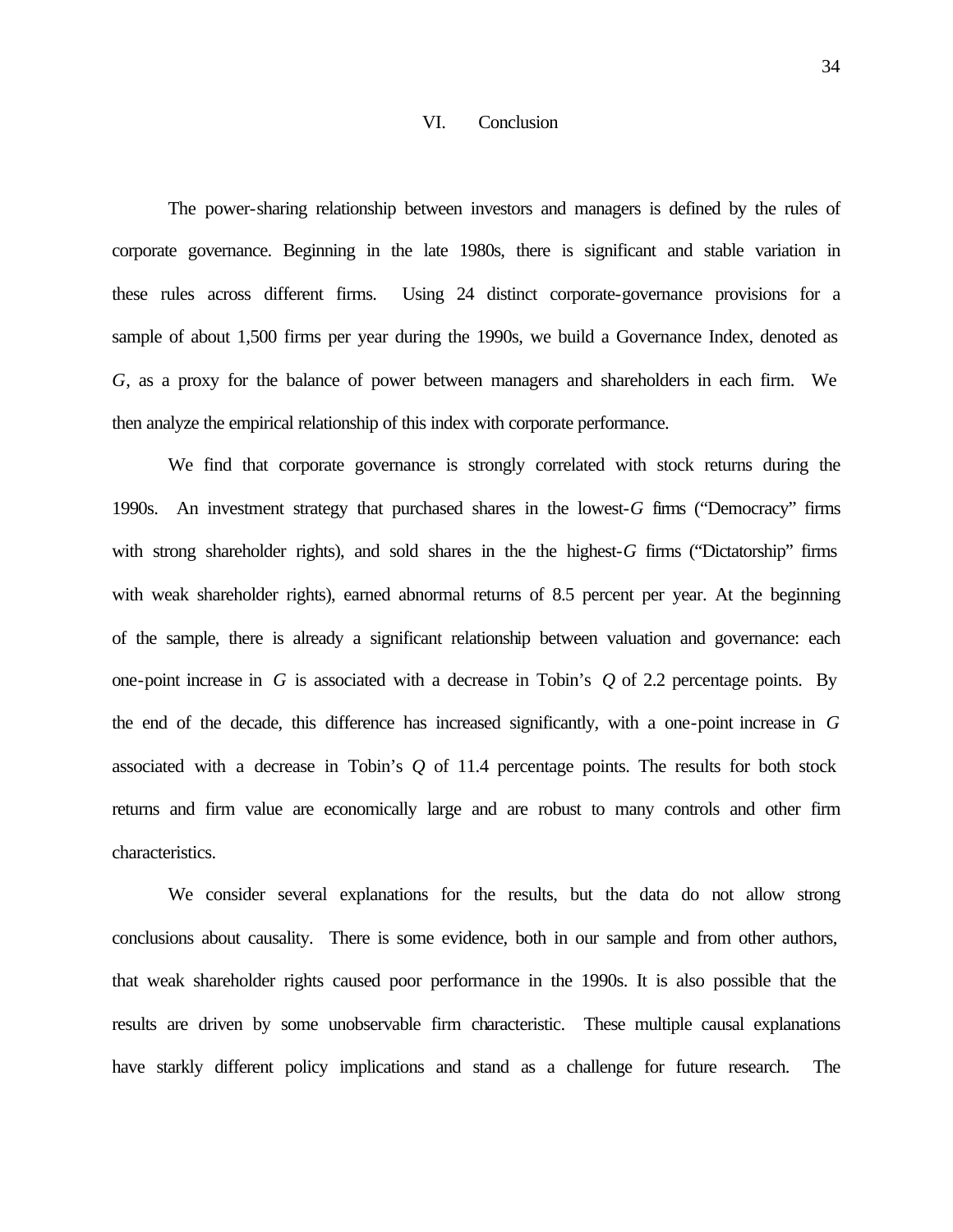empirical evidence of this paper establishes the high stakes of this challenge. If an 11.4 percentage point difference in firm value were even partially "caused" by each additional governance provision, then the long-run benefits of eliminating multiple provisions would be enormous.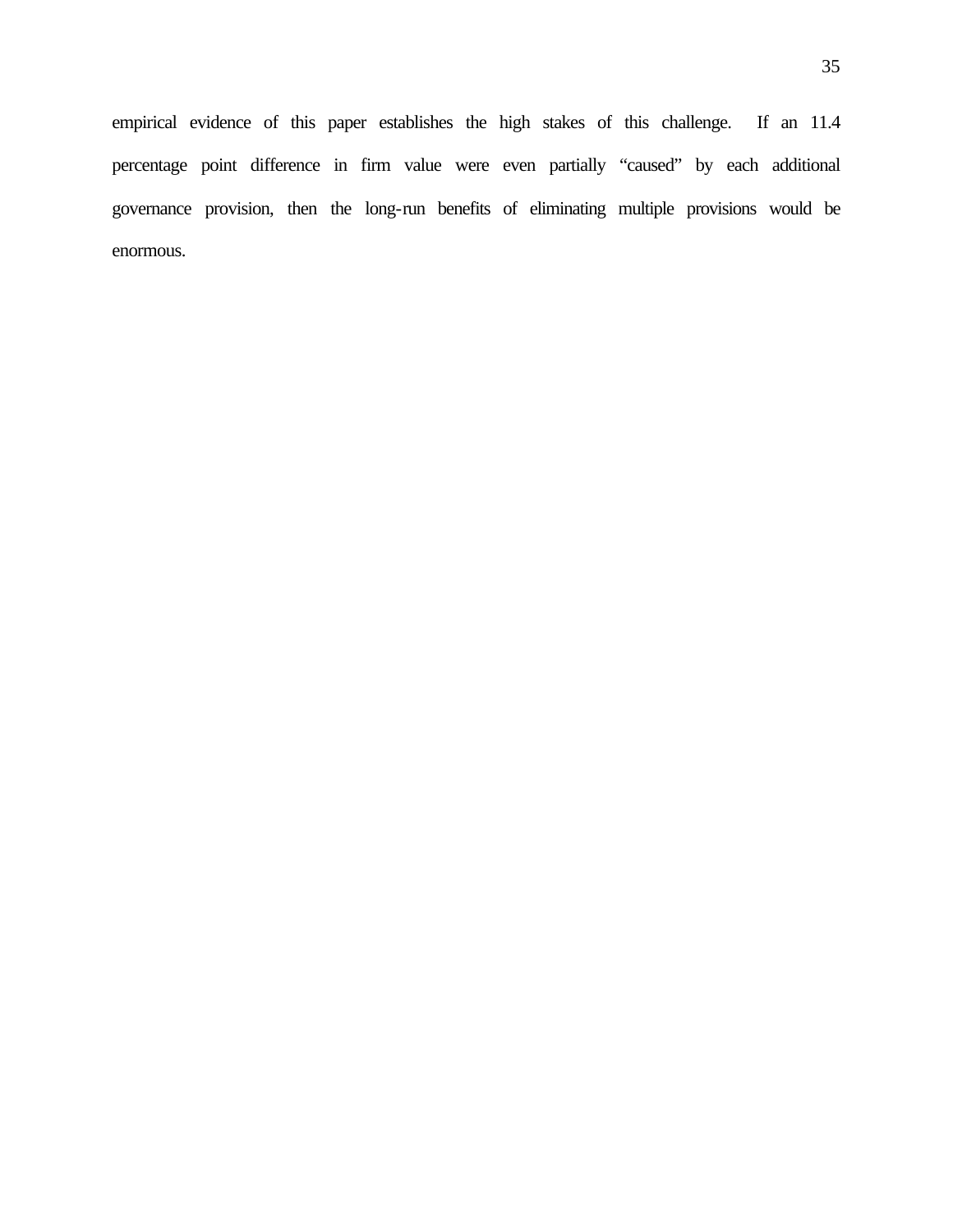## **Appendix A – Corporate-Governance Provisions**

This appendix describes the provisions listed in Table I and used as components of the Governance Index. The shorthand title of each provision, as used in the text of the paper, is given in bold. These descriptions are given in alphabetical order and are similar to Rosenbaum [1998]. For a few provisions, we discuss their impact on shareholder rights or the logic behind their categorization in Table I.

**Antigreenmail** – Greenmail refers to a transaction between a large shareholder and a company in which the shareholder agrees to sell his stock back to the company, usually at a premium, in exchange for the promise not to seek control of the company for a specified period of time. Antigreenmail provisions prevent such arrangements unless the same repurchase offer is made to all shareholders or approved by a shareholder vote. Such provisions are thought to discourage accumulation of large blocks of stock because one source of exit for the stake is closed, but the net effect on shareholder wealth is unclear [Shleifer and Vishny 1986, Eckbo 1990]. Five states have specific **Antigreenmail laws**, and two other states have "recapture of profits" laws, which enable firms to recapture raiders' profits earned in the secondary market. We consider recapture of profits laws to be a version of Antigreenmail laws (albeit a stronger one). The presence of firm-level Antigreenmail provisions is positively correlated with 18 out of the other 21 firm-level provisions, is significantly positive in eight of these cases, and is not significantly negative for any of them. Furthermore, states with Antigreenmail laws tend to pass them in conjunction with laws more clearly designed to prevent takeovers [Pinnell 2000]. Since it seems likely that most firms and states perceive Antigreenmail as a takeover "defense", we treat Antigreenmail like the other defenses and code it as a decrease in shareholder rights.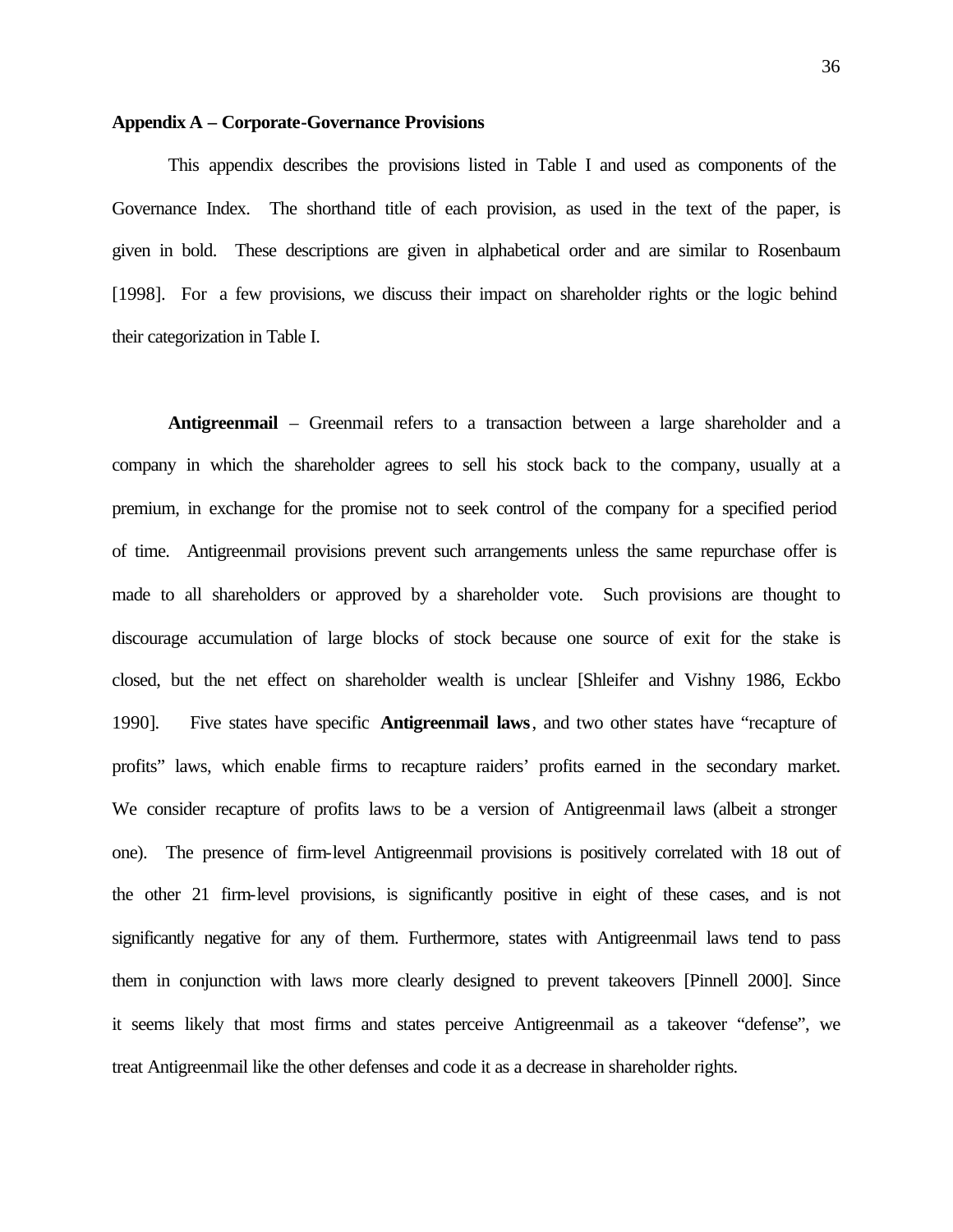**Blank Check** preferred stock is stock over which the board of directors has broad authority to determine voting, dividend, conversion, and other rights. While it can be used to enable a company to meet changing financial needs, its most important use is to implement poison pills or to prevent takeover by placing this stock with friendly investors. Because of this role, blank check preferred stock is a crucial part of a "delay" strategy. Companies that have this type of preferred stock but require shareholder approval before it can be used as a takeover defense are *not* coded as having this provision in our data.

**Business Combination laws** impose a moratorium on certain kinds of transactions (e.g., asset sales, mergers) between a large shareholder and the firm, unless the transaction is approved by the Board of Directors. Depending on the State, this moratorium ranges between two and five years after the shareholder's stake passes a prespecified (minority) threshold. These laws were in place in 25 states in 1990 and two more by 1998. It is the only state takeover law in Delaware, the state of incorporation for about half of our sample.

**Bylaw** and **Charter** amendment limitations limit shareholders' ability to amend the governing documents of the corporation. This might take the form of a supermajority vote requirement for charter or bylaw amendments, total elimination of the ability of shareholders to amend the bylaws, or the ability of directors (beyond the provisions of state law) to amend the bylaws without shareholder approval.

Control-share **Cash-out laws** enable shareholders to sell their stakes to a "controlling" shareholder at a price based on the highest price of recently acquired shares. This works something like fair-price provisions (see below) extended to nontakeover situations. These laws were in place in three states by 1990 with no additions during the decade.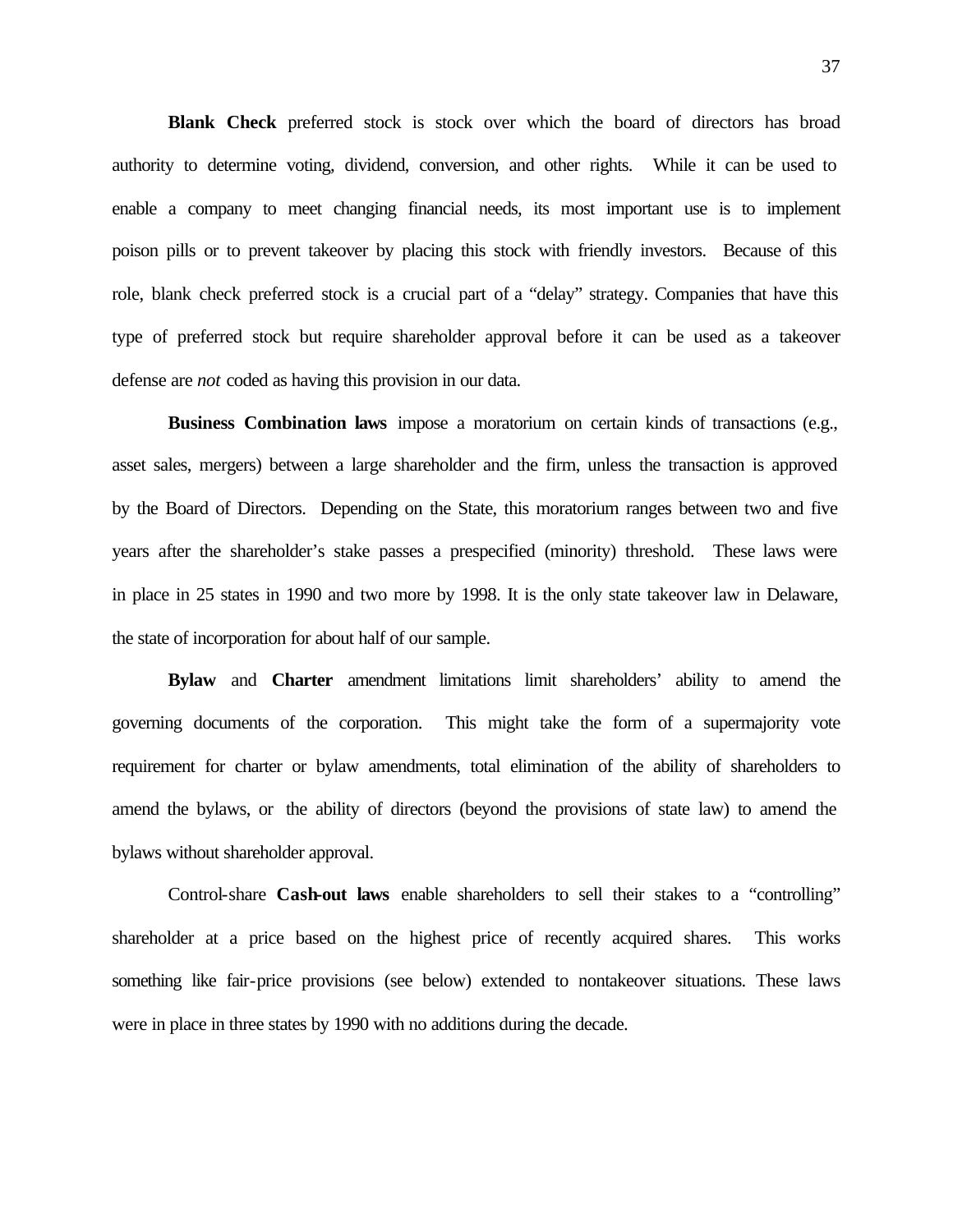A **Classified Board** (or "staggered" board) is one in which the directors are placed into different classes and serve overlapping terms. Since only part of the board can be replaced each year, an outsider who gains control of a corporation may have to wait a few years before being able to gain control of the board. This slow replacement makes a classified board a crucial component of the *Delay* group of provisions, and one of the few provisions that clearly retains some deterrent value in modern takeover battles [Daines and Klausner 2001].

**Compensation Plans** with changes-in-control provisions allow participants in incentive bonus plans to cash out options or accelerate the payout of bonuses should there be a change in control. The details may be a written part of the compensation agreement, or discretion may be given to the compensation committee.

Director indemnification **Contracts** are contracts between the company and particular officers and directors indemnifying them from certain legal expenses and judgments resulting from lawsuits pertaining to their conduct. Some firms have both "Indemnification" in their bylaws or charter and these additional indemnification "Contracts".

#### **Control-share Acquisition laws** (see Supermajority, below).

**Cumulative Voting** allows a shareholder to allocate his total votes in any manner desired, where the total number of votes is the product of the number of shares owned and the number of directors to be elected. By allowing them to concentrate their votes, this practice helps minority shareholders to elect directors. Cumulative Voting and Secret Ballot (see below) are the only two provisions whose presence is coded as an *increase* in shareholder rights, with an additional point to the Governance Index if the provision is absent.

**Directors' Duties** provisions allow directors to consider constituencies other than shareholders when considering a merger. These constituencies may include, for example,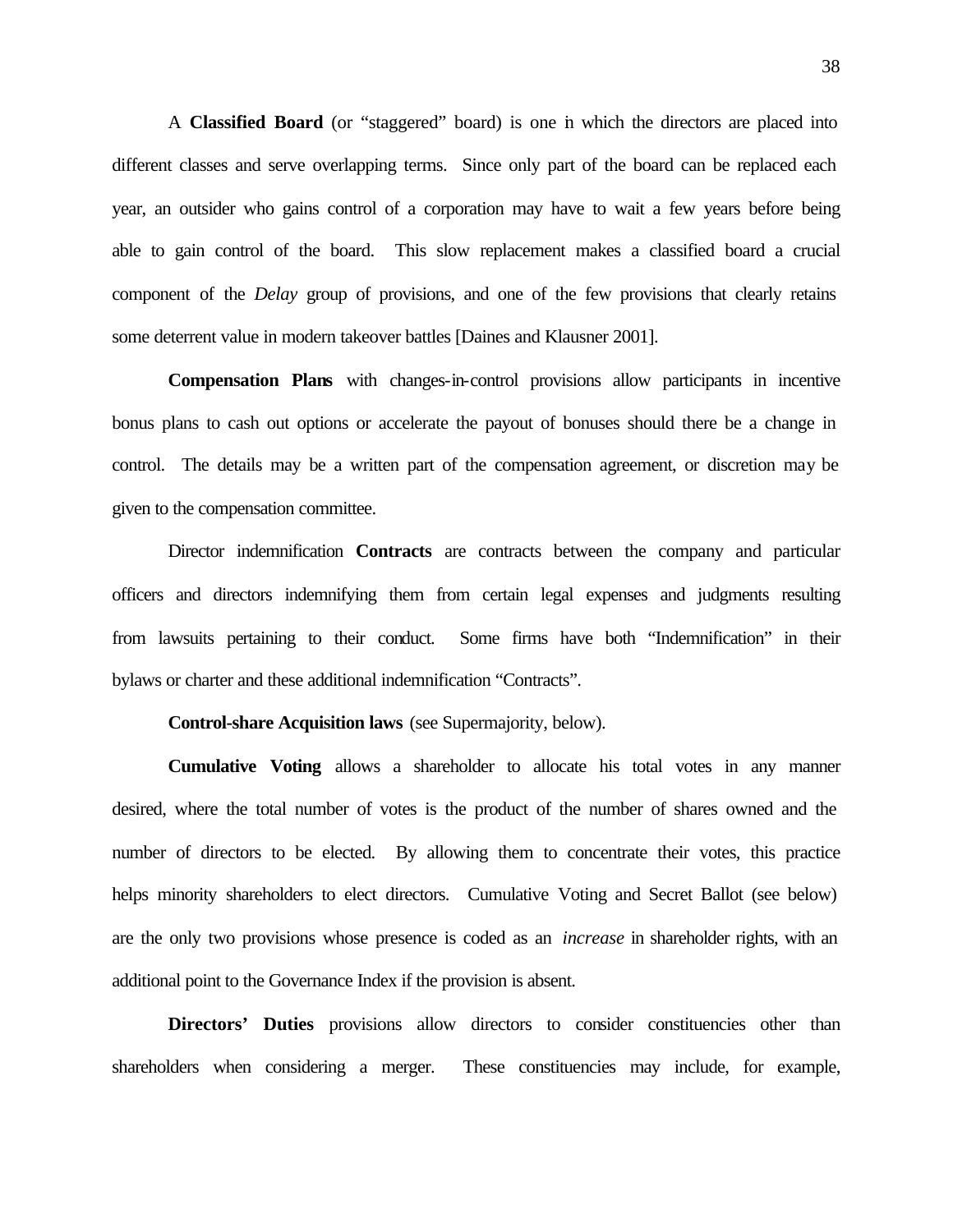employees, host communities, or suppliers. This provision provides boards of directors with a legal basis for rejecting a takeover that would have been beneficial to shareholders. 31 states have **Directors' Duties laws** allowing similar expansions of constituencies, but in only two of these states (Indiana and Pennsylvania) are the laws explicit that the claims of shareholders should not be held above those of other stakeholders [Pinnell 2000]. We treat firms in these two states as though they had an expanded directors' duty provision unless the firm has explicitly opted out of coverage under the law.

**Fair-Price** provisions limit the range of prices a bidder can pay in two-tier offers. They typically require a bidder to pay to all shareholders the highest price paid to any during a specified period of time before the commencement of a tender offer, and do not apply if the deal is approved by the board of directors or a supermajority of the target's shareholders. The goal of this provision is to prevent pressure on the target's shareholders to tender their shares in the front end of a two-tiered tender offer, and they have the result of making such an acquisition more expensive. Also, 25 states had **Fair-Price laws** in place in 1990, and two more states passed such laws in 1991. The laws work similarly to the firm-level provisions.

**Golden Parachutes** are severance agreements that provide cash and non-cash compensation to senior executives upon an event such as termination, demotion, or resignation following a change in control. They do not require shareholder approval. While such payments would appear to deter takeovers by increasing their costs, one could argue that these parachutes also ease the passage of mergers through contractual compensation to the managers of the target company [Lambert and Larcker 1985]. While the net impact on managerial entrenchment and shareholder wealth is ambiguous, the more important effect is the clear decrease in shareholder rights. In this case, the "right" is the ability of a controlling shareholder to fire management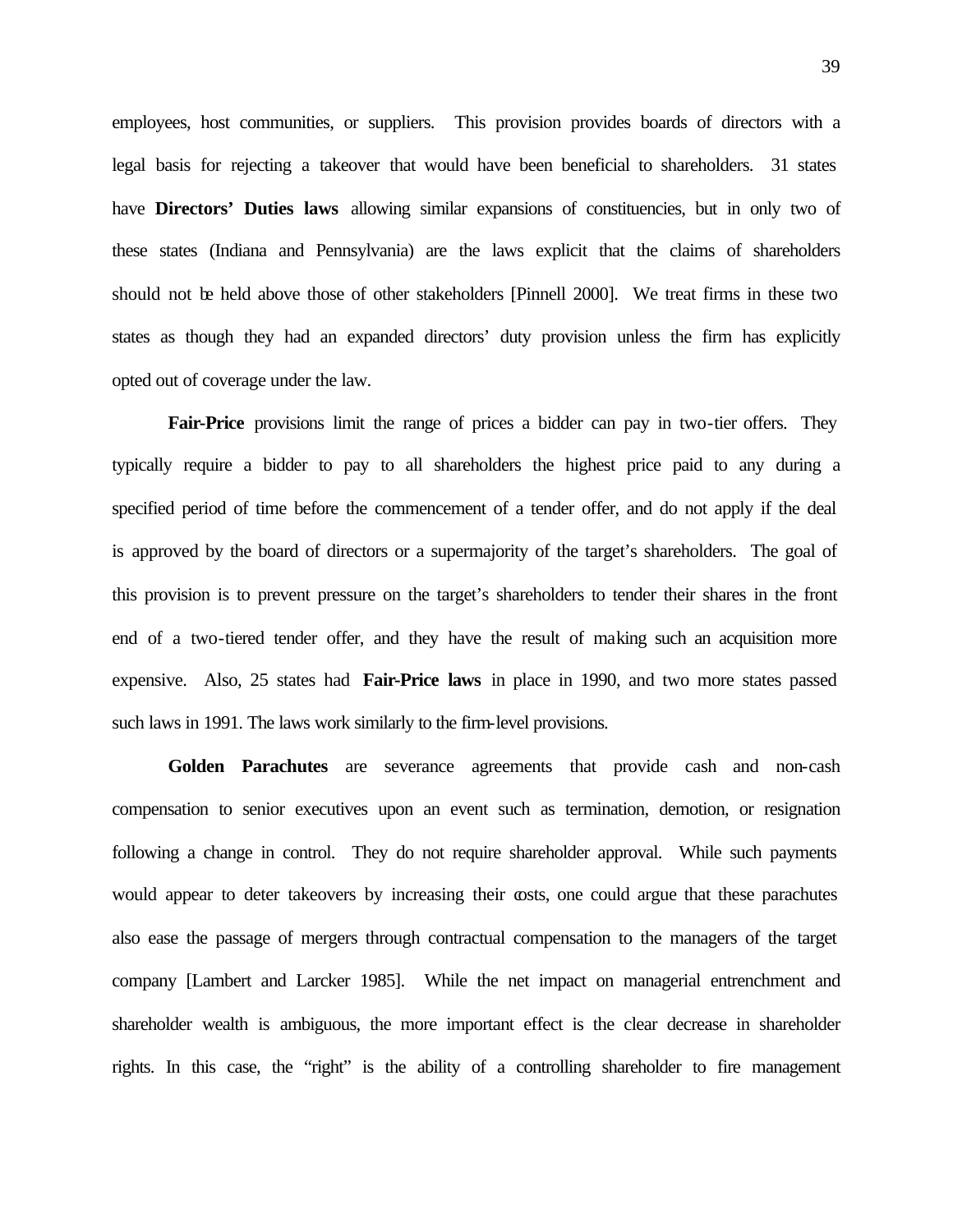without incurring an additional cost. Golden Parachutes are highly correlated with all the other takeover defenses. Out of 21 pairwise correlations with the other firm-level provisions, 15 are positive, 10 of these positive correlations are significant, and only one of the negative correlations is significant. Thus, we treat Golden Parachutes as a restriction of shareholder rights.

Director **Indemnification** uses the bylaws, charter, or both to indemnify officers and directors from certain legal expenses and judgments resulting from lawsuits pertaining to their conduct. Some firms have both this "Indemnification" in their bylaws or charter and additional indemnification "Contracts". The cost of such protection can be used as a market measure of the quality of corporate governance [Core 1997 and 2000].

Limitations on director **Liability** are charter amendments that limit directors' personal liability to the extent allowed by state law. They often eliminate personal liability for breaches of the duty of care, but not for breaches of the duty of loyalty or for acts of intentional misconduct or knowing violation of the law.

**Pension Parachutes** prevent an acquirer from using surplus cash in the pension fund of the target to finance an acquisition. Surplus funds are required to remain the property of the pension fund and to be used for plan participants' benefits.

**Poison Pills** provide their holders with special rights in the case of a triggering event such as a hostile takeover bid. If a deal is approved by the board of directors, the poison pill can be revoked, but if the deal is not approved and the bidder proceeds, the pill is triggered. Typical poison pills give the holders of the target's stock other than the bidder the right to purchase stock in the target or the bidder's company at a steep discount, making the target unattractive or diluting the acquirer's voting power. Poison pills are a crucial component of the "delay" strategy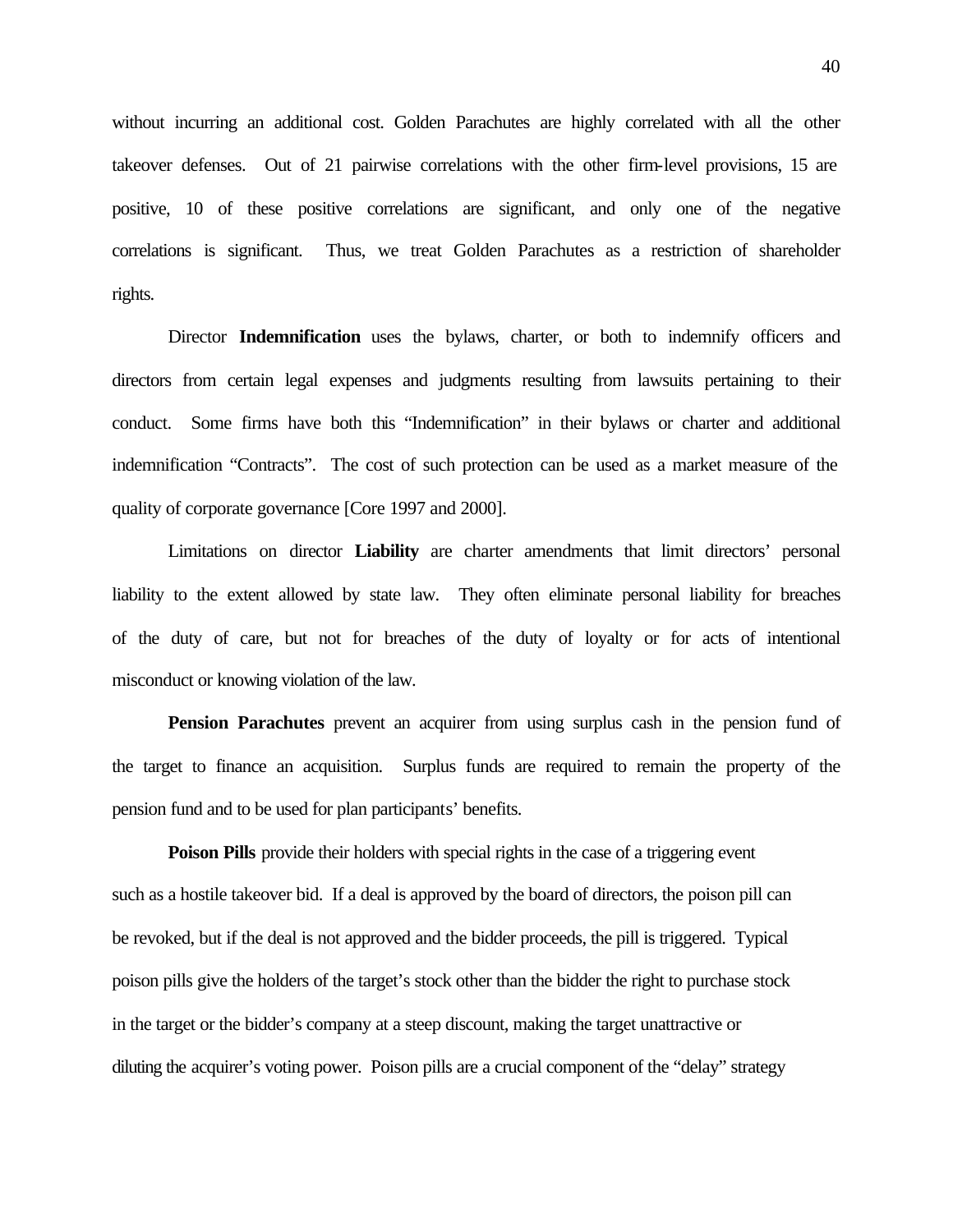at the core of modern defensive tactics. Nevertheless, we do not include poison pills in the *Delay* group of provisions, but include it in the *Other* group because the pill itself can be passed on less than one-day's notice, so it need not be in place for the other *Delay* provisions to be effective. The other provisions in this group require a shareholder vote, so they cannot be passed on short notice. See Coates [2000] and Daines and Klausner [2001] for a discussion of this point.

Under a **Secret Ballot** (also called confidential voting), either an independent third party or employees sworn to secrecy are used to count proxy votes, and the management usually agrees not to look at individual proxy cards. This can help eliminate potential conflicts of interest for fiduciaries voting shares on behalf of others, and can reduce pressure by management on shareholder-employees or shareholder-partners. Cumulative Voting (see above) and Secret Ballots are the only two provisions whose presence is coded as an *increase* in shareholder rights, with an additional point to the Governance Index if the provision is absent.

Executive **Severance** agreements assure high-level executives of their positions or some compensation and are not contingent upon a change in control (unlike Golden or Silver parachutes).

**Silver Parachutes** are similar to Golden Parachutes in that they provide severance payments upon a change in corporate control, but differ in that a large number of a firm's employees are eligible for these benefits. Since Silver Parachutes do not protect the key decision makers in a merger, we classified them in the *Other* group rather than in the *Protection* group.

**Special Meeting** limitations either increase the level of shareholder support required to call a special meeting beyond that specified by state law or eliminate the ability to call one entirely. Such provisions add extra time to proxy fights, since bidders must wait until the regularly scheduled annual meeting to replace board members or dismantle takeover defenses.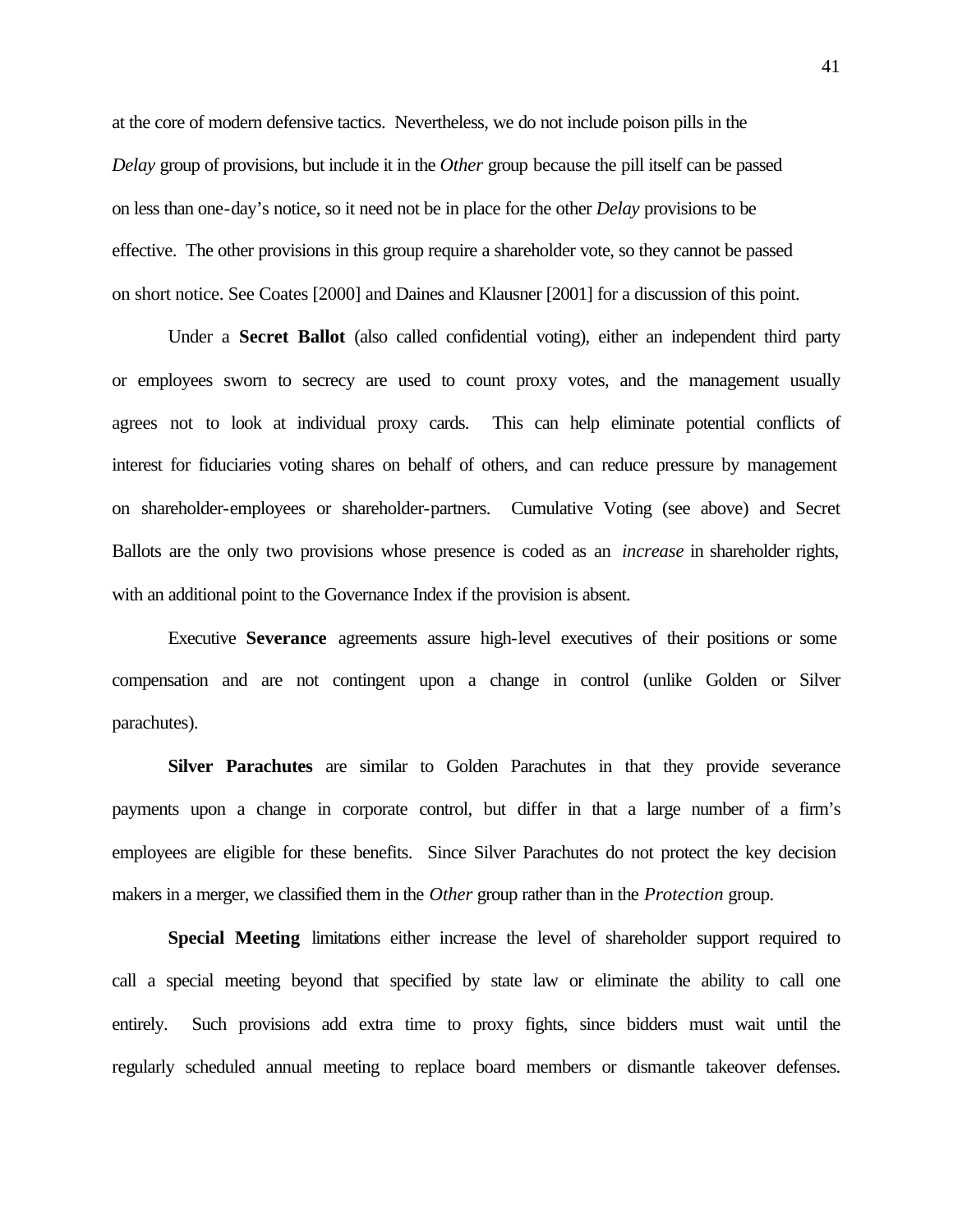This delay is especially potent when combined with limitations on actions by written consent (see below).

**Supermajority** requirements for approval of mergers are charter provisions that establish voting requirements for mergers or other business combinations that are higher than the threshold requirements of state law. They are typically 66.7, 75, or 85 percent, and often exceed attendance at the annual meeting. In practice, these provisions are similar to **Control-Share Acquisition laws**. These laws require a majority of disinterested shareholders to vote on whether a newly qualifying large shareholder has voting rights. They were in place in 25 states by September 1990 and one additional state in 1991.

**Unequal Voting** rights limit the voting rights of some shareholders and expand those of others. Under time-phased voting, shareholders who have held the stock for a given period of time are given more votes per share than recent purchasers. Another variety is the substantialshareholder provision, which limits the voting power of shareholders who have exceeded a certain threshold of ownership.

Limitations on action by **Written Consent** can take the form of the establishment of majority thresholds beyond the level of state law, the requirement of unanimous consent, or the elimination of the right to take action by written consent. Such requirements add extra time to many proxy fights, since bidders must wait until the regularly scheduled annual meeting to replace board members or dismantle takeover defenses. This delay is especially potent when combined with limitations for calling special meetings (see above).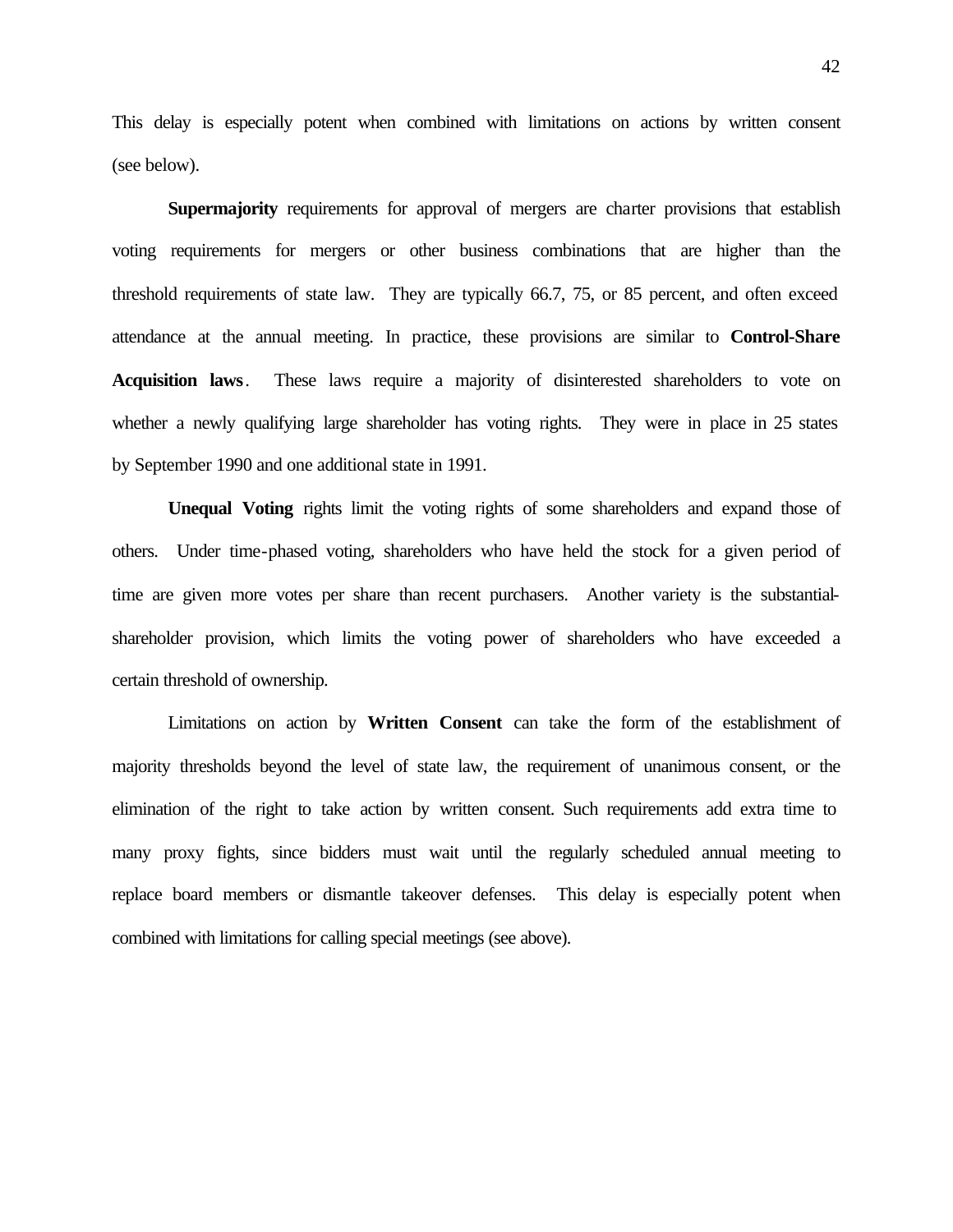#### **Appendix B – Definitions for the Regression Variables**

This list includes all variables used as regressors or for summary statistics in Tables V and XIII. All components are drawn from the CRSP monthly files and all variables are in natural logs unless explicitly noted otherwise. Variables are listed in alphabetical order.

**BM** - The ratio of book value of common equity (previous fiscal year) to market value of common equity (end of previous calendar year). Book value of common equity is the sum of book common equity (Compustat item 60) and deferred taxes (Compustat item 74). This variable, and all other variables that use Compustat data, are recalculated each July and held constant through the following June.

**5-Year Return** – The compounded return from month t-61 to month t-2.

**IO** – Shares held by institutions divided by total shares outstanding (not in logs). Institutional holdings are from SEC Form 13F quarterly filings, as provided by Thomson Financial. We use the most recent quarter as of the end of month  $t$ 1, with shares outstanding (from CRSP) measured on the same date.

**NADVOL** - The dollar volume of trading in month t-2 for stocks that trade on the Nasdaq. Approximated as stock price at the end of month  $t^2$  multiplied by share volume in month t-2. For New York Stock Exchange (NYSE) and American Stock Exchange (AMEX) stocks, NADVOL equals zero.

**NASDUM** - A dummy variable equal to one if the firm traded on the Nasdaq Stock Market at the beginning of month t and zero otherwise.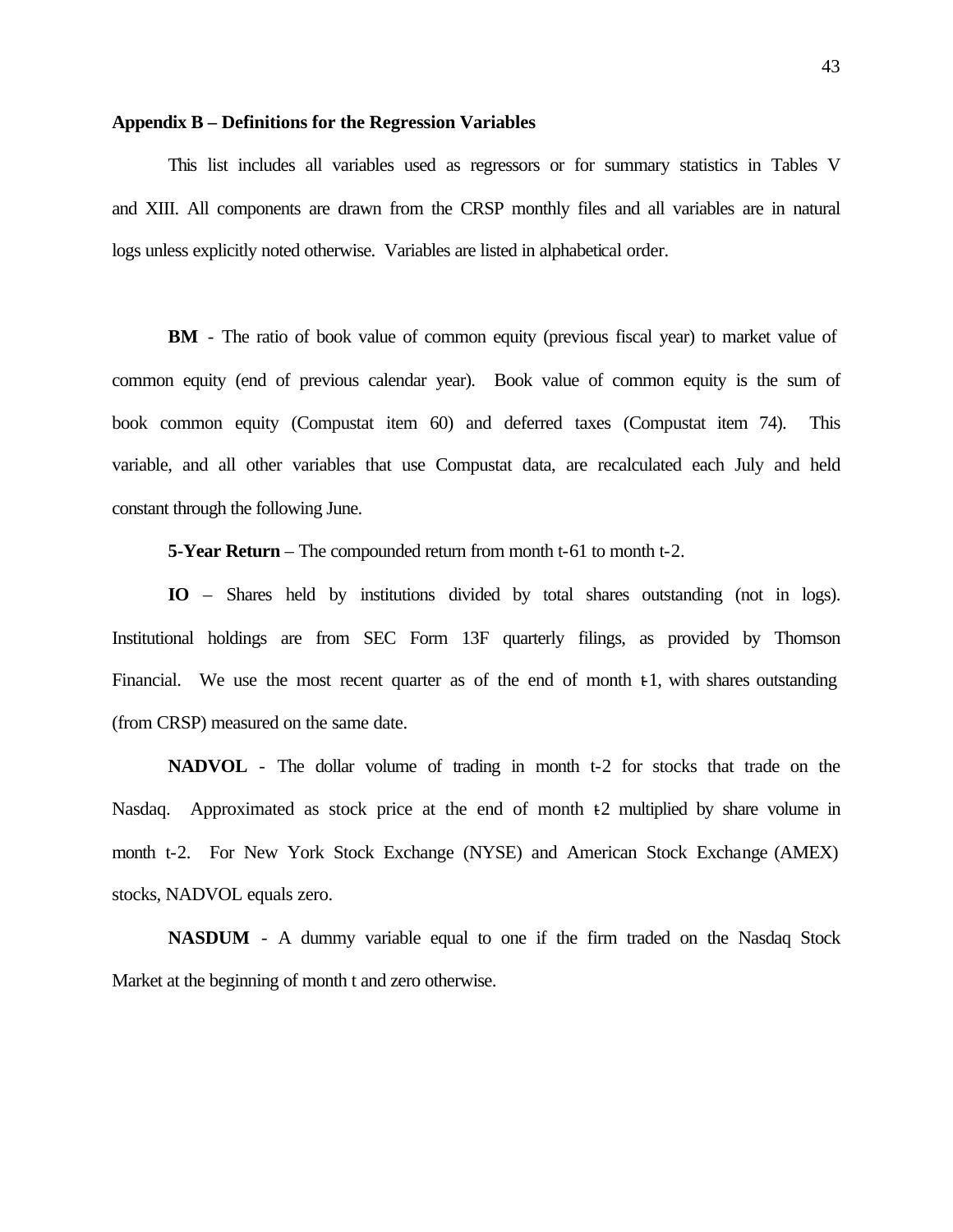**NYDVOL** - The dollar volume of trading in month  $\pm 2$  for stocks that trade on the NYSE or AMEX. Approximated as stock price at the end of month  $\epsilon$ 2 multiplied by share volume in month t-2. For Nasdaq stocks, NYDVOL equals zero.

**PRICE** - Price at the end of month t-2.

**Q** - The market value of assets divided by the book value of assets (Compustat item 6), where the market value of assets is computed as book value of assets plus the market value of common stock less the sum of the book value of common stock (Compustat item 60) and balance sheet deferred taxes (Compustat item 74). All book values for fiscal year t (from Compustat) are combined with the market value of common equity at the calendar end of year t.

**RET2-3** - Compounded gross returns for months t-3 and t-2.

**RET4-6** - Compounded gross returns for months t-6 through t-4.

**RET7-12** - Compounded gross returns for months t-12 through t-7.

**SGROWTH** - The growth in sales (Compustat item 12) over the previous five fiscal years (not in logs).

**SIZE** - Market capitalization in millions of dollars at the end of month t-2.

**SP500** - membership in the S&P 500 as of the end of month  $\text{\textsterling}1$ . Value is equal to one if the firm is in the index, and zero otherwise. Data is from CRSP S&P 500 constituent file.

**VOLUME** - The dollar volume of trading in month  $t - 2 = NADVOL + NYDVOL$ .

**YLD** - The ratio of dividends in the previous fiscal year (Compustat item 21) to market capitalization measured at calendar year end (not in logs).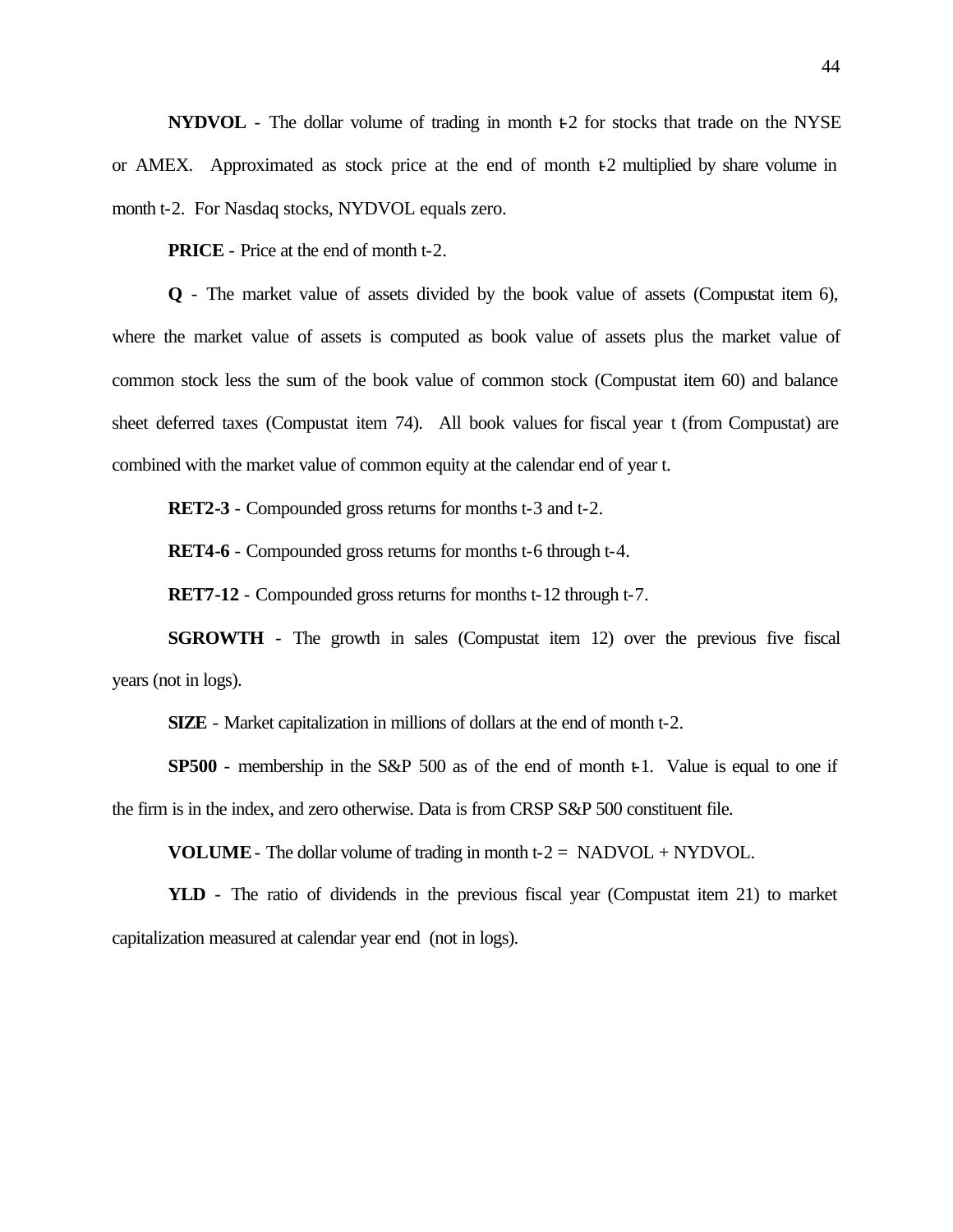## **REFERENCES**

- Banz, Rolf, "The Relation Between Return and Market Value of Stocks," Journal of Financial Economics, XXXVIII (1981), 269-296.
- Basu, Sanjoy, "The Investment Performance of Common Stocks in Relation to Their Price-to-Earnings: A Test of the Efficient Markets Hypothesis," Journal of Finance, XXXII (1977), 663-682.
- Baumol, William, Business Behavior, Value, and Growth, (New York, NY: MacMillan, 1959).
- Baysinger, Barry D., and Henry N. Butler, "Corporate Governance and the Board of Directors: Performance Effects of Changes in Board Composition," Journal of Law, Economics, and Organization, I (1985), 101-124.
- Berger, Philip G., and Eli Ofek, "Diversification's Effect on Firm Value," Journal of Financial Economics, XXXVII (1995), 39-65.
- Bernard, Victor, and J.K. Thomas, "Post-Earnings Announcement Drift: Delayed Price Response or Risk Premium?," Journal of Accounting Research, Supplement XXVII (1989), 1-36.
- Bertrand, Marianne, and Sendhil Mullainathan, "Is There Discretion in Wage Setting?," Rand Journal of Economics, XXX (1999a), 535-554.
- -------, "Corporate Governance and Executive Pay: Evidence from Takeover Legislation," Working Paper, MIT Department of Economics, 1999b.
- -------, "Enjoying the Quiet Life? Managerial Behavior Following Anti-Takeover Legislation," Working Paper, MIT Department of Economics, 2000.
- Bhagat, Sanjai, and B.S. Black, "The Relationship Between Board Composition and Firm Performance," in Comparative Corporate Governance: The State of the Art and Emerging Research, K. Hopt, M. Roe, and E. Wymeersch, eds. (Oxford, UK: Clarendon Press, New York, NY: Oxford University Press, 1998).
- Bhagat, Sanjai, and Roberta Romano, "Event Studies and the Law: Part II Empirical Studies of Corporate Law," Working Paper, Yale University, 2001.
- Bittlingmayer, George, "The Market for Corporate Control (Including Takeovers)," in Encyclopedia of Law and Economics, Vol. III – The Regulation of Contracts, Boudewijn Bouckaert and Gerrit de Geest, eds. (Cheltenham, UK and Northhampton, MA: Edward Elgar, 2000).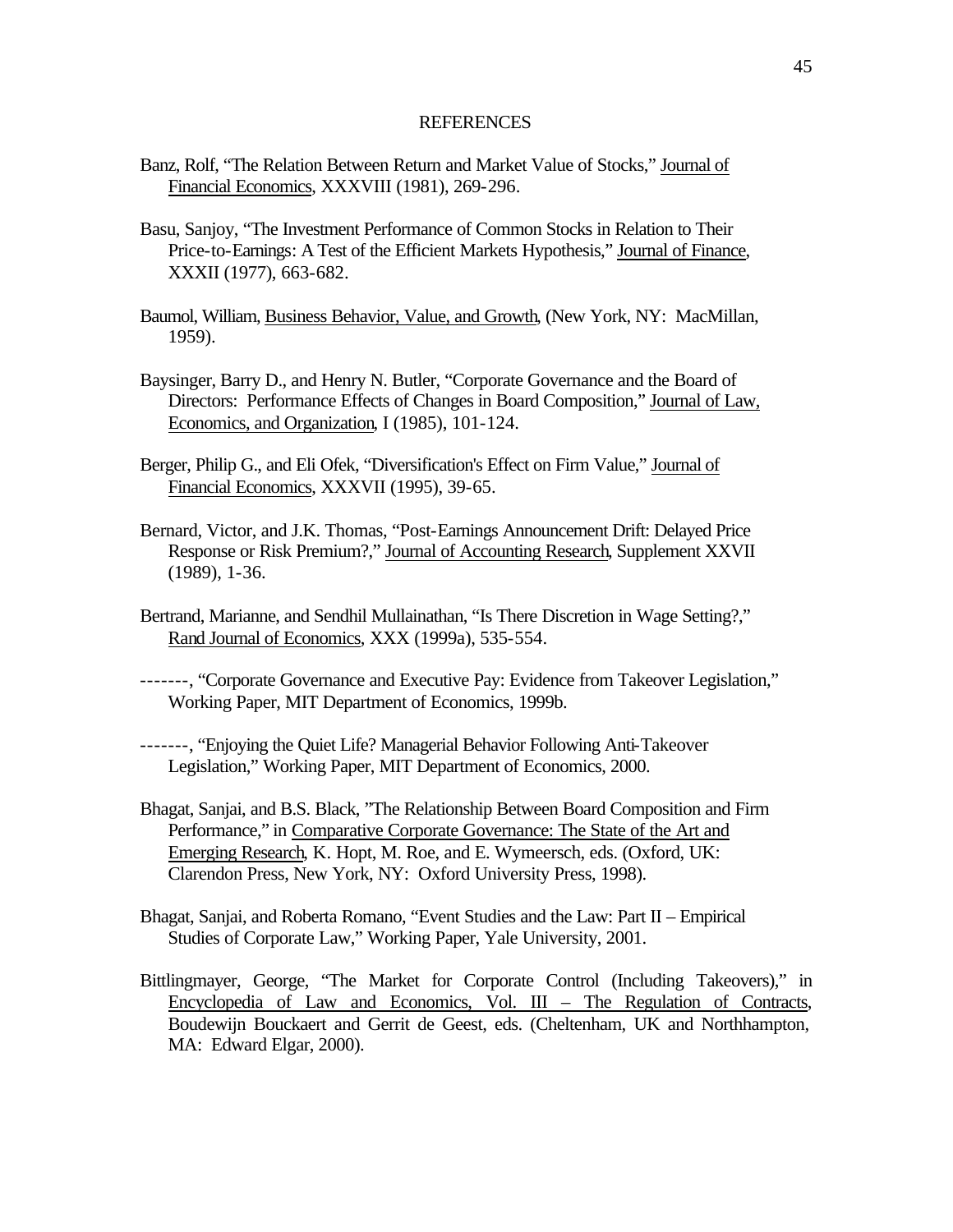- Borokhovich, Kenneth A., Kelly R. Brunarski, and Robert Parrino, "CEO Contracting and Antitakeover Amendments," Journal of Finance, LII (1997), 1495-1518.
- Brennan, Michael J., Tarun Chordia, and Avanidhar Subrahmanyam, "Alternative Factor Specifications, Security Characteristics, and the Cross-Section of Expected Stock Returns," Journal of Financial Economics, XLIX (1998), 345-375.
- Carhart, Mark, "On Persistence in Mutual Fund Performance," Journal of Finance, LII (1997), 57-82.
- Coates, John, "Takeover Defenses in the Shadow of the Pill: A Critique of the Scientific Evidence," Texas Law Review, LXXIX (2000), 271-382.
- Comment, Robert, and G. William Schwert, "Poison or Placebo? Evidence on the Deterrence and Wealth Effects of Modern Antitakeover Measures," Journal of Financial Economics, XXXIX (1995), 3-43.
- Core, John, "On the Corporate Demand for Directors' and Officers' Insurance," Journal of Risk and Insurance, LXIV (1997), 63-87.
- -------, "The Directors' and Officers' Insurance Premium: An Outside Assessment of the Quality of Corporate Governance," Journal of Law, Economics, and Organization, XVI (2000), 449-477.
- Core, John E., Robert W. Holthausen, and David F. Larcker, "Corporate Governance, Chief Executive Officer Compensation, and Firm Performance," Journal of Financial Economics, LI (1999), 371-406.
- Daines, Robert, "Does Delaware Law Improve Firm Value?," Journal of Financial Economics, LXII (2001), 525-558*.*
- Daines, Robert, and Michael Klausner, "Do IPO Charters Maximize Firm Value? Antitakeover Protection in IPOs," Journal of Law, Economics, and Organization, XVII (2001), 83-120.
- Danielson, Morris G., and Jonathan M. Karpoff, "On the Uses of Corporate Governance Provisions", Journal of Corporate Finance, IV (1998), 347-371.
- Demsetz, Harold, and Kenneth Lehn, "The Structure of Corporate Ownership: Causes and Consequences," Journal of Political Economy, XCIII (1985), 1155-1177.
- Eckbo, B. Espen, "Valuation Effects of Greenmail Prohibitions," The Journal of Financial and Quantitative Analysis, XXV (1990), 491-505.
- Fama, Eugene F., and Kenneth R. French, "Common Risk Factors in the Returns on Bonds and Stocks," Journal of Financial Economics, XXXIII (1993), 3-53.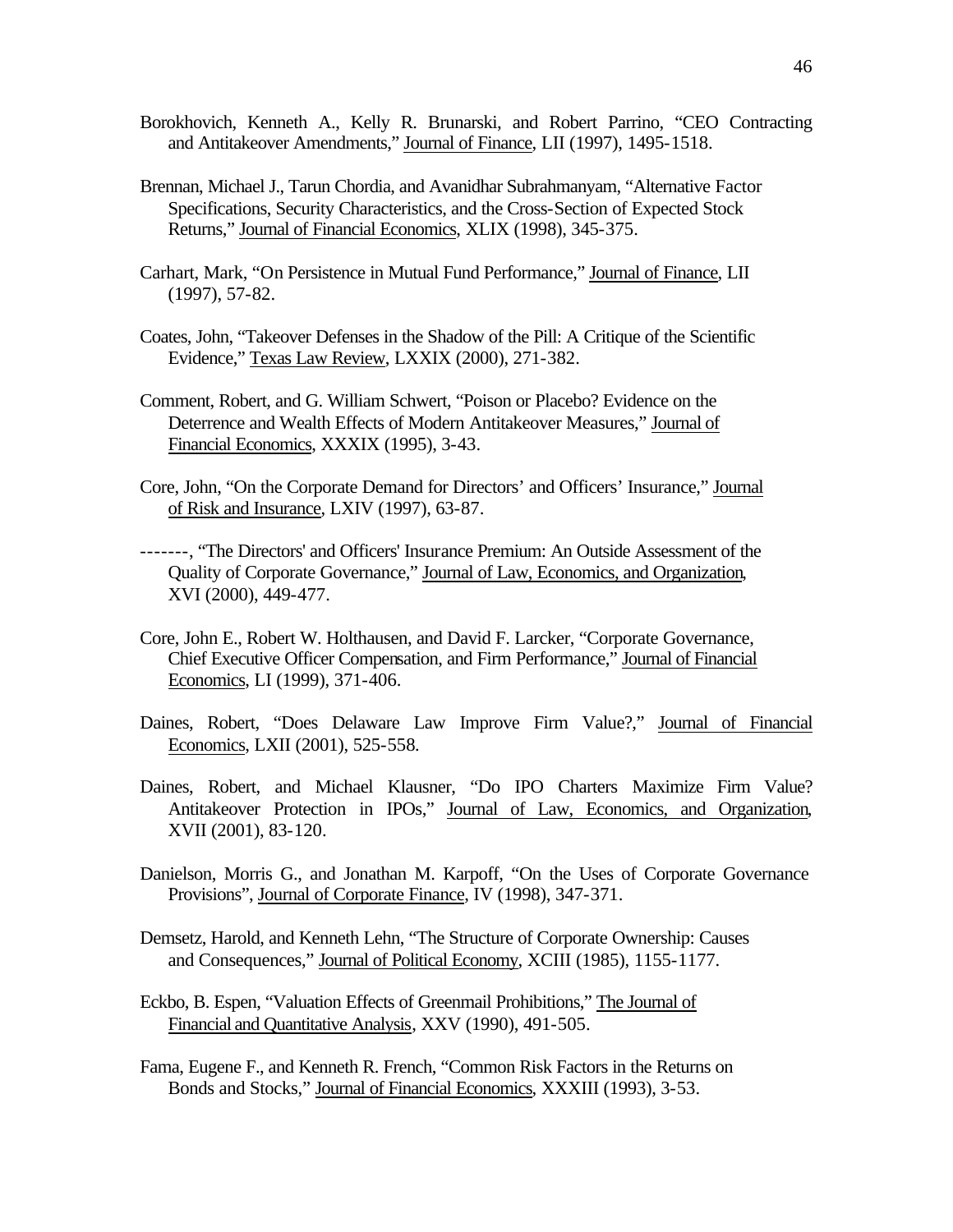-------, "Industry Costs of Equity," Journal of Financial Economics, XLIII (1997), 153- 194.

- Fama, Eugene F., and James D. MacBeth, "Risk, Return, and Equilibrium: Empirical Tests," Journal of Political Economy, LXXXI (1973), 607-636.
- Garvey, Gerald T., and Gordon Hanka, "Capital Structure and Corporate Control: The Effect of Antitakeover Statutes on Firm Leverage," Journal of Finance, LIV (1999), 519-546.
- Gillan, Stuart, and Jennifer Bethel, "Managerial Control of the Proxy Process: The Impact on Shareholder Voting," Working Paper, Babson College, 2001.
- Gompers, Paul A., and Andrew Metrick, "Institutional Investors and Equity Prices," Quarterly Journal of Economics, CXIV (2001), 229-260.
- Hermalin, Benjamin, and Michael Weisbach, "The Effects of Board Composition and Direct Incentives on Firm Performance," Financial Management, XX (1991), 101- 112.
- Holmstrom, Bengt, and Steven N. Kaplan, "Corporate Governance and Merger Activity in the United States: Making Sense of the 1980s and 1990s," Journal of Economic Perspectives, XV (2001), 121-144.
- Ikenberry, David, Josef Lakonishok, and Theo Vermaelen, "Market Underreaction to Open Market Share Repurchases," Journal of Financial Economics, XXXIX (1995), 181-208.
- Ishii, Joy L., "Corporate Governance in the 1990s: New Evidence on the Role of Shareholder Proposals," Senior Honors Thesis, Harvard University, 2000.
- Jegadeesh, Narasimhan, and Sheridan Titman, "Returns to Buying Winners and Selling Losers: Implications for Stock Market Efficiency," Journal of Finance, XLVIII (1993), 65-91.
- Jensen, Michael, "Agency Costs of Free Cash Flow, Corporate Finance, and Takeovers," American Economic Review, LXXVI (1986), 323-329.
- Jensen, Michael, and Richard Ruback, "The Market for Corporate Control: The Scientific Evidence," Journal of Financial Economics, XI (1983), 5-50.
- Johnson, Mark S., and Ramesh P. Rao, "The Impact of Antitakeover Amendments on Corporate Financial Performance," Financial Review, XXXII (1997), 659-690.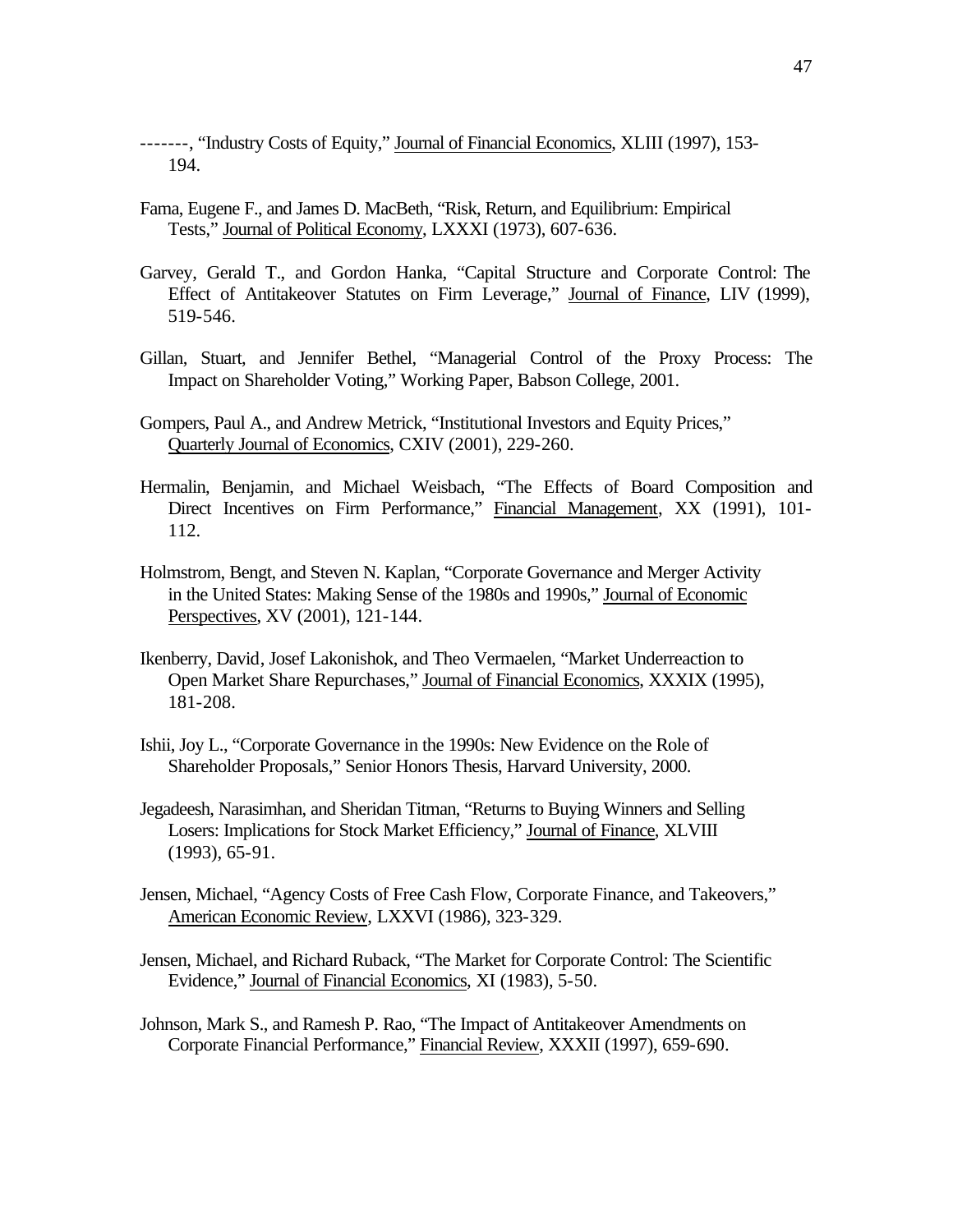- Kaplan, Steven N., and Luigi Zingales, "Do Investment-Cash Flow Sensitivities Provide Useful Measures of Financing Constraints?" Quarterly Journal of Economics, CXII (1997), 169-216.
- Karpoff, Jonathan M., and Paul H. Malatesta, "The Wealth Effects of Second-Generation State Takeover Legislation," Journal of Financial Economics, XXV (1989), 291-322.
- Lakonishok, Josef, Andrei Shleifer, and Robert Vishny, "Contrarian Investment, Extrapolation, and Risk," Journal of Finance, XLIX (1994), 1541-1578.
- Lambert, Richard A., and David F. Larcker, "Golden Parachutes, Executive Decision-Making and Shareholder Wealth," Journal of Accounting and Economics, VII (1985), 179-203.
- Lang, Larry H. P., and René M. Stulz, "Tobin's Q, Corporate Diversification, and Firm Performance," Journal of Political Economy, CII (1994), 1248-1280.
- Lang, Larry H. P., René M. Stulz, and Ralph A. Walkling, "A Test of the Free Cash Flow Hypothesis: The Case of Bidder Returns," Journal of Financial Economics, XXIX (1991), 315-335.
- La Porta, Rafael, Florencio Lopez-de-Silanes, Andrei Shleifer, and Roberty Vishny, "Investor Protection and Corporate Valuation," Working Paper, Harvard University, 2001.
- Lewellen, Wilbur, Claudio Loderer, and Ahron Rosenfeld, "Merger Decisions and Executive Stock Ownership in Acquiring Firms," Journal of Accounting and Economics, VII (1985), 209-231.
- Loughran, Tim, and Anand M. Vijh, "Do Long-Term Shareholders Benefit from Corporate Acquisitions?," Journal of Finance, LII (1997), 1765-1790.
- Marris, Robin, The Economic Theory of Managerial Capitalism, (New York, NY: Free Press of Glencoe, 1964).
- McGurn, Patrick S., Confidential Proxy Voting, (Washington, D.C.: Investor Responsibility Research Center Inc., 1989).
- Meulbroek, Lisa K., Mark L. Mitchell, J. Harold Mulherin, Jeffrey M. Netter, and Annette B. Poulsen, "Shark Repellants and Managerial Myopia: An Empirical Test," Journal of Political Economy, XCVIII (1990), 1108-1117.
- Michaely, Roni, Richard Thaler, and Kent Womack, "Price Reactions to Dividend Initiations and Omissions," Journal of Finance, XXXVIII (1995), 1597-1606.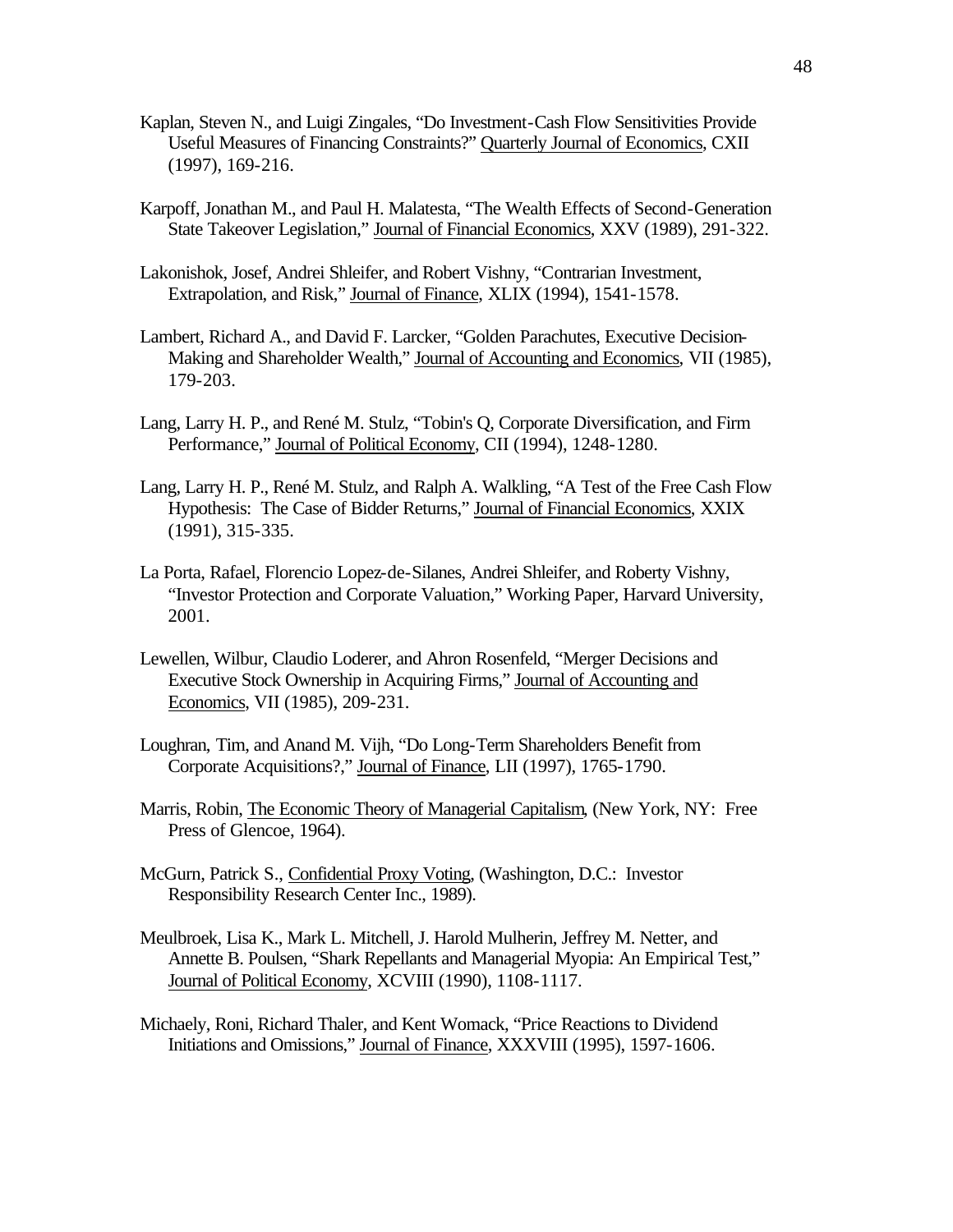- Mitchell, Mark L., and Erik Stafford, "Managerial Decisions and Long-Term Stock Price Performance," The Journal of Business, LXXIII (2000), 287-330.
- Morck Randall, Andrei Shleifer, and Robert Vishny, "Management Ownership and Market Valuation: An Empirical Analysis," Journal of Financial Economics, XX (1988), 293-315.
- -------, "Do Managerial Objectives Drive Bad Acquisitions?," Journal of Finance, XLV (1990), 31-48.
- Morck, Randall, and Fan Yang, "The Mysterious Growing Value of the S&P 500 Membership," Working Paper, University of Alberta, 2001.
- Pinnell, Maria Carmen S., State Takeover Laws, (Washington, D.C.: Investor Responsibility Research Center Inc., 2000).
- Pugh, William M., Daniel E. Page, and John S. Jahera Jr., "Antitakeover Charter Amendments: Effects on Corporate Decisions," Journal of Financial Research, XV (1992), 57-67.
- Rau, P. Raghavendra, and Theo Vermaelen, "Glamour, Value and the Post-Acquisition Performance of Acquiring Firms," Journal of Financial Economics, XLIX (1998), 223-253.
- Rosenbaum, Virginia, Corporate Takeover Defenses, (Washington, D.C.: Investor Responsibility Research Center Inc., 1990, 1993, 1995, 1998).
- Seyhun, H. Nejat, Investment Intelligence from Insider Trading, (Cambridge, MA: MIT Press, 1998).
- Shin, Hyun-Han, and René M. Stulz, "Firm Value, Risk, and Growth Opportunities," NBER Working Paper No. 7808, 2000.
- Shleifer, Andrei, and Robert Vishny, "Greenmail, White Knights, and Shareholders' Interest," Rand Journal of Economics, XVII (1986), 293-309.
- -------, "Management Entrenchment: The Case of Manager-Specific Investments," Journal of Financial Economics, XXV (1989), 123-140.

-------, "A Survey of Corporate Governance," Journal of Finance, LII (1997), 737-783.

Stein, Jeremy C., "Takeover Threats and Managerial Myopia," Journal of Political Economy, XCVI (1988), 61-80.

-------, "Efficient Markets, Inefficient Firms: A Model of Myopic Firm Behavior," Quarterly Journal of Economics, CIV (1989), 655-669.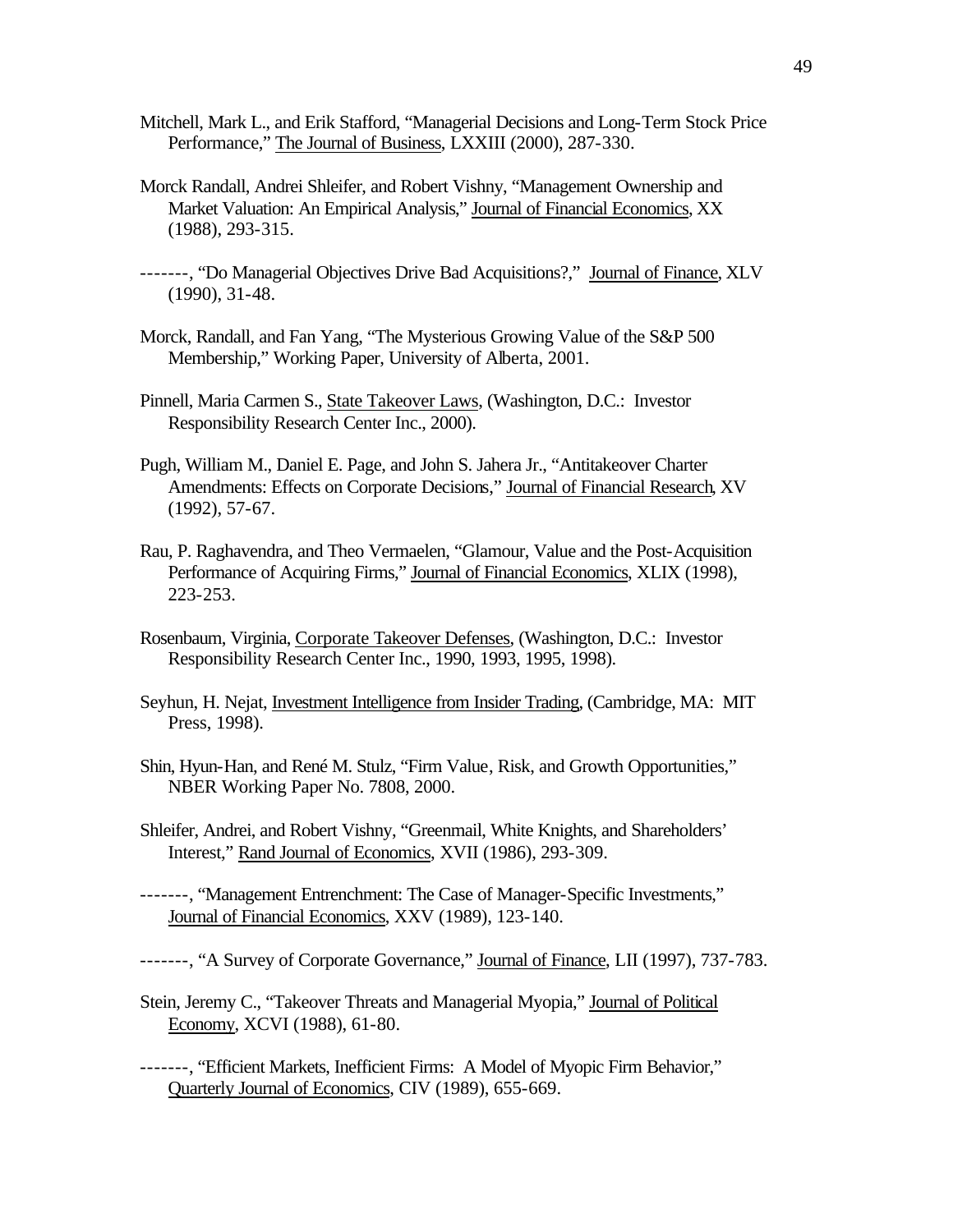- -------, "Agency, Information, and Corporate Investment," Handbook of the Economics of Finance, George Constantinides, Milton Harris, and René Stulz, eds. (Amsterdam: Elsevier Science, 2001).
- Subramanian, Guhan, "The Influence of Antitakeover Statutes on Reincorporation Choice: Evidence on the "Race" Debate and Antitakeover Overreaching," Working Paper, Harvard Business School, 2001.
- Titman, Sheridan, K.C. John Wei, and Feixue Xie, "Capital Investments and Stock Returns," Working Paper, University of Texas at Austin, 2001.
- Williamson, Oliver, The Economics of Discretionary Behavior: Managerial Objectives in a Theory of the Firm, (Englewood Cliffs, NJ: Prentice Hall, 1964).
- Yermack, David, "Higher Market Valuation for Firms with a Small Board of Directors," Journal of Financial Economics, XL (1996), 185-211.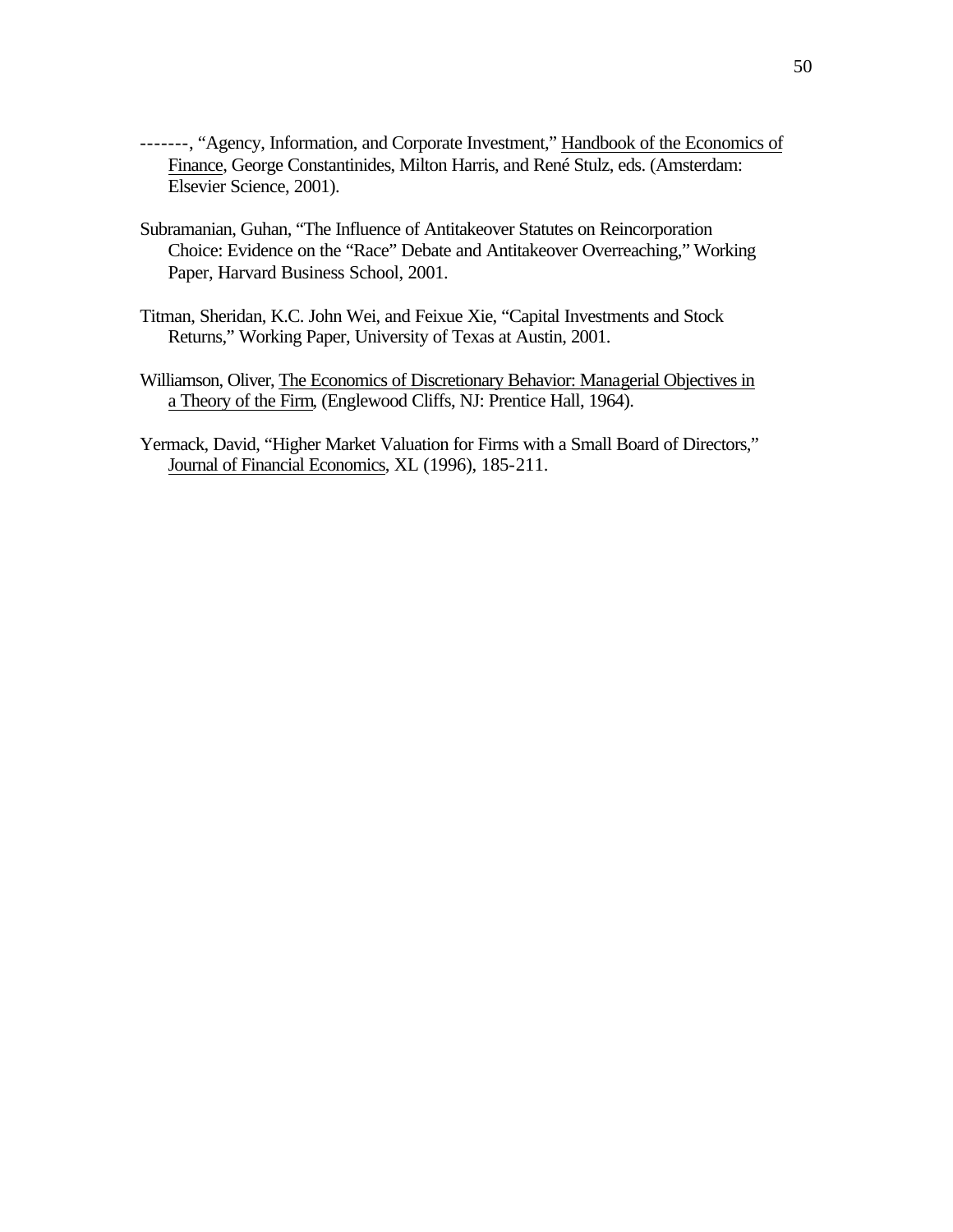## **TABLE I Governance Provisions**

This table presents the percentage of firms with each provision between 1990 and 1998. The data are drawn from the IRRC Corporate Takeover Defenses publications [Rosenbaum 1990, 1993, 1995, and 1998] and are supplemented by data on state takeover legislation coded from Pinnell [2000]. See Appendix A for detailed information on each of these provisions. The sample consists of all firms in the IRRC research universe except those with dual class stock.

|                                      | Percentage of firms with |      |                          |      |  |
|--------------------------------------|--------------------------|------|--------------------------|------|--|
|                                      |                          |      | governance provisions in |      |  |
|                                      | 1990                     | 1993 | 1995                     | 1998 |  |
| Delay                                |                          |      |                          |      |  |
| <b>Blank Check</b>                   | 76.4                     | 80.0 | 85.7                     | 87.9 |  |
| <b>Classified Board</b>              | 59.0                     | 60.4 | 61.7                     | 59.4 |  |
| <b>Special Meeting</b>               | 24.5                     | 29.9 | 31.9                     | 34.5 |  |
| <b>Written Consent</b>               | 24.4                     | 29.2 | 32.0                     | 33.1 |  |
| Protection                           |                          |      |                          |      |  |
| <b>Compensation Plans</b>            | 44.7                     | 65.8 | 72.5                     | 62.4 |  |
| Contracts                            | 16.4                     | 15.2 | 12.7                     | 11.7 |  |
| <b>Golden Parachutes</b>             | 53.1                     | 55.5 | 55.1                     | 56.6 |  |
| Indemnification                      | 40.9                     | 39.6 | 38.7                     | 24.4 |  |
| Liability                            | 72.3                     | 69.1 | 65.6                     | 46.8 |  |
| Severance                            | 13.4                     | 5.5  | 10.3                     | 11.7 |  |
| Voting                               |                          |      |                          |      |  |
| <b>Bylaws</b>                        | 14.4                     | 16.1 | 16.0                     | 18.1 |  |
| Charter                              | 3.2                      | 3.4  | 3.1                      | 3.0  |  |
| <b>Cumulative Voting</b>             | 18.5                     | 16.5 | 14.9                     | 12.2 |  |
| <b>Secret Ballot</b>                 | 2.9                      | 9.5  | 12.2                     | 9.4  |  |
| Supermajority                        | 38.8                     | 39.6 | 38.5                     | 34.1 |  |
| <b>Unequal Voting</b>                | 2.4                      | 2.0  | 1.9                      | 1.9  |  |
| <b>Other</b>                         |                          |      |                          |      |  |
| Antigreenmail                        | 6.1                      | 6.9  | 6.4                      | 5.6  |  |
| Directors' Duties                    | 6.5                      | 7.4  | 7.2                      | 6.7  |  |
| <b>Fair Price</b>                    | 33.5                     | 35.2 | 33.6                     | 27.8 |  |
| <b>Pension Parachutes</b>            | 3.9                      | 5.2  | 3.9                      | 2.2  |  |
| Poison Pill                          | 53.9                     | 57.4 | 56.6                     | 55.3 |  |
| <b>Silver Parachutes</b>             | 4.1                      | 4.8  | 3.5                      | 2.3  |  |
| <b>State</b>                         |                          |      |                          |      |  |
| Antigreenmail Law                    | 17.2                     | 17.6 | 17.0                     | 14.1 |  |
| <b>Business Combination Law</b>      | 84.3                     | 88.5 | 88.9                     | 89.9 |  |
| Cash-Out Law                         | 4.2                      | 3.9  | 3.9                      | 3.5  |  |
| Directors' Duties Law                | 5.2                      | 5.0  | 5.0                      | 4.4  |  |
| <b>Fair Price Law</b>                | 35.7                     | 36.9 | 35.9                     | 31.6 |  |
| <b>Control Share Acquisition Law</b> | 29.6                     | 29.9 | 29.4                     | 26.4 |  |
| Number of Firms                      | 1357                     | 1343 | 1373                     | 1708 |  |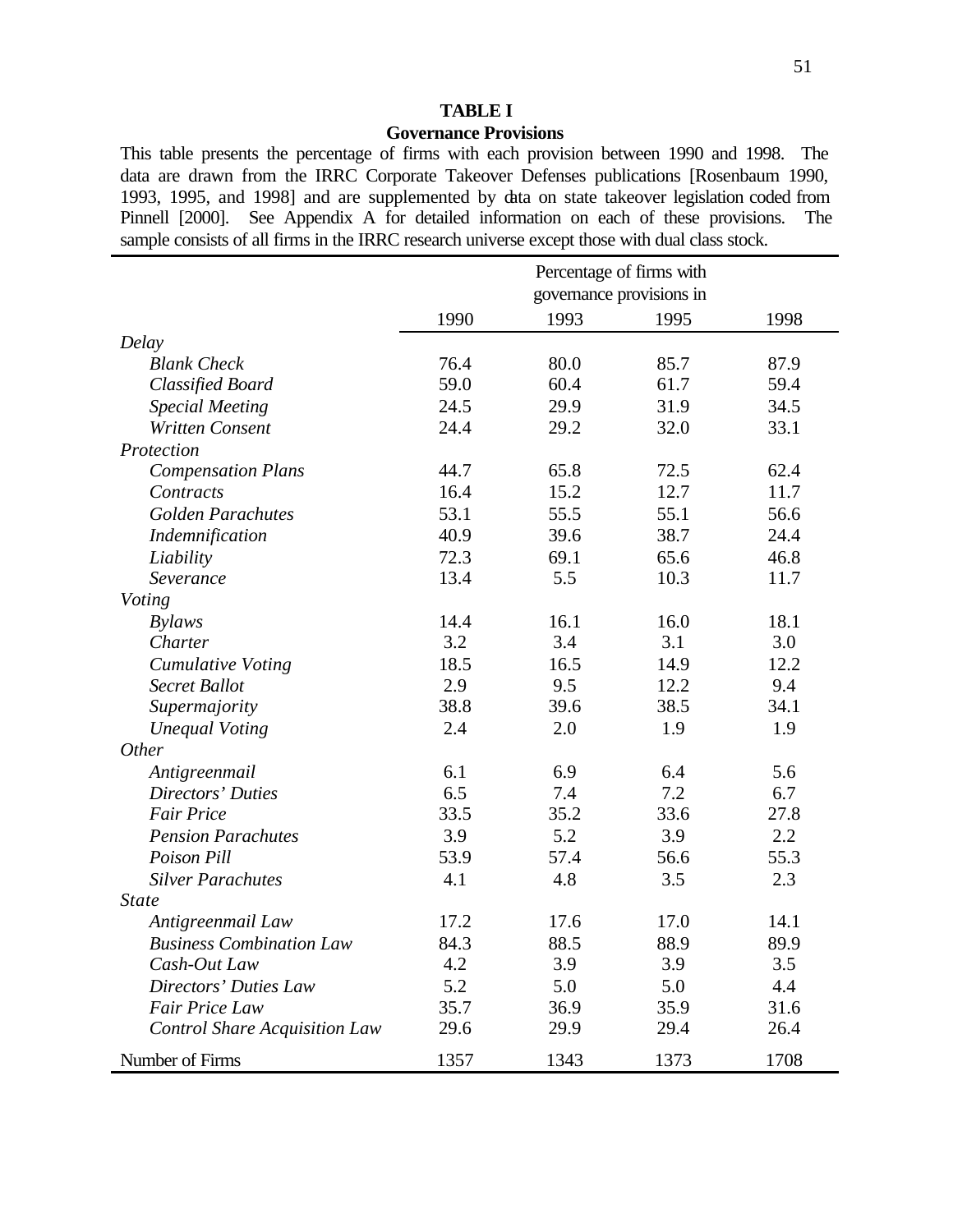## **TABLE II**

## **The Governance Index**

This table provides summary statistics on the distribution of *G*, the Governance Index, and the subindices (*Delay, Protection, Voting, Other,* and *State*) over time. *G* and the subindices are calculated from the provisions listed in Table I as described in Section II**.** Appendix A gives detailed information on each provision. We divide the sample into ten portfolios based on the level of *G* and list the number of firms in each portfolio. The Democracy Portfolio is composed of all firms where *G*≤5, and the Dictatorship Portfolio contains all firms where *G*≥14.

|                                      | 1990           | 1993           | 1995           | 1998           |
|--------------------------------------|----------------|----------------|----------------|----------------|
| Governance Index                     |                |                |                |                |
| Minimum                              | $\overline{2}$ | $\overline{2}$ | $\overline{2}$ | $\overline{2}$ |
| Mean                                 | 9.0            | 9.3            | 9.4            | 8.9            |
| Median                               | 9              | 9              | 9              | 9              |
| Mode                                 | 10             | 9              | 9              | 10             |
| Maximum                              | 17             | 17             | 17             | 18             |
| <b>Standard Deviation</b>            | 2.9            | 2.8            | 2.8            | 2.8            |
| Number of Firms                      |                |                |                |                |
| $G \leq 5$ (Democracy Portfolio)     | 158            | 139            | 120            | 215            |
| $G=6$                                | 119            | 88             | 108            | 169            |
| $G=7$                                | 158            | 140            | 127            | 186            |
| $G=8$                                | 165            | 139            | 152            | 201            |
| $G=9$                                | 160            | 183            | 183            | 197            |
| $G=10$                               | 175            | 170            | 178            | 221            |
| $G=11$                               | 149            | 168            | 166            | 194            |
| $G=12$                               | 104            | 123            | 142            | 136            |
| $G=13$                               | 84             | 100            | 110            | 106            |
| $G \geq 14$ (Dictatorship Portfolio) | 85             | 93             | 87             | 83             |
| Total                                | 1357           | 1343           | 1373           | 1708           |
| Subindex Means                       |                |                |                |                |
| Delay                                | 1.8            | 2.0            | 2.1            | 2.1            |
| Protection                           | 2.4            | 2.5            | 2.5            | 2.1            |
| Voting                               | 2.2            | 2.1            | 2.1            | 2.2            |
| Other                                | 1.1            | 1.2            | 1.1            | 1.0            |
| <b>State</b>                         | 1.8            | 1.8            | 1.8            | 1.7            |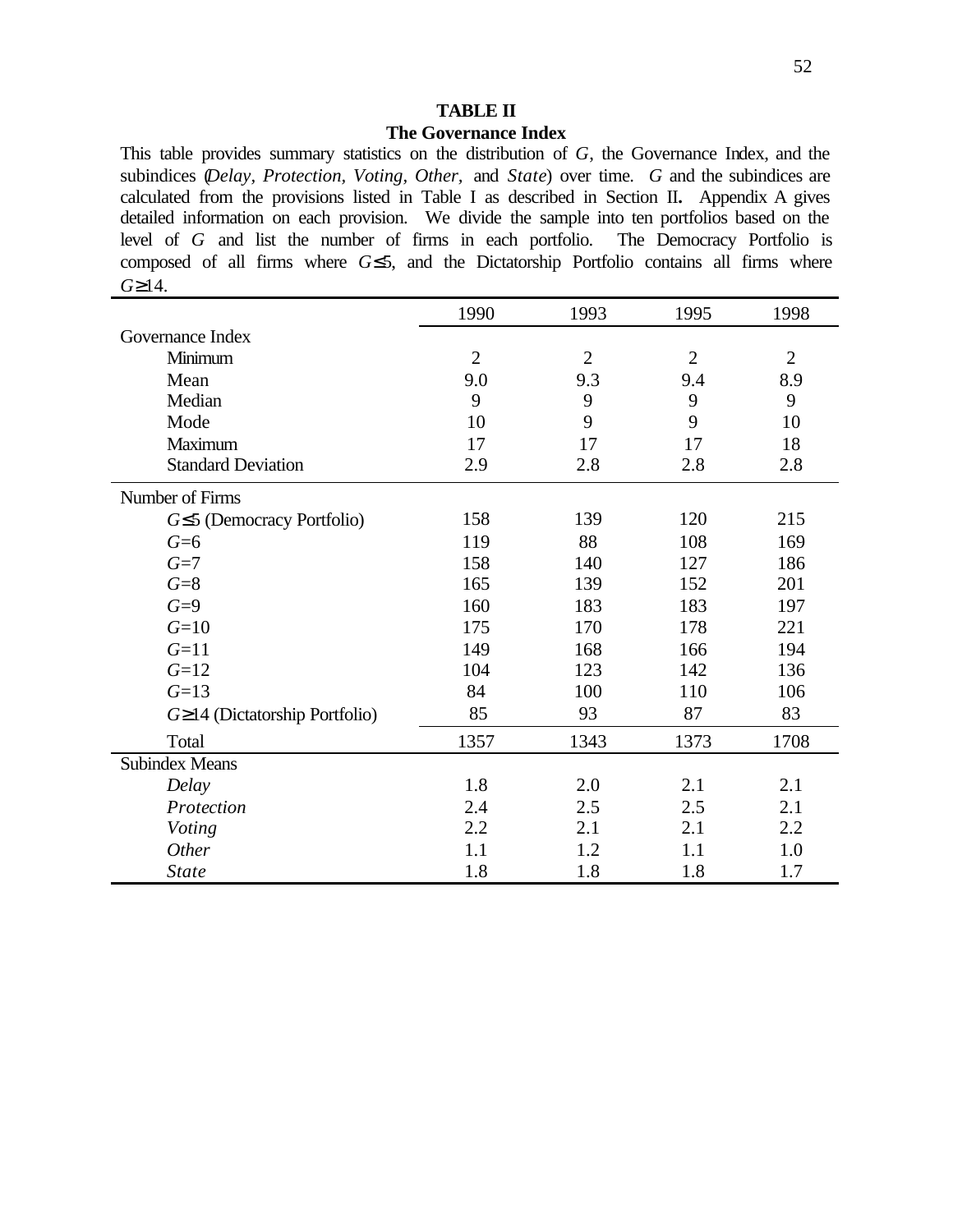# **TABLE III**

## **Correlations between the Subindices**

This table presents pairwise correlations between the subindices, *Delay, Protection, Voting, Other,* and *State* in 1990. The calculation of the subindices is described in Section II. The elements of each subindex are given in Table I and described in detail in Appendix A. Significance at the five-percent and one-percent levels is indicated by \* and \*\* respectively.

|              | Delay     | Protection | Voting   | <i>Other</i> |
|--------------|-----------|------------|----------|--------------|
| Protection   | $0.22**$  |            |          |              |
| Voting       | $0.33**$  | $0.10**$   |          |              |
| Other        | $0.43**$  | $0.27**$   | $0.19**$ |              |
| <b>State</b> | $-0.08**$ | $-0.04$    | $-0.07*$ | 0.05         |

÷.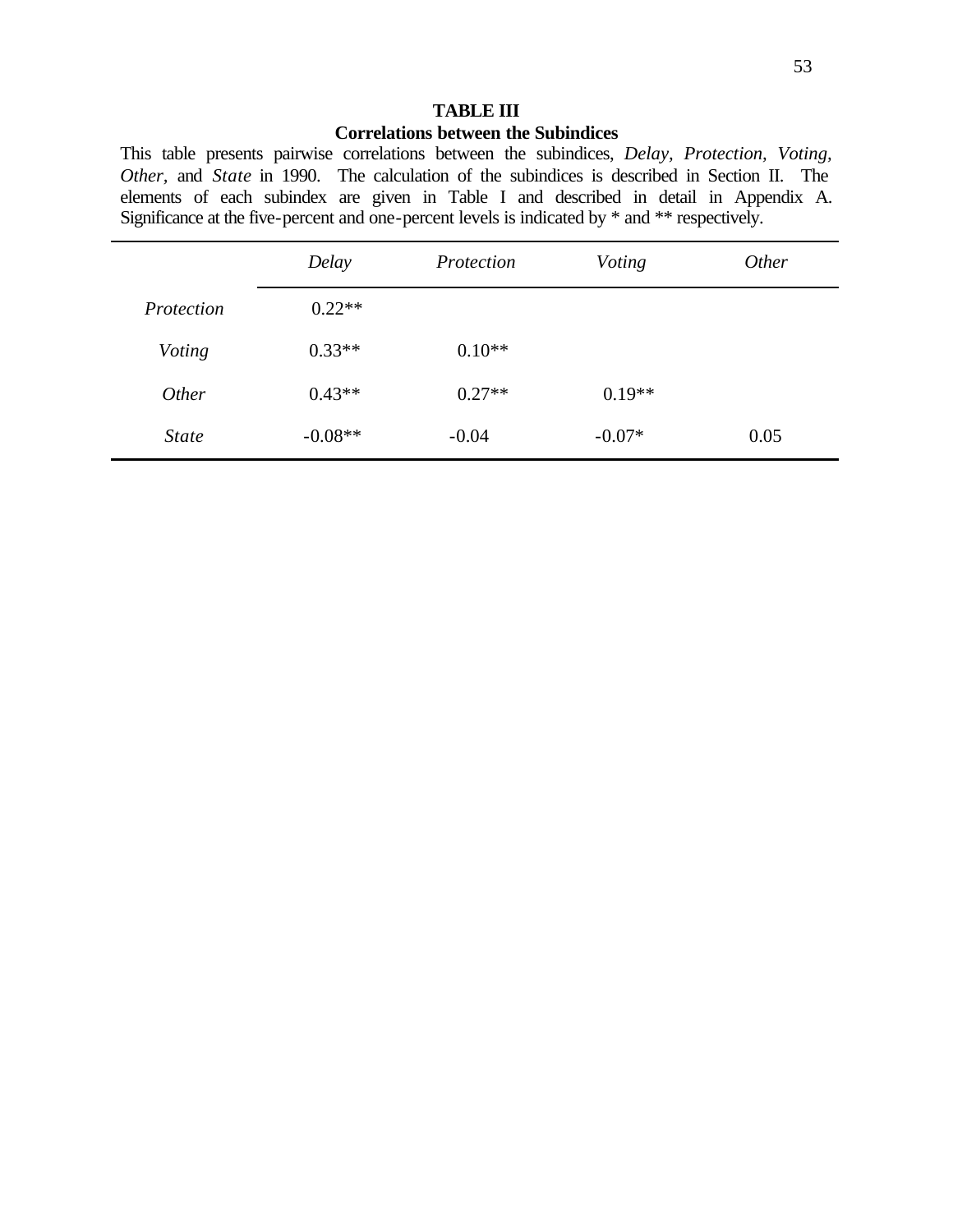# **TABLE IV The Largest Firms in the Extreme Portfolios**

This table presents the firms with the largest market capitalizations at the end of 1990 of all companies within the Democracy Portfolio (*G*≤5) and the Dictatorship Portfolio (*G*≥14). The calculation of *G* is described in Section II. The companies are listed in descending order of market capitalization.

| 1990 Democracy Portfolio     |                           |                          |                          |  |
|------------------------------|---------------------------|--------------------------|--------------------------|--|
|                              | State of<br>Incorporation | 1990 Governance<br>Index | 1998 Governance<br>Index |  |
| <b>IBM</b>                   | New York                  | 5                        | 6                        |  |
| Wal-Mart                     | Delaware                  | 5                        |                          |  |
| Du Pont de Nemours           | Delaware                  | 5                        |                          |  |
| Pepsico                      | North Carolina            | 4                        | 3                        |  |
| American International Group | Delaware                  | 5                        |                          |  |
| Southern Company             | Delaware                  | 5                        | 5                        |  |
| <b>Hewlett Packard</b>       | California                | 5                        | 6                        |  |
| Berkshire Hathaway           | Delaware                  | 3                        |                          |  |
| <b>Commonwealth Edison</b>   | <b>Illinois</b>           | 4                        | 6                        |  |
| <b>Texas Utilities</b>       | <b>Texas</b>              |                          |                          |  |

|                                  | State of<br>Incorporation | 1990 Governance<br>Index | 1998 Governance<br>Index |
|----------------------------------|---------------------------|--------------------------|--------------------------|
| <b>GTE</b>                       | New York                  | 14                       | 13                       |
| Waste Management                 | Delaware                  | 15                       | 13                       |
| General Re                       | Delaware                  | 14                       | 16                       |
| Limited Inc                      | Delaware                  | 14                       | 14                       |
| <b>NCR</b>                       | Maryland                  | 14                       |                          |
| K Mart                           | Michigan                  | 14                       | 10                       |
| <b>United Telecommunications</b> | Kansas                    | 14                       |                          |
| <b>Time Warner</b>               | Delaware                  | 14                       | 13                       |
| Rorer                            | Pennsylvania              | 16                       |                          |
| Woolworth                        | New York                  | 14                       | 13                       |

# 1990 Dictatorship Portfolio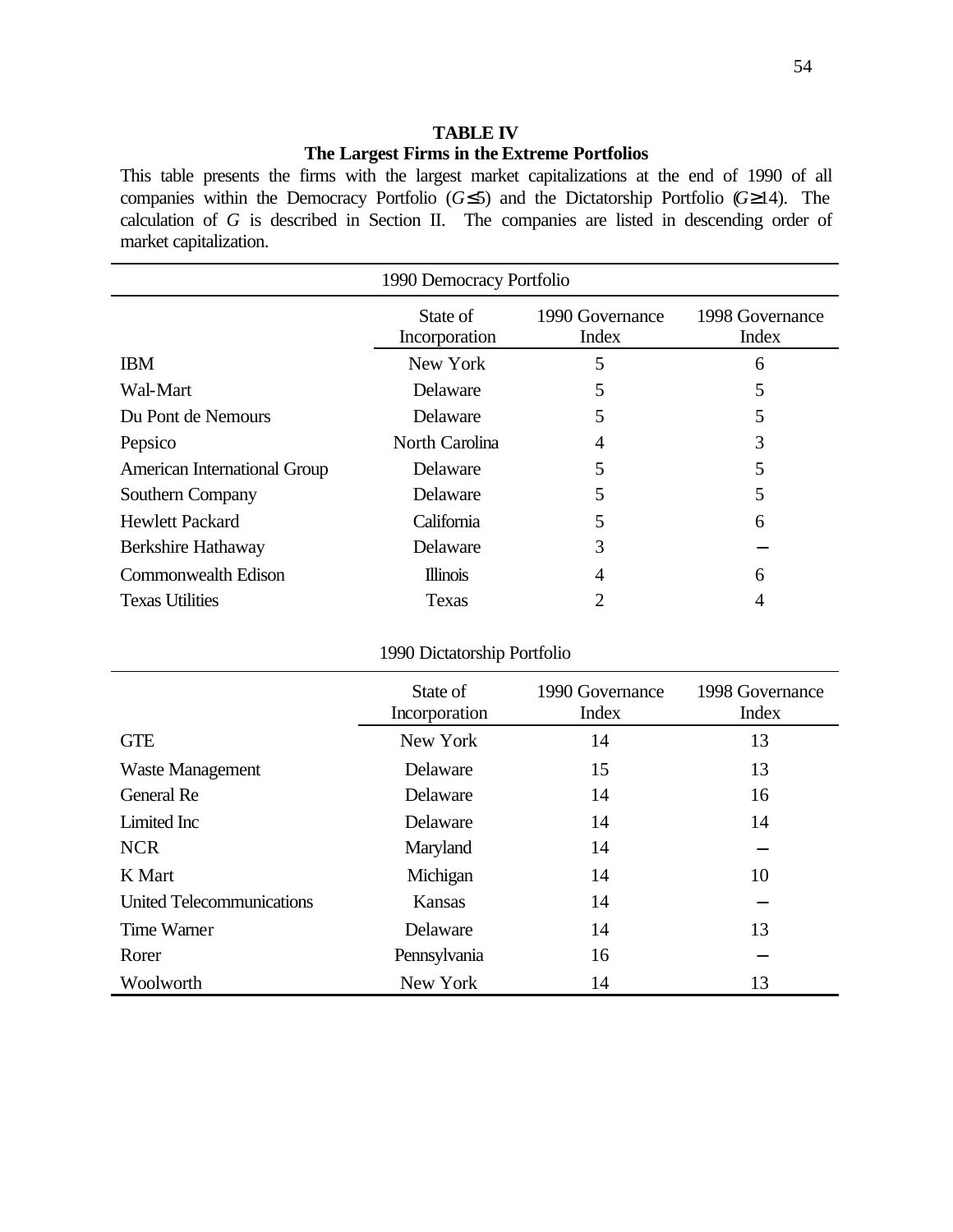## **TABLE V Summary Statistics**

This table gives descriptive statistics for the relationship of *G* with several financial and accounting measures in September 1990. The first column gives the correlations for each of these variables with the Governance Index, *G*. The second and third columns give means for these same variables within the Democracy Portfolio (*G*≤5) and the Dictatorship Portfolio (*G*≥14) in 1990. The final column gives the difference of the two means with its standard error in parentheses. The calculation of *G* is described in Section II, and definitions of each variable are given in Appendix B. Significance at the five-percent and one-percent levels is indicated by \*

and \*\* respectively.

|                | Correlation | Mean, Democracy | Mean, Dictatorship |                   |
|----------------|-------------|-----------------|--------------------|-------------------|
|                | with $G$    | Portfolio       | Portfolio          | <b>Difference</b> |
| BM             | 0.02        | $-0.66$         | $-0.54$            | $-0.12$           |
|                |             |                 |                    | (0.10)            |
| <b>SIZE</b>    | $0.15**$    | 12.86           | 13.46              | $-0.60**$         |
|                |             |                 |                    | (0.21)            |
| <b>PRICE</b>   | $0.16**$    | 2.74            | 3.14               | $-0.40**$         |
|                |             |                 |                    | (0.12)            |
| <b>VOLUME</b>  | $0.19**$    | 16.34           | 17.29              | $-0.95**$         |
|                |             |                 |                    | (0.24)            |
| $\mathcal{Q}$  | $-0.04$     | 1.77            | 1.47               | $0.30*$           |
|                |             |                 |                    | (0.14)            |
| <b>YLD</b>     | 0.03        | 4.20%           | 7.20%              | $-3.00\%$         |
|                |             |                 |                    | (4.34)            |
| SP500          | $0.23**$    | 0.15            | 0.49               | $-0.34**$         |
|                |             |                 |                    | (0.06)            |
| 5-Year Return  | $-0.01$     | 90.53%          | 85.41%             | 5.12%             |
|                |             |                 |                    | (20.74)           |
| <b>SGROWTH</b> | $-0.08**$   | 62.74%          | 44.78%             | 17.96%            |
|                |             |                 |                    | (9.83)            |
| IO             | $0.14**$    | 25.89%          | 34.44%             | $-8.55\%$ *       |
|                |             |                 |                    | (3.36)            |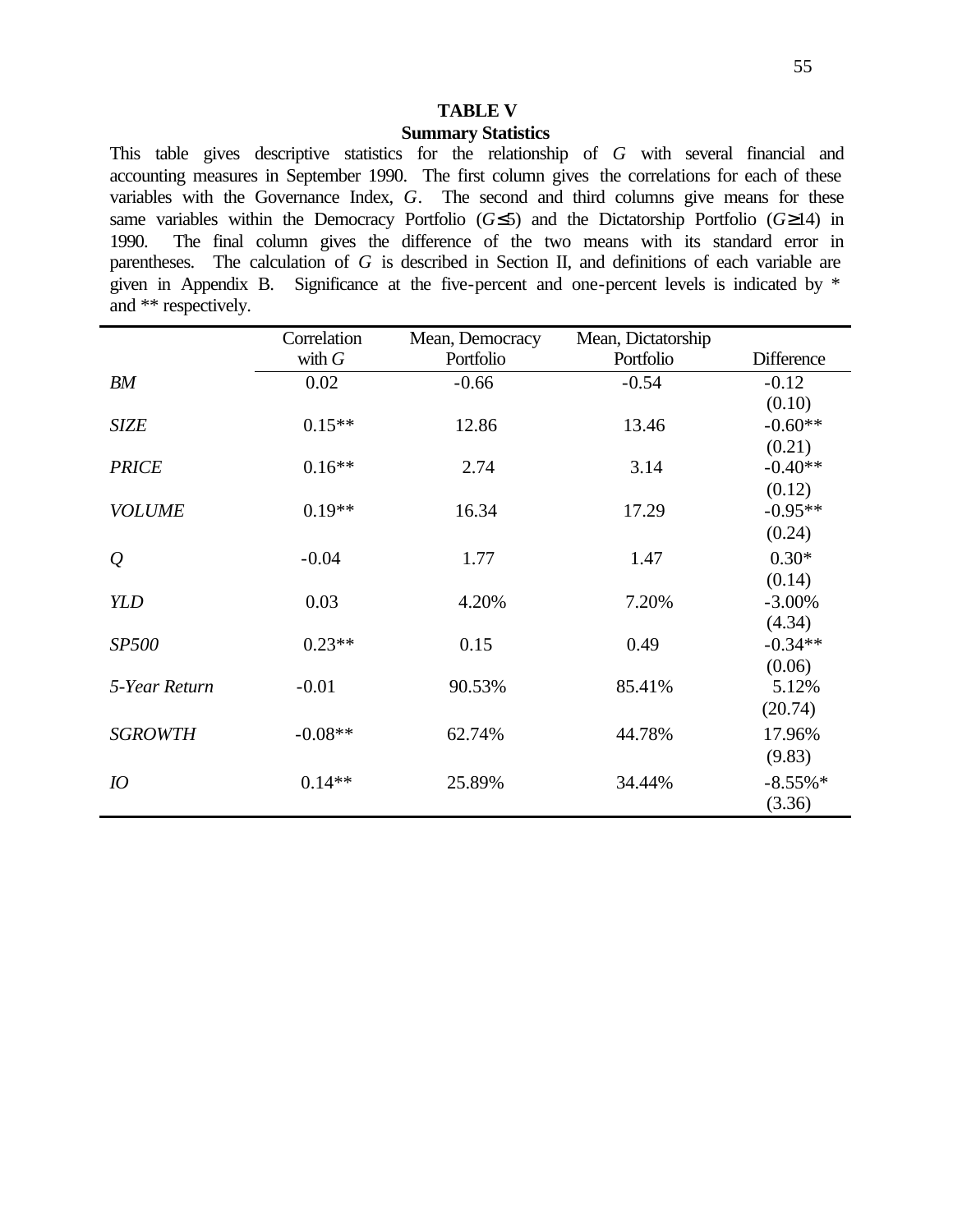### **TABLE VI**

**Performance-Attribution Regressions for Decile Portfolios**

We estimate four-factor regressions (equation (1) from the text) of value-weighted monthly returns for portfolios of firms sorted by *G*. The calculation of *G* is described in Section II. The first row contains the results when we use the portfolio that buys the Democracy Portfolio (*G*≤5) and sells short the Dictatorship Portfolio (*G*≥14). The portfolios are reset in September 1990, July 1993, July 1995, and February 1998, which are the months after new data on *G* became available. The explanatory variables are *RMRF*, *SMB*, *HML*, and *Momentum*. These variables are the returns to zero-investment portfolios designed to capture market, size, book-to-market, and momentum effects, respectively. (Consult Fama and French [1993] and Carhart [1997] on the construction of these factors.) The sample period is from September 1990 through December 1999. Standard errors are reported in parentheses and significance at the five-percent and one-percent levels is indicated by \* and \*\* respectively.

|                               | $\boldsymbol{a}$ | <b>RMRF</b> | <b>SMB</b> | <b>HML</b> | Momentum  |
|-------------------------------|------------------|-------------|------------|------------|-----------|
| <b>Democracy-Dictatorship</b> | $0.71**$         | $-0.04$     | $-0.22*$   | $-0.55**$  | $-0.01$   |
|                               | (0.26)           | (0.07)      | (0.09)     | (0.10)     | (0.07)    |
| $G \leq 5$ (Democracy)        | $0.29*$          | $0.98**$    | $-0.24**$  | $-0.21**$  | $-0.05$   |
|                               | (0.13)           | (0.04)      | (0.05)     | (0.05)     | (0.03)    |
| $G=6$                         | 0.22             | $0.99**$    | $-0.18**$  | 0.05       | $-0.08$   |
|                               | (0.18)           | (0.05)      | (0.06)     | (0.07)     | (0.04)    |
| $G=7$                         | 0.24             | $1.05**$    | $-0.10$    | $-0.14$    | $0.15**$  |
|                               | (0.19)           | (0.05)      | (0.07)     | (0.08)     | (0.05)    |
| $G=8$                         | 0.08             | $1.02**$    | $-0.04$    | $-0.08$    | 0.01      |
|                               | (0.14)           | (0.04)      | (0.05)     | (0.06)     | (0.04)    |
| $G=9$                         | $-0.02$          | $0.97**$    | $-0.20**$  | $0.14**$   | $-0.01$   |
|                               | (0.12)           | (0.03)      | (0.04)     | (0.05)     | (0.03)    |
| $G=10$                        | 0.03             | $0.95**$    | $-0.17**$  | $-0.00$    | $-0.08**$ |
|                               | (0.11)           | (0.03)      | (0.04)     | (0.04)     | (0.03)    |
| $G=11$                        | 0.18             | $0.99**$    | $-0.14*$   | $-0.06$    | $-0.01$   |
|                               | (0.16)           | (0.05)      | (0.05)     | (0.06)     | (0.04)    |
| $G=12$                        | $-0.25$          | $1.00**$    | $-0.11*$   | $0.16**$   | 0.02      |
|                               | (0.14)           | (0.04)      | (0.05)     | (0.06)     | (0.04)    |
| $G = 13$                      | $-0.01$          | $1.03**$    | $-0.21**$  | $0.14*$    | $-0.08*$  |
|                               | (0.14)           | (0.04)      | (0.05)     | (0.06)     | (0.04)    |
| $G \geq 14$ (Dictatorship)    | $-0.42*$         | $1.03**$    | $-0.02$    | $0.34**$   | $-0.05$   |
|                               | (0.19)           | (0.05)      | (0.06)     | (0.07)     | (0.05)    |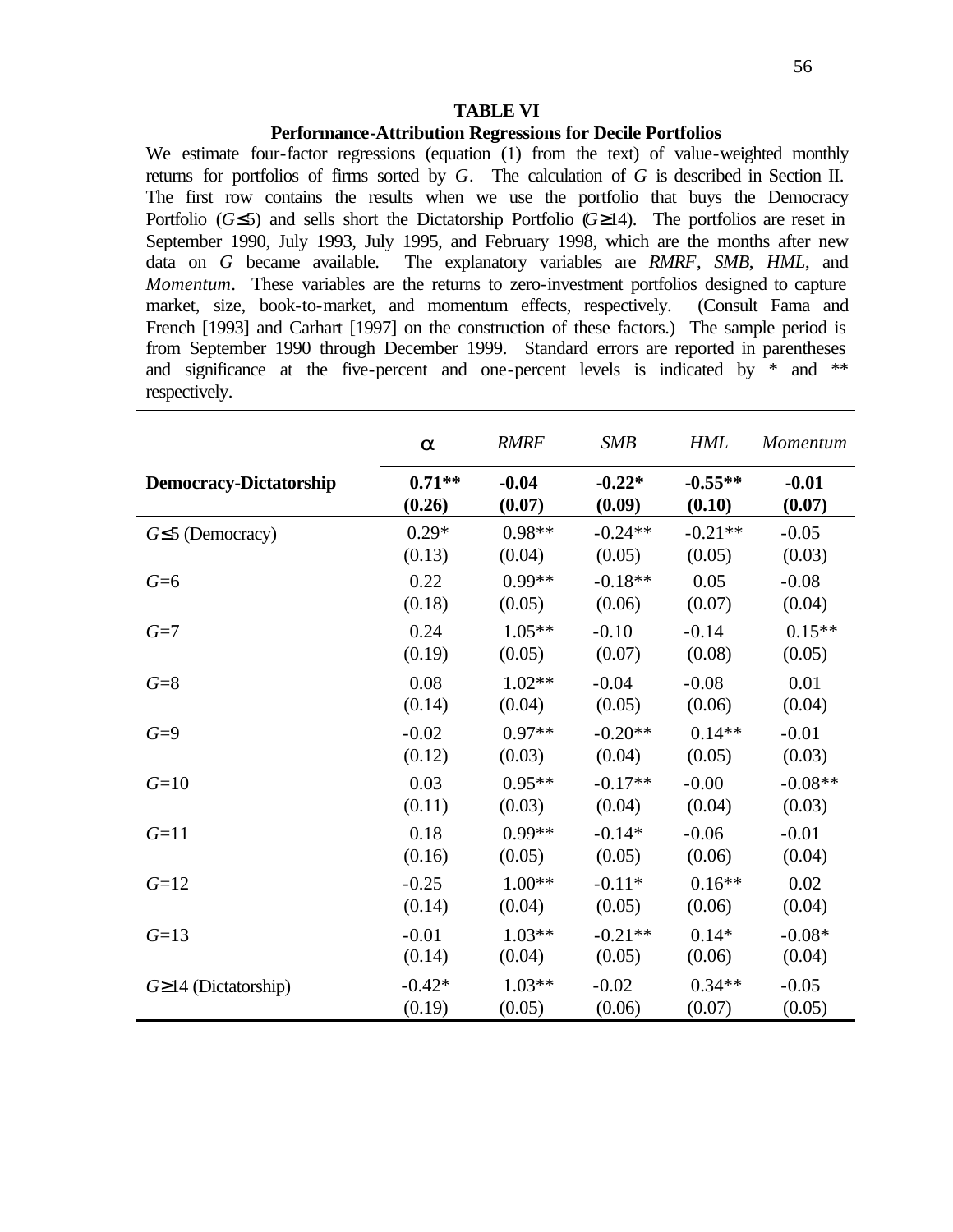## **TABLE VII**

## **Performance-Attribution Regressions under Alternative Portfolio Constructions**

This table presents the alphas from four-factor regressions for variations on the Democracy (*G*≤5) minus Dictatorship (*G*≥14) Portfolio. The calculation of *G* is described in Section II. The portfolios are reset in September 1990, July 1993, July 1995, and February 1998, which are the months after new data on *G* became available. The sample period is September 1990 to December 1999. The first row uses the unadjusted difference between the monthly returns to the Democracy and Dictatorship Portfolios. The second row contains the results using industryadjusted returns, with industry adjustments done relative to the 48 industries of Fama and French [1997]. The third and fourth rows use alternative definitions of the Democracy and Dictatorship Portfolios. In the third row, firms are sorted on *G* and the two portfolios contain the smallest set of firms with extreme values of *G* such that each has at least 10 percent of the sample. This implies cutoff values of *G* for the Democracy Portfolio of 5, 5, 6, and 5 for September 1990, July 1993, July 1995, and February 1998, respectively. The cutoffs for the Dictatorship Portfolio are always 13. In the fourth row, the two portfolios contain the largest set of firms such that each has no more than 10 percent of the sample. The cutoff values of *G* for the Democracy Portfolio are 4, 4, 5, and 4 for September 1990, July 1993, July 1995, and February 1998, respectively, and they are always 14 for the Dictatorship Portfolio. In the fifth row, portfolio returns are calculated maintaining the 1990 portfolios for the entire sample period. As long as they are listed in CRSP, we neither delete nor add firms to these portfolios regardless of subsequent changes in *G* or changes in the IRRC sample in later editions. The sixth row shows the results of restricting the sample to firms incorporated in Delaware. In the seventh and eighth rows, the sample period is divided in half at April 30, 1995, and separate regressions are estimated for the first half and second half of the period (56 months each). The explanatory variables are *RMRF*, *SMB*, *HML*, *Momentum*, and a constant. These variables are the returns to zero-investment portfolios designed to capture market, size, book-to-market, and momentum effects, respectively. (Consult Fama and French [1993] and Carhart [1997] on the construction of these factors.) All coefficients except for the alpha are omitted in this table. Standard errors are reported in parentheses and significance at the five-percent and one-percent levels is indicated by  $*$  and  $**$  respectively.

|     |                          | $\alpha$ , Value-Weighted | $\alpha$ , Equal-Weighted |
|-----|--------------------------|---------------------------|---------------------------|
| (1) | Democracy-Dictatorship   | $0.71**$                  | $0.45*$                   |
|     |                          | (0.26)                    | (0.22)                    |
| (2) | <b>Industry-Adjusted</b> | $0.47*$                   | 0.30                      |
|     |                          | (0.22)                    | (0.19)                    |
| (3) | <b>Big Portfolios</b>    | $0.47*$                   | $0.39*$                   |
|     |                          | (0.21)                    | (0.19)                    |
| (4) | <b>Small Portfolios</b>  | $0.78*$                   | 0.45                      |
|     |                          | (0.33)                    | (0.25)                    |
| (5) | 1990 Portfolio           | $0.53*$                   | 0.33                      |
|     |                          | (0.24)                    | (0.22)                    |
| (6) | Delaware Portfolio       | 0.63                      | 0.42                      |
|     |                          | (0.34)                    | (0.26)                    |
| (7) | Early Half               | 0.45                      | $0.58*$                   |
|     |                          | (0.23)                    | (0.28)                    |
| (8) | Late Half                | 0.75                      | 0.04                      |
|     |                          | (0.40)                    | (0.27)                    |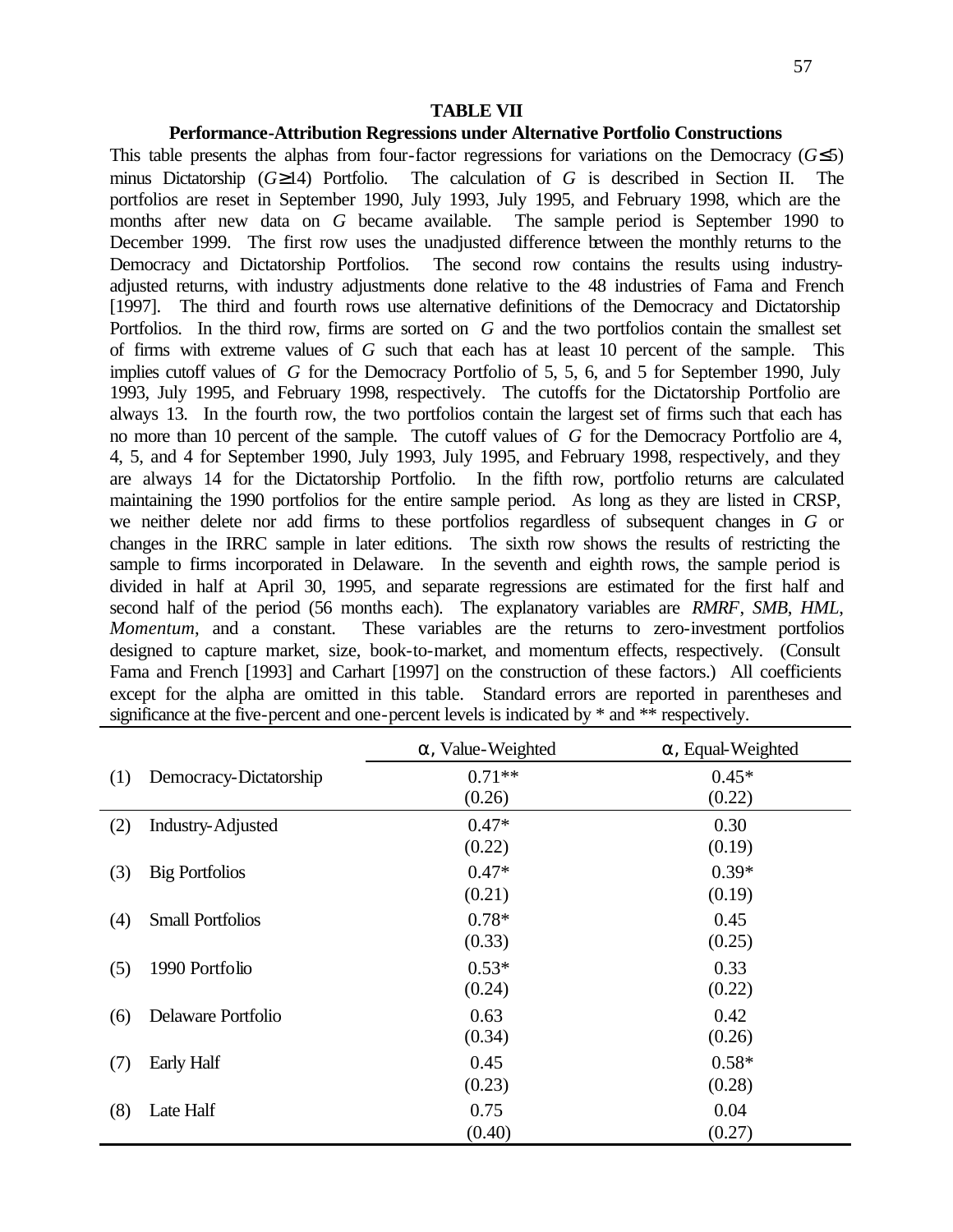## **TABLE VIII** *Q* **Regressions**

The first column of this table presents the coefficients on *G*, the Go vernance Index, from regressions of industry-adjusted Tobin's *Q* on *G* and control variables. The second column restricts the sample to firms in the Democracy (*G*≤5) and Dictatorship (*G*≥14) portfolios and includes as regressors a dummy variable for the Democracy Portfolio and the controls. The third through seventh columns show the coefficients on each subindex from regressions where the explanatory variables are the subindices *Delay*, *Protection*, *Voting*, *Other*, and *State*, and the controls. We include as controls a dummy variable for incorporation in Delaware, the log of assets in the current fiscal year, the log of firm age measured in months as of December of each year, and a dummy variable for inclusion in the S&P 500 as of the end of the previous year. The coefficients on the controls and the constant are omitted from the table. The calculation of *G* and the subindices is described in Section II. *Q* is the ratio of the market value of assets to the book value of assets: the market value is calculated as the sum of the book value of assets and the market value of common stock less the book value of common stock and deferred taxes. The market value of equity is measured at the end of the current calendar year, and the accounting variables are measured in the current fiscal year. Industry adjustments are made by subtracting the industry median, where medians are calculated by matching the four-digit SIC codes from December of each year to the 48 industries designated by Fama and French [1997]. The coefficients and standard errors from each annual cross-sectional regression are reported in each row, and the time-series averages and time-series standard errors are given in the last row. \* and \*\* indicate significance at the five-percent and one-percent levels respectively.

|      | (1)              | (2)                 | (3)        | (4)        | (5)        | (6)       | (7)          |
|------|------------------|---------------------|------------|------------|------------|-----------|--------------|
|      | $\boldsymbol{G}$ | Democracy Portfolio | Delay      | Protection | Voting     | Other     | <b>State</b> |
| 1990 | $-0.022**$       | 0.186               | $-0.015$   | $-0.035$   | 0.015      | $-0.031$  | $-0.004$     |
|      | (0.008)          | (0.127)             | (0.022)    | (0.018)    | (0.030)    | (0.026)   | (0.020)      |
| 1991 | $-0.040**$       | $0.302*$            | $-0.033$   | $-0.048$   | $-0.012$   | $-0.059$  | 0.003        |
|      | (0.012)          | (0.143)             | (0.034)    | (0.028)    | (0.047)    | (0.040)   | (0.031)      |
| 1992 | $-0.036**$       | $0.340*$            | $-0.041$   | $-0.039$   | 0.021      | $-0.054$  | $-0.011$     |
|      | (0.010)          | (0.151)             | (0.027)    | (0.023)    | (0.038)    | (0.032)   | (0.025)      |
| 1993 | $-0.042**$       | $0.485*$            | $-0.023$   | $-0.055*$  | 0.009      | $-0.060$  | $-0.062*$    |
|      | (0.011)          | (0.204)             | (0.029)    | (0.026)    | (0.038)    | (0.035)   | (0.027)      |
| 1994 | $-0.031**$       | $0.335*$            | $-0.032$   | $-0.012$   | $-0.032$   | $-0.029$  | $-0.047*$    |
|      | (0.009)          | (0.161)             | (0.023)    | (0.020)    | (0.031)    | (0.028)   | (0.022)      |
| 1995 | $-0.039**$       | $0.435*$            | $-0.046$   | $-0.062*$  | $-0.086*$  | 0.023     | $-0.022$     |
|      | (0.011)          | (0.217)             | (0.030)    | (0.027)    | (0.041)    | (0.036)   | (0.028)      |
| 1996 | $-0.025*$        | 0.299               | $-0.029$   | $-0.030$   | $-0.078$   | 0.018     | $-0.024$     |
|      | (0.011)          | (0.195)             | (0.031)    | (0.028)    | (0.041)    | (0.037)   | (0.028)      |
| 1997 | $-0.016$         | 0.210               | $-0.017$   | $-0.007$   | $-0.055$   | $-0.001$  | $-0.017$     |
|      | (0.013)          | (0.196)             | (0.035)    | (0.032)    | (0.047)    | (0.042)   | (0.032)      |
| 1998 | $-0.065**$       | 0.203               | $-0.023$   | $-0.096*$  | $-0.132$   | $-0.058$  | 0.012        |
|      | (0.020)          | (0.404)             | (0.052)    | (0.049)    | (0.070)    | (0.066)   | (0.052)      |
| 1999 | $-0.114**$       | 0.564               | $-0.067$   | $-0.171*$  | $-0.294**$ | $-0.006$  | $-0.033$     |
|      | (0.027)          | (0.602)             | (0.071)    | (0.067)    | (0.098)    | (0.090)   | (0.073)      |
| Mean | $-0.043**$       | $0.336**$           | $-0.033**$ | $-0.056**$ | $-0.065$   | $-0.025*$ | $-0.020*$    |
|      | (0.009)          | (0.040)             | (0.005)    | (0.015)    | (0.030)    | (0.010)   | (0.007)      |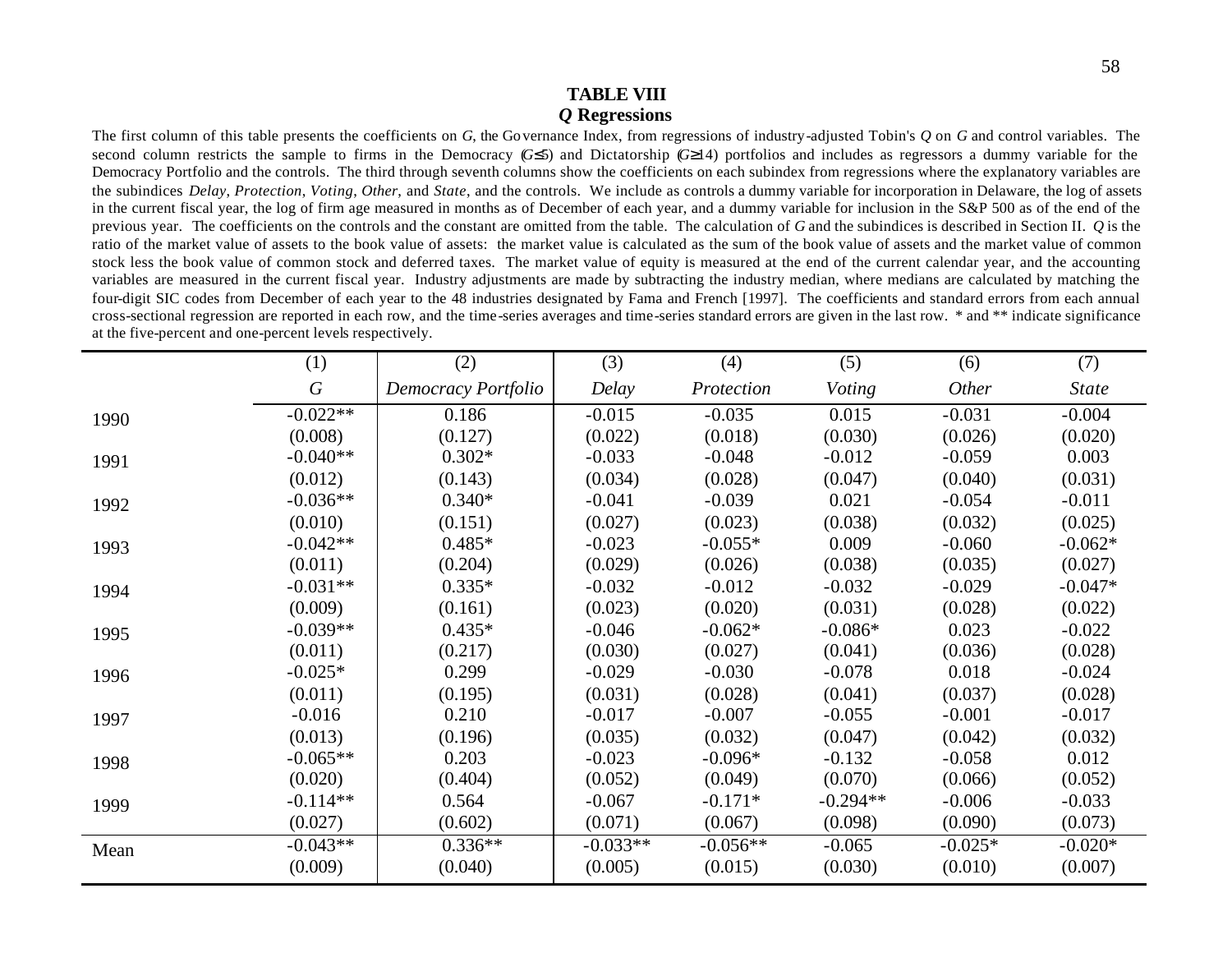## **TABLE IX Operating Performance**

The first, third, and fifth columns of this table give the results of annual median (least absolute deviation) regressions for net profit margin, return on equity, and sales growth on the Governance Index, *G,* measured in the previous year, and the book-to-market ratio, *BM*. The second, fourth, and sixth columns restrict the sample to firms in the Democracy  $(G \leq 5)$  and Dictatorship (*G*≥14) portfolios and include as regressors a dummy variable for the Democracy Portfolio and *BM*. The coefficients on *BM* and the constant are omitted from the table. The calculation of *G* is described in Section II. Net profit margin is the ratio of income before extraordinary items available for common equity to sales; return on equity is the ratio of income before extraordinary items available for common equity to the sum of the book value of common equity and deferred taxes; *BM* is the log of the ratio of book value (the sum of book common equity and deferred taxes) in the previous fiscal year to size at the close of the previous calendar year. Each dependent variable is net of the industry median, which is calculated by matching the four-digit SIC codes of all firms in the CRSP-Compustat merged database in December of each year to the 48 industries designated by Fama and French [1997]. The coefficients and standard errors from each annual cross-sectional regression are reported in each row, and the time-series averages and time-series standard errors are given in the last row. Significance at the five-percent and one-percent levels is indicated by \* and \*\* respectively. All coefficients and standard errors are multiplied by 1000.

|      | (1)              | (2)                    | (3)              | (4)                    | (5)              | (6)                    |
|------|------------------|------------------------|------------------|------------------------|------------------|------------------------|
|      |                  | Net Profit Margin      |                  | Return on Equity       |                  | Sales Growth           |
|      | $\boldsymbol{G}$ | Democracy<br>Portfolio | $\boldsymbol{G}$ | Democracy<br>Portfolio | $\boldsymbol{G}$ | Democracy<br>Portfolio |
| 1991 | $-0.70$          | 10.61                  | $-1.19*$         | 13.54                  | $-2.30$          | $-3.52$                |
|      | (0.39)           | (7.12)                 | (0.60)           | (11.30)                | (1.38)           | (17.83)                |
| 1992 | $-0.52$          | 9.45                   | 0.42             | 2.54                   | $-1.43$          | 0.10                   |
|      | (0.58)           | (10.43)                | (0.61)           | (9.21)                 | (1.06)           | (11.52)                |
| 1993 | $-0.76$          | 7.77                   | $-0.34$          | 2.51                   | $-3.35**$        | 18.55                  |
|      | (0.48)           | (9.98)                 | (0.79)           | (10.98)                | (1.17)           | (17.71)                |
| 1994 | $-0.83$          | 10.94                  | $-1.07$          | 2.69                   | $-2.71*$         | 12.58                  |
|      | (0.48)           | (6.59)                 | (0.61)           | (10.36)                | (1.10)           | (22.81)                |
| 1995 | $-0.72$          | 7.56                   | $-1.39$          | 14.77                  | $-0.89$          | 7.91                   |
|      | (0.67)           | (8.30)                 | (0.75)           | (9.88)                 | (1.70)           | (19.67)                |
| 1996 | $-0.43$          | $-2.17$                | 0.90             | $-2.30$                | $-2.44$          | 14.84                  |
|      | (0.40)           | (7.22)                 | (0.65)           | (12.09)                | (1.39)           | (19.36)                |
| 1997 | 0.21             | $-9.61$                | 0.66             | $-17.54$               | 0.01             | $-4.28$                |
|      | (0.55)           | (9.99)                 | (0.81)           | (9.83)                 | (1.64)           | (26.61)                |
| 1998 | $-0.73$          | $-3.99$                | $-1.28$          | 13.62                  | $-1.45$          | $-15.65$               |
|      | (0.63)           | (7.15)                 | (1.01)           | (15.10)                | (1.50)           | (23.36)                |
| 1999 | $-1.27*$         | 4.59                   | 0.93             | $-15.53$               | $-0.52$          | 15.38                  |
|      | (0.58)           | (11.58)                | (0.85)           | (10.38)                | (1.92)           | (26.10)                |
| Mean | $-0.64**$        | 3.91                   | $-0.26$          | 1.59                   | $-1.68**$        | 5.10                   |
|      | (0.13)           | (2.46)                 | (0.33)           | (3.98)                 | (0.37)           | (3.84)                 |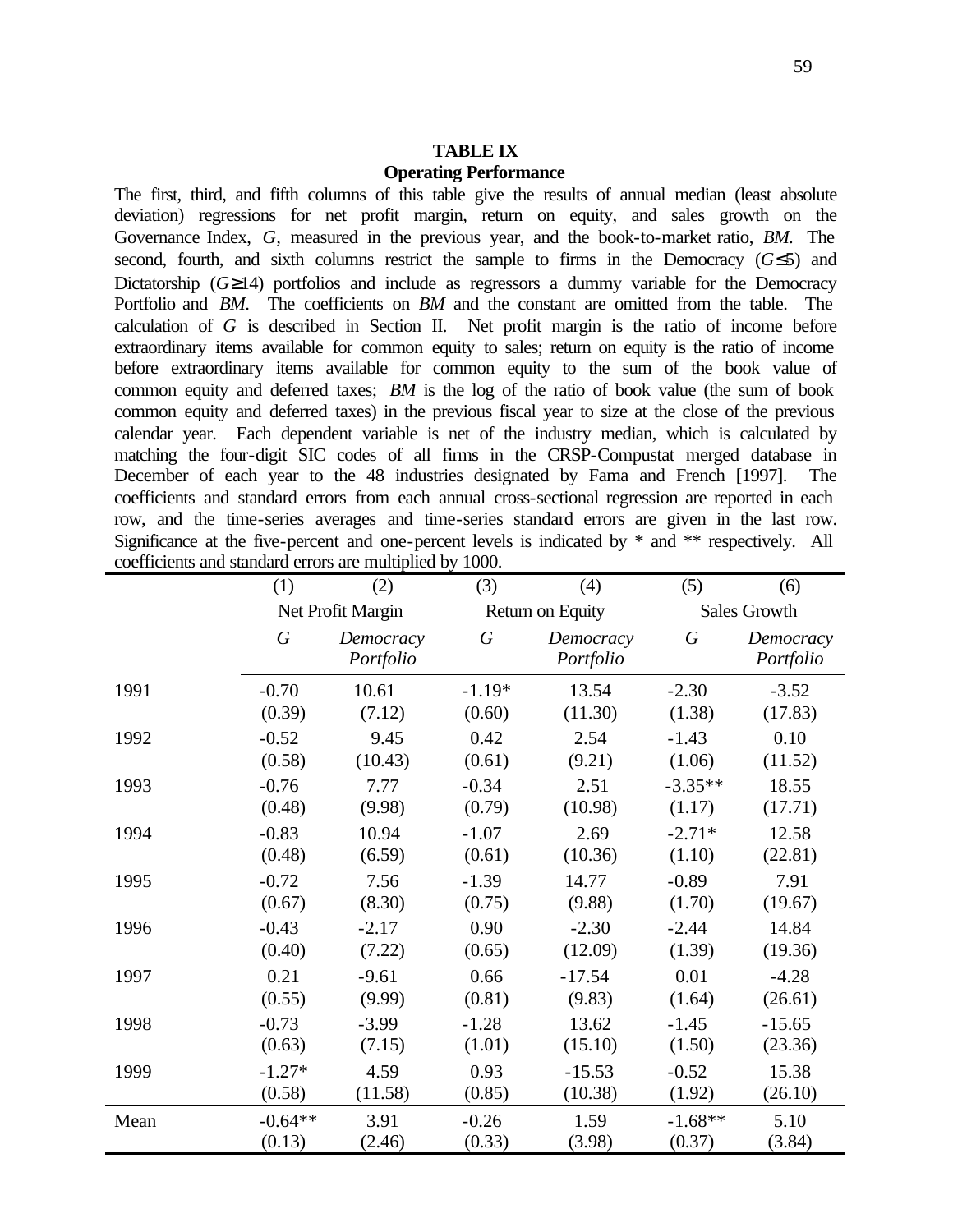## **TABLE X Capital Expenditure**

The first and third columns of this table present the results of annual median (least absolute deviation) regressions of CAPEX/Assets and CAPEX/Sales on the Governance Index, *G*, measured in the previous year, and *BM*. The second and fourth columns restrict the sample to firms in the Democracy (*G*≤5) and Dictatorship (*G*≥14) portfolios and include as regressors a dummy variable for the Democracy Portfolio and *BM*. The coefficients on *BM* and the constant are omitted from the table. The calculation of *G* is described in Section II. CAPEX is capital expenditures, and *BM* is the log of the ratio of book value (the sum of book common equity and deferred taxes) in the previous fiscal year to size at the close of the previous calendar year. Both dependent variables are net of the industry median, which is calculated by matching the four-digit SIC codes of all firms in the CRSP-Compustat merged database in December of each year to the 48 industries designated by Fama and French [1997]. The coefficients and standard errors from each annual cross-sectional regression are reported in each row, and the time-series averages and time-series standard errors are given in the last row. Significance at the five-percent and one-percent levels is indicated by \* and \*\* respectively. All coefficients and standard errors are multiplied by 1000.

|      | (1)              | (2)                    | (3)              | (4)                    |
|------|------------------|------------------------|------------------|------------------------|
|      |                  | <b>CAPEX/Assets</b>    |                  | <b>CAPEX/Sales</b>     |
|      | $\boldsymbol{G}$ | Democracy<br>Portfolio | $\boldsymbol{G}$ | Democracy<br>Portfolio |
| 1991 | $1.32**$         | $-13.02**$             | $0.70*$          | $-9.28$                |
|      | (0.27)           | (4.28)                 | (0.32)           | (4.96)                 |
| 1992 | 0.42             | $-7.03$                | 0.54             | $-7.23$                |
|      | (0.35)           | (4.86)                 | (0.35)           | (6.01)                 |
| 1993 | $0.81*$          | $-6.06$                | 0.09             | $-1.68$                |
|      | (0.37)           | (4.48)                 | (0.34)           | (4.98)                 |
| 1994 | 0.51             | $-7.84$                | $-0.07$          | $-4.82$                |
|      | (0.32)           | (5.21)                 | (0.37)           | (4.76)                 |
| 1995 | 0.35             | $-3.40$                | 0.32             | $-9.80$                |
|      | (0.39)           | (6.83)                 | (0.39)           | (5.90)                 |
| 1996 | 0.75             | $-6.90$                | 0.31             | $-3.26$                |
|      | (0.39)           | (5.55)                 | (0.33)           | (6.36)                 |
| 1997 | $0.74*$          | $-4.23$                | 0.70             | $-8.05$                |
|      | (0.34)           | (3.50)                 | (0.40)           | (5.71)                 |
| 1998 | $0.80*$          | $-10.57$               | 0.37             | $-6.43$                |
|      | (0.37)           | (6.75)                 | (0.35)           | (5.63)                 |
| 1999 | $-0.15$          | 3.12                   | $-0.32$          | 3.49                   |
|      | (0.39)           | (4.20)                 | (0.38)           | (5.52)                 |
| Mean | $0.62**$         | $-6.21**$              | $0.30*$          | $-5.23**$              |
|      | (0.13)           | (1.53)                 | (0.11)           | (1.41)                 |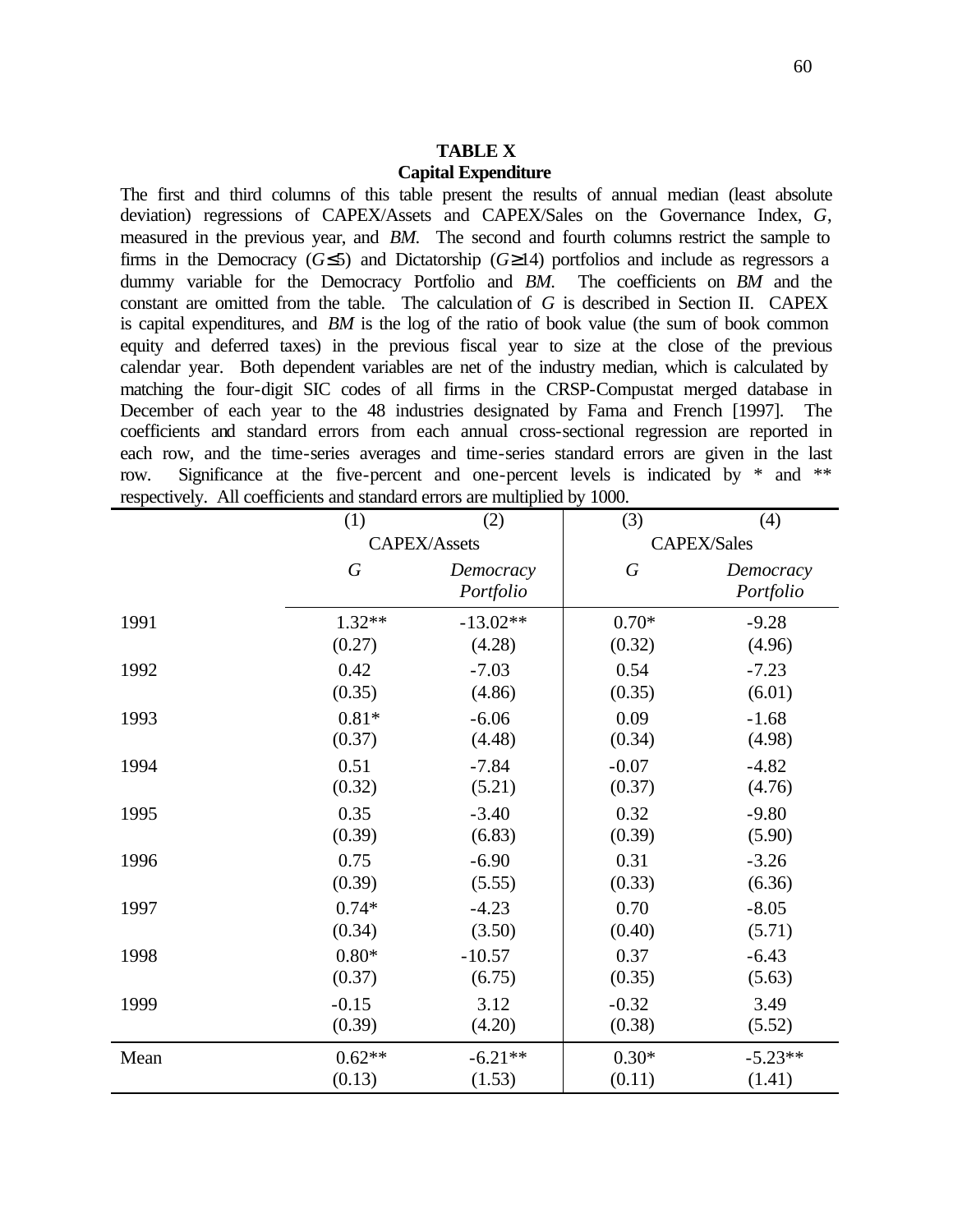## **TABLE XI Acquisitions**

The first column of this table presents annual Tobit regressions of the *Acquisition Ratio* on the Governance Index, *G,* measured in the previous year, *SIZE*, *BM*, and industry dummy variables. The third column presents annual Poisson regressions of *Acquisition Count* on the same explanatory variables. In the second and fourth columns, we restrict the sample to firms in the Democracy (*G*≤5) and Dictatorship  $(G \geq 14)$  portfolios, and we include as a regressor a dummy variable that equals 1 when the firm is in the Democracy Portfolio and 0 otherwise. The coefficients on *SIZE*, *BM*, and the industry dummy variables are omitted from the table. The calculation of *G* is described in Section II. *Acquisition Ratio* is defined as the sum of the value of all corporate acquisitions during a calendar year scaled by the average of market value at the beginning and end of the year. *Acquisition Count* is defined as the number of acquisitions during a calendar year. The data on acquisitions are from the SDC database. *SIZE* is the log of market capitalization at the end of the previous calendar year in millions of dollars, and *BM* is the log of the ratio of book value (the sum of book common equity and deferred taxes) in the previous fiscal year to size at the close of the previous calendar year. Industry dummy variables are created by matching the four-digit SIC codes of all firms in the CRSP-Compustat merged database in December of each year to the 48 industries designated by Fama and French [1997]. The coefficients and standard errors from each annual cross-sectional regression are reported in each row, and the time-series averages and time-series standard errors are given in the last row. Significance at the five-percent and one-percent levels is indicated by \* and \*\* respectively. All coefficients and standard errors are multiplied by 100.

|      | (1)                                               | (2)                    | (3)              | (4)                                             |
|------|---------------------------------------------------|------------------------|------------------|-------------------------------------------------|
|      | <b>Acquisition Count</b><br>(Poisson Regressions) |                        |                  | <b>Acquisition Ratio</b><br>(Tobit Regressions) |
|      | $\boldsymbol{G}$                                  | Democracy<br>Portfolio | $\boldsymbol{G}$ | Democracy<br>Portfolio                          |
| 1991 | 1.58                                              | $-50.81$               | 0.51             | 0.14                                            |
|      | (1.46)                                            | (26.12)                | (0.47)           | (5.03)                                          |
| 1992 | 1.64                                              | $-31.39$               | 0.10             | 7.91                                            |
|      | (1.44)                                            | (24.61)                | (0.50)           | (6.42)                                          |
| 1993 | 1.75                                              | $-47.67$               | 0.70             | $-6.31$                                         |
|      | (1.42)                                            | 24.51                  | (0.56)           | (6.85)                                          |
| 1994 | 4.09**                                            | $-13.10$               | 0.75             | 1.82                                            |
|      | (1.27)                                            | (21.02)                | (0.48)           | (4.14)                                          |
| 1995 | $2.57*$                                           | $-60.92**$             | 0.41             | $-2.95$                                         |
|      | (1.15)                                            | (17.85)                | (0.44)           | (4.42)                                          |
| 1996 | $2.69*$                                           | $-66.06**$             | $1.33*$          | $-24.22**$                                      |
|      | (1.14)                                            | (20.48)                | (0.60)           | (9.41)                                          |
| 1997 | $2.34*$                                           | $-63.81**$             | $0.99*$          | $-9.24$                                         |
|      | (1.12)                                            | (19.03)                | (0.51)           | (6.78)                                          |
| 1998 | $2.42*$                                           | $-52.03**$             | 1.47             | $-11.11$                                        |
|      | (1.09)                                            | (17.67)                | (0.76)           | (8.51)                                          |
| 1999 | 0.52                                              | $-47.64**$             | 0.84             | $-20.87*$                                       |
|      | (1.01)                                            | (17.27)                | (0.74)           | (9.68)                                          |
| Mean | $2.18**$                                          | $-48.16**$             | $0.79**$         | $-7.21$                                         |
|      | (0.33)                                            | (5.60)                 | (0.14)           | (3.49)                                          |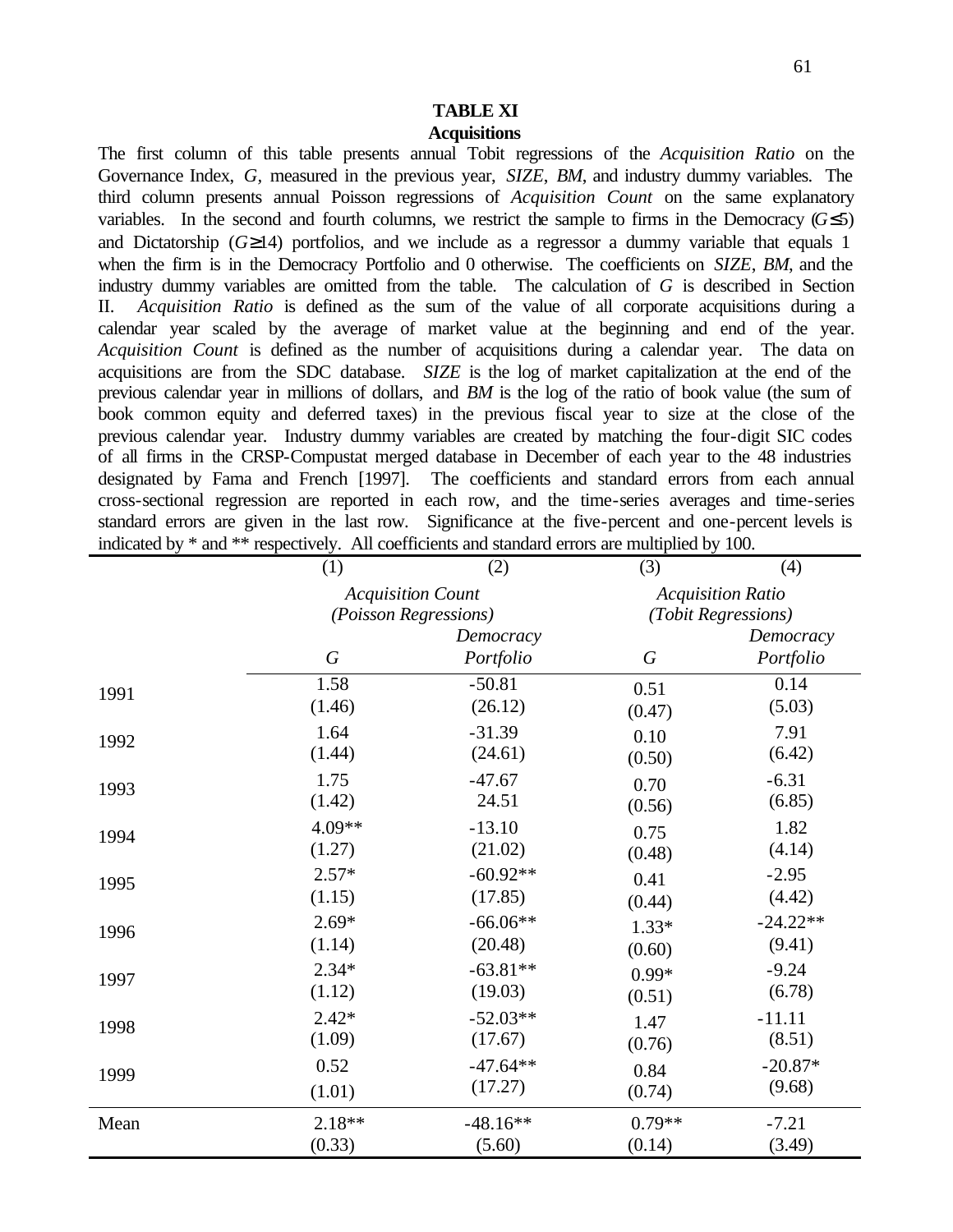## **TABLE XII Insider Trading**

The first and third columns of this table present annual OLS and ordered logit regressions of *Net Insider Purchases* on *G* measured in the previous year, *SIZE*, *BM*, and a constant. In the second and fourth columns, we restrict the sample to firms in the Democracy (*G*≤5) and Dictatorship  $(G \geq 14)$  portfolios and we include as a regressor a dummy variable that equals 1 when the firm is in the Democracy Portfolio and 0 otherwise. The coefficients on *SIZE*, *BM*, and the constant are omitted from the table. The calculation of *G* is described in Section II. *Net Insider Purchases* is the sum of split-adjusted open market purchases less split-adjusted open market sales during a year scaled by shares outstanding at the end of the previous calendar year. The ordered logit regressions use a dependent variable that equals 1 if *Net Insider Purchases* is positive, 0 if it is zero, and -1 if it is negative. The data on insider sales is from the Thomson database. *SIZE* is the log of market capitalization in millions of dollars measured at the end of the previous calendar year, and *BM* is the log of the ratio of book value (the sum of book common equity and deferred taxes) in the previous fiscal year to size at the close of the previous calendar year. The coefficients and standard errors from each annual cross-sectional regression are reported in each row, and the time-series averages and time-series standard errors are given in the last row. Significance at the five-percent and one-percent levels is indicated by \* and \*\* respectively. All coefficients and standard errors are multiplied by 1000.

|      | (1)            | (2)       | (3)              | (4)       |
|------|----------------|-----------|------------------|-----------|
|      | <b>OLS</b>     |           | Ordered Logit    |           |
|      |                | Democracy |                  | Democracy |
|      | $\overline{G}$ | Portfolio | $\boldsymbol{G}$ | Portfolio |
| 1991 | $0.07*$        | $-0.14$   | $-8.85$          | $-345.18$ |
|      | (0.04)         | (0.53)    | (21.34)          | (295.15)  |
| 1992 | 0.10           | $-1.47$   | $-66.92**$       | 499.93    |
|      | (0.07)         | (1.50)    | (21.70)          | (310.53)  |
| 1993 | 0.10           | $-0.23$   | $-32.40$         | 797.17*   |
|      | (0.07)         | 0.51      | (21.41)          | (326.87)  |
| 1994 | 0.07           | $-0.61$   | $-28.09$         | 323.07    |
|      | (0.04)         | (1.23)    | (20.58)          | (290.11)  |
| 1995 | 0.04           | $-0.17$   | $-4.66$          | $-153.33$ |
|      | (0.02)         | (0.20)    | (22.00)          | (308.90)  |
|      | 0.15           | $-0.62$   | 12.01            | $-93.95$  |
| 1996 | (0.14)         | (1.05)    | (21.67)          | (321.18)  |
| 1997 | $-0.01$        | 0.89      | $-46.08$         | 781.42*   |
|      | (0.10)         | (0.66)    | (24.33)          | (369.78)  |
| 1998 | $-0.12$        | 2.41      | $-1.88$          | 146.49    |
|      | (0.20)         | (3.17)    | (24.31)          | (342.22)  |
| 1999 | 0.36           | $-1.36$   | 4.41             | $-117.36$ |
|      | (0.48)         | (2.91)    | (21.09)          | (323.85)  |
| Mean | 0.09           | $-0.15$   | $-19.16$         | 204.25    |
|      | (0.04)         | (0.40)    | (8.66)           | (140.02)  |
|      |                |           |                  |           |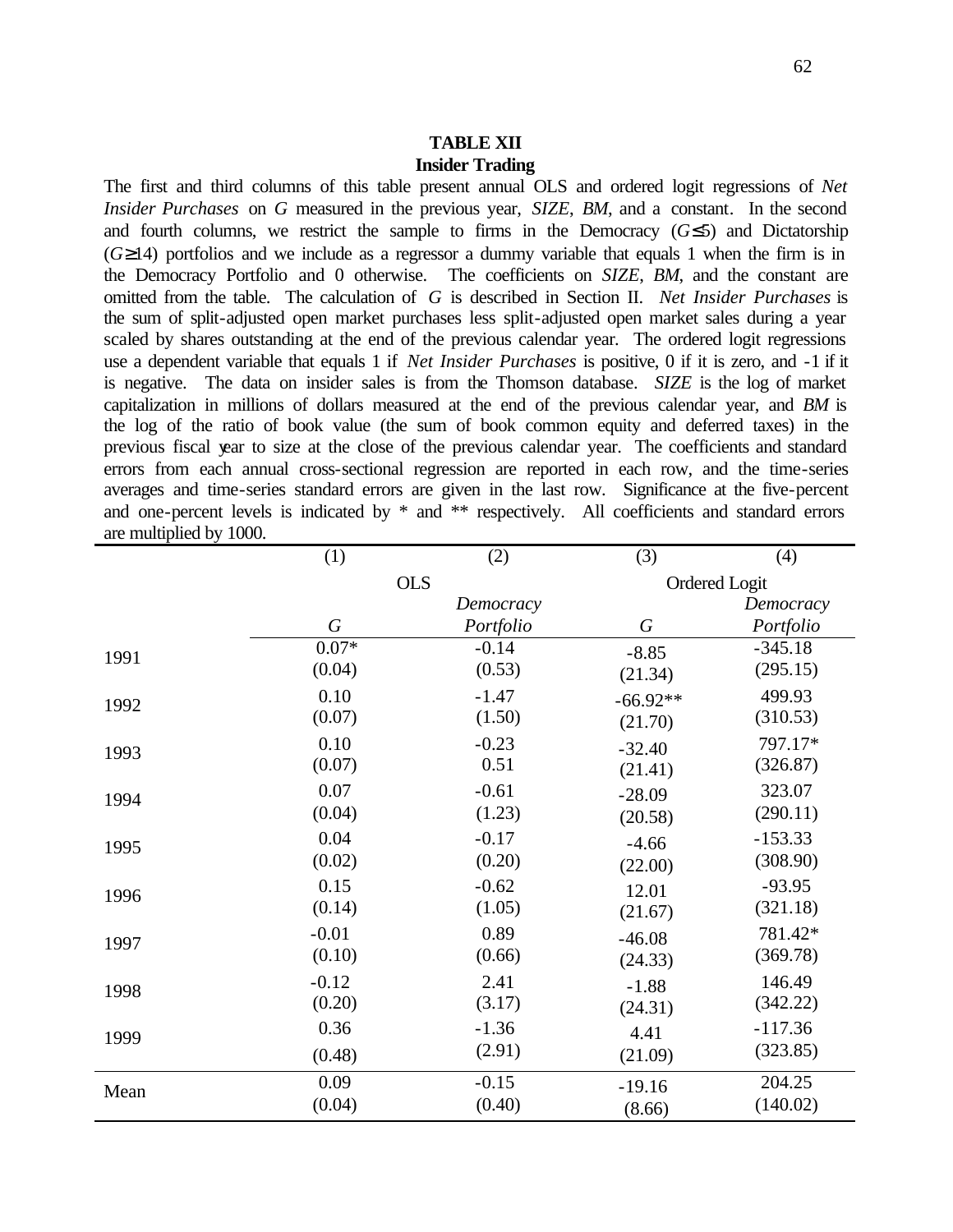## **TABLE XIII Fama-MacBeth Return Regressions**

This table presents the average coefficients and time-series standard errors for 112 crosssectional regressions for each month from September 1990 to December 1999. The dependent variable is the stock return for month *t*. The results are presented using both raw and industryadjusted returns, with industry adjustments done using the 48 industries of Fama and French [1997]. The first and second columns include all firms with data for all right-hand side variables and use *G*, the Governance Index, as an independent variable. In the third and fourth columns, the sample is restricted to firms in either the Democracy (*G*≤5) or Dictatorship (*G*≥14) portfolios, and we use the independent variable, *Democracy Portfolio*, a dummy variable that equals 1 when the firm is in the Democracy Portfolio and 0 otherwise. In the fifth and sixth columns, we again include all firms with data for each explanatory variable and use the subindices, *Delay*, *Protection*, *Voting*, *Other*, and *State* as regressors. The calculation of *G* and the subindices is described in Section II. Definitions for all other explanatory variables are provided in Appendix B. All regressions are estimated with weighted least squares where all variables are weighted by market value at the end of month *t-1*. Significance at the fivepercent and one-percent levels is indicated by \* and \*\* respectively.